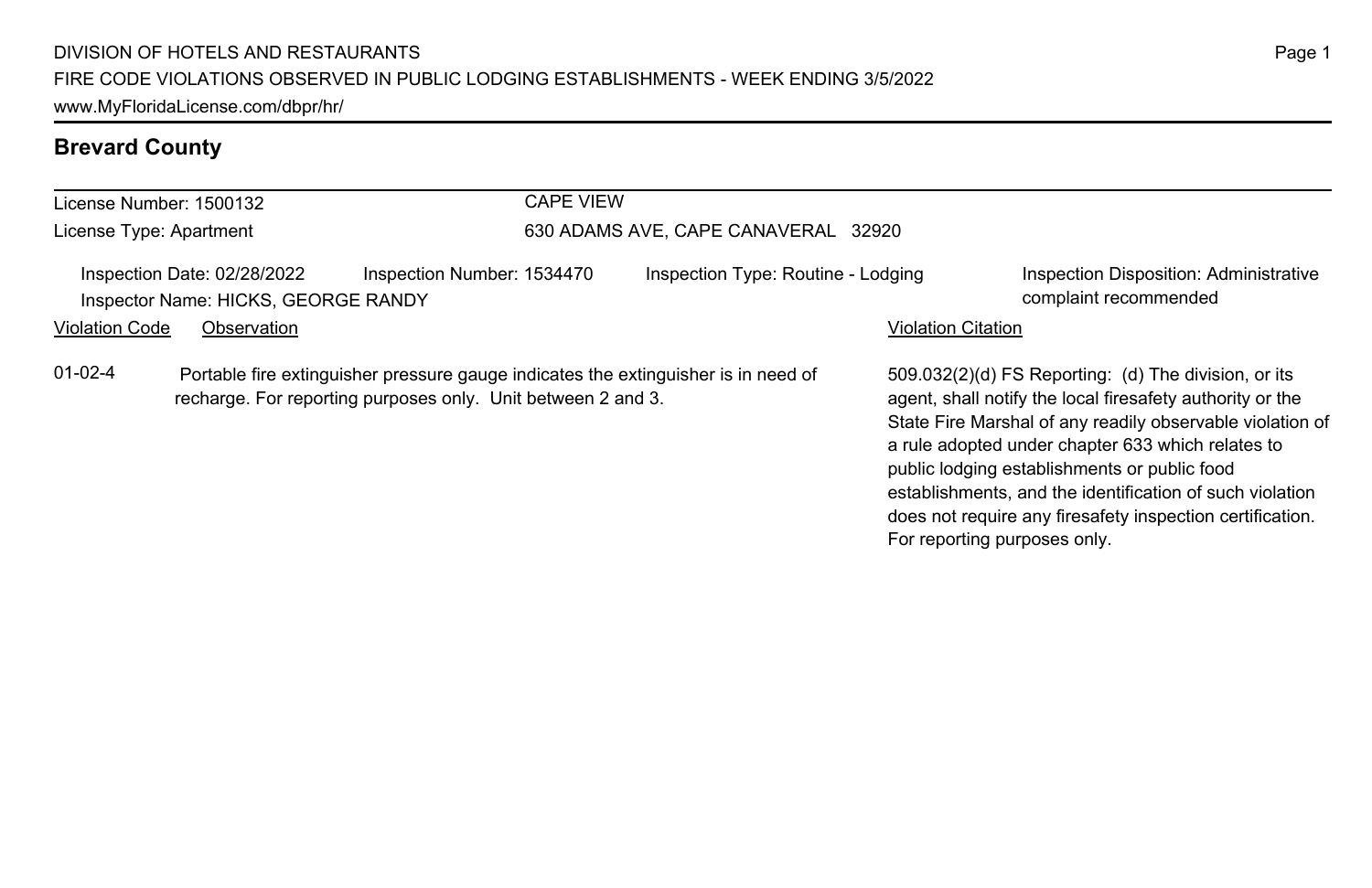License Number: 1502163 License Type: Hotel

HILTON COCOA BEACH OCEANFRONT RESORT 1550 N ATLANTIC AVE, COCOA BEACH 32931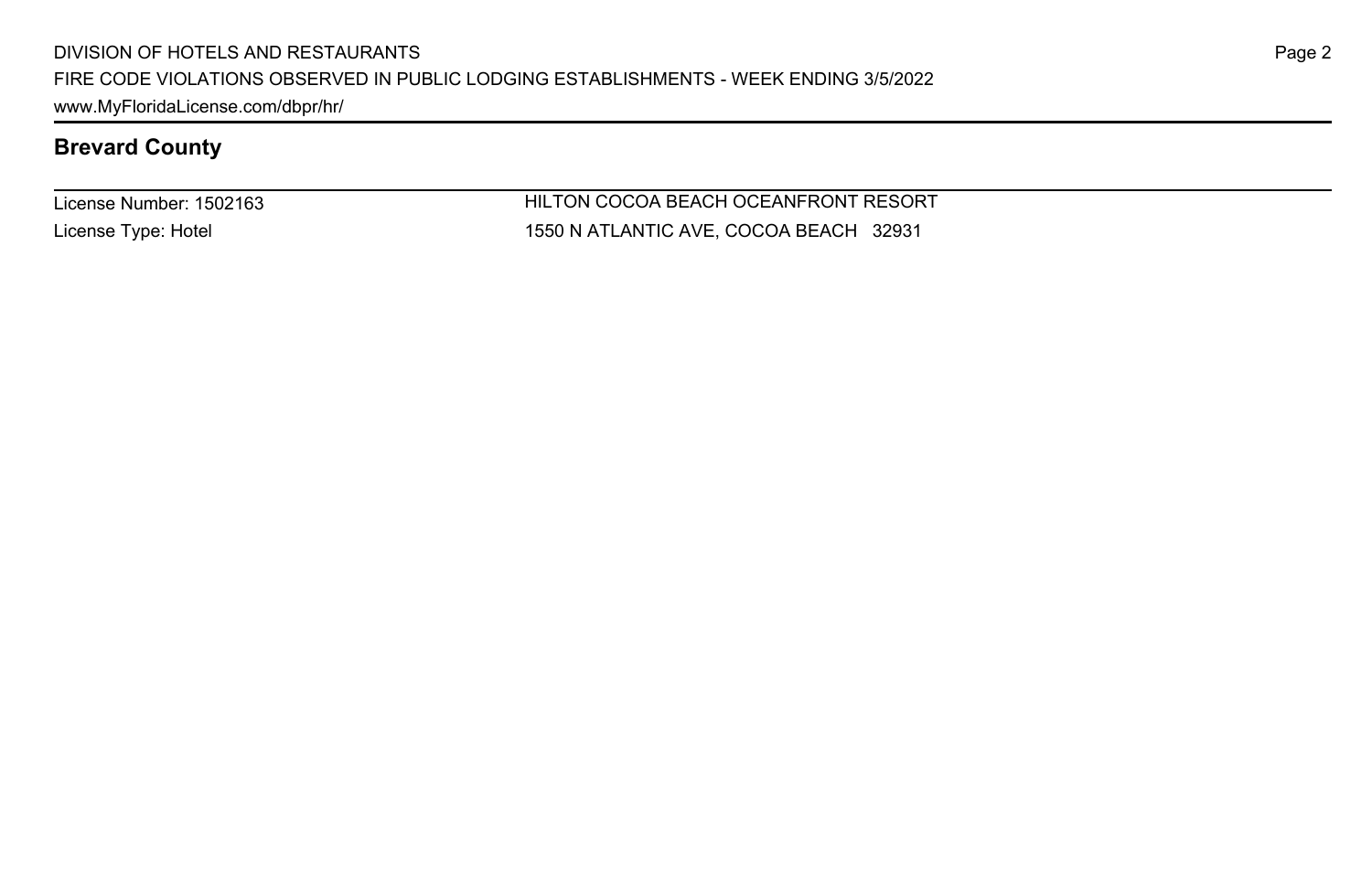Inspection Date: 02/28/2022 Inspection Number: 1164184 Inspection Type: Complaint Full Inspection Disposition: Warning Inspector Name: HICKS, GEORGE RANDY **Inspector Name: HICKS, GEORGE RANDY Issued** 

Violation Code Observation Violation Citation

08-01-4 Boiler certificate or insurance inspector's boiler report expired. For reporting purposes only. 11/16/21.

61C-1.004(10) FAC and 509.032(2)(d) FS Reporting: 61C-1.004(10) The insurance inspector's boiler report is required annually for power boilers and high pressure/high temperature boilers and biannually for low pressure steam or vapor heating boilers. 509.032(2)(d) The division, or its agent, shall notify the local firesafety authority or the State Fire Marshal of any readily observable violation of a rule adopted under chapter 633 which relates to public lodging establishments or public food establishments, and the identification of such violation does not require any firesafety inspection certification. For reporting purposes only.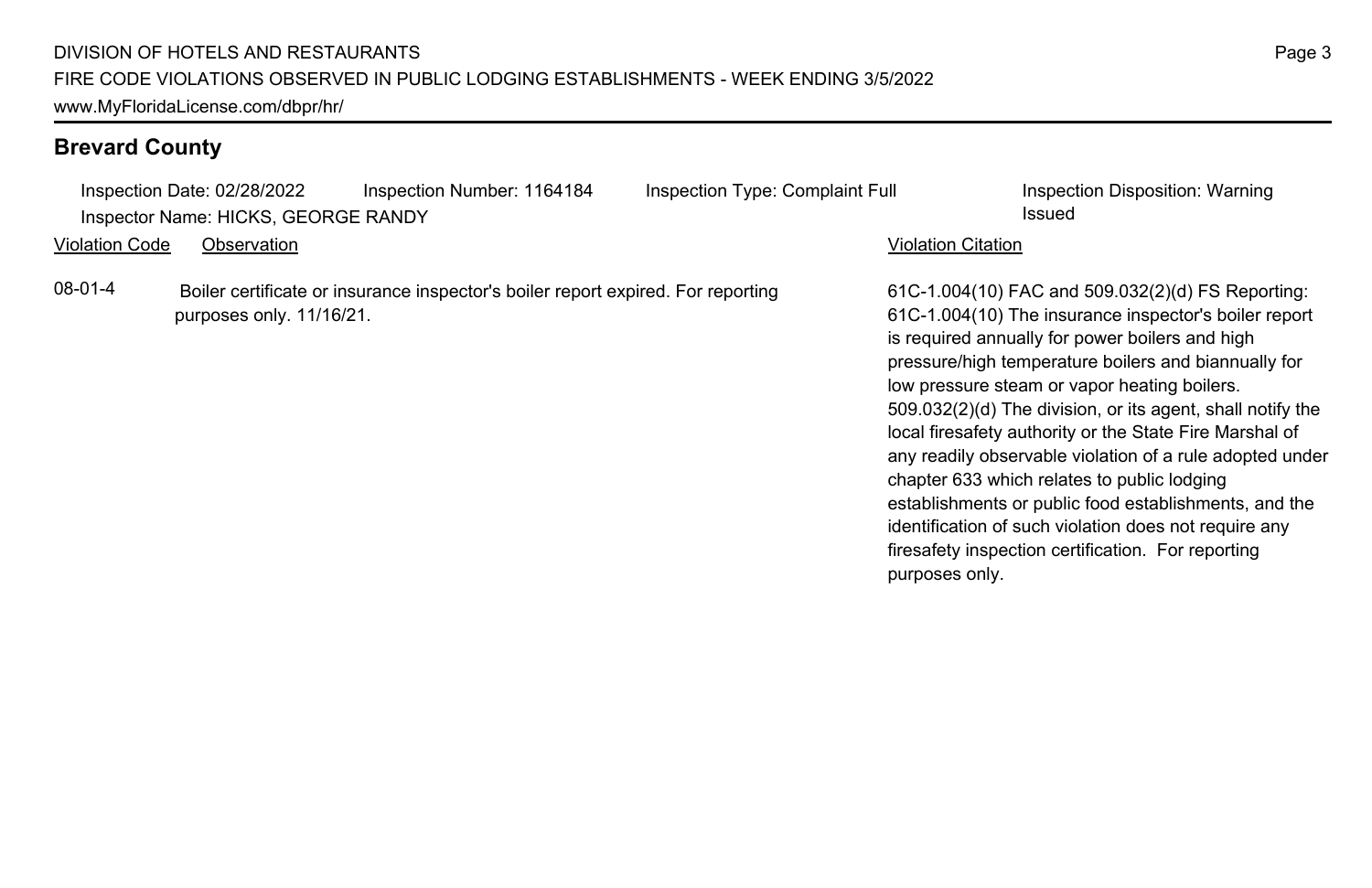08-01-4 - From initial inspection : Boiler certificate or insurance inspector's boiler report expired. For reporting purposes only. 11/16/21. - From follow-up inspection 2022-02-28: \*\*Time Extended\*\*

61C-1.004(10) FAC and 509.032(2)(d) FS Reporting: 61C-1.004(10) The insurance inspector's boiler report is required annually for power boilers and high pressure/high temperature boilers and biannually for low pressure steam or vapor heating boilers. 509.032(2)(d) The division, or its agent, shall notify the local firesafety authority or the State Fire Marshal of any readily observable violation of a rule adopted under chapter 633 which relates to public lodging establishments or public food establishments, and the identification of such violation does not require any firesafety inspection certification. For reporting purposes only.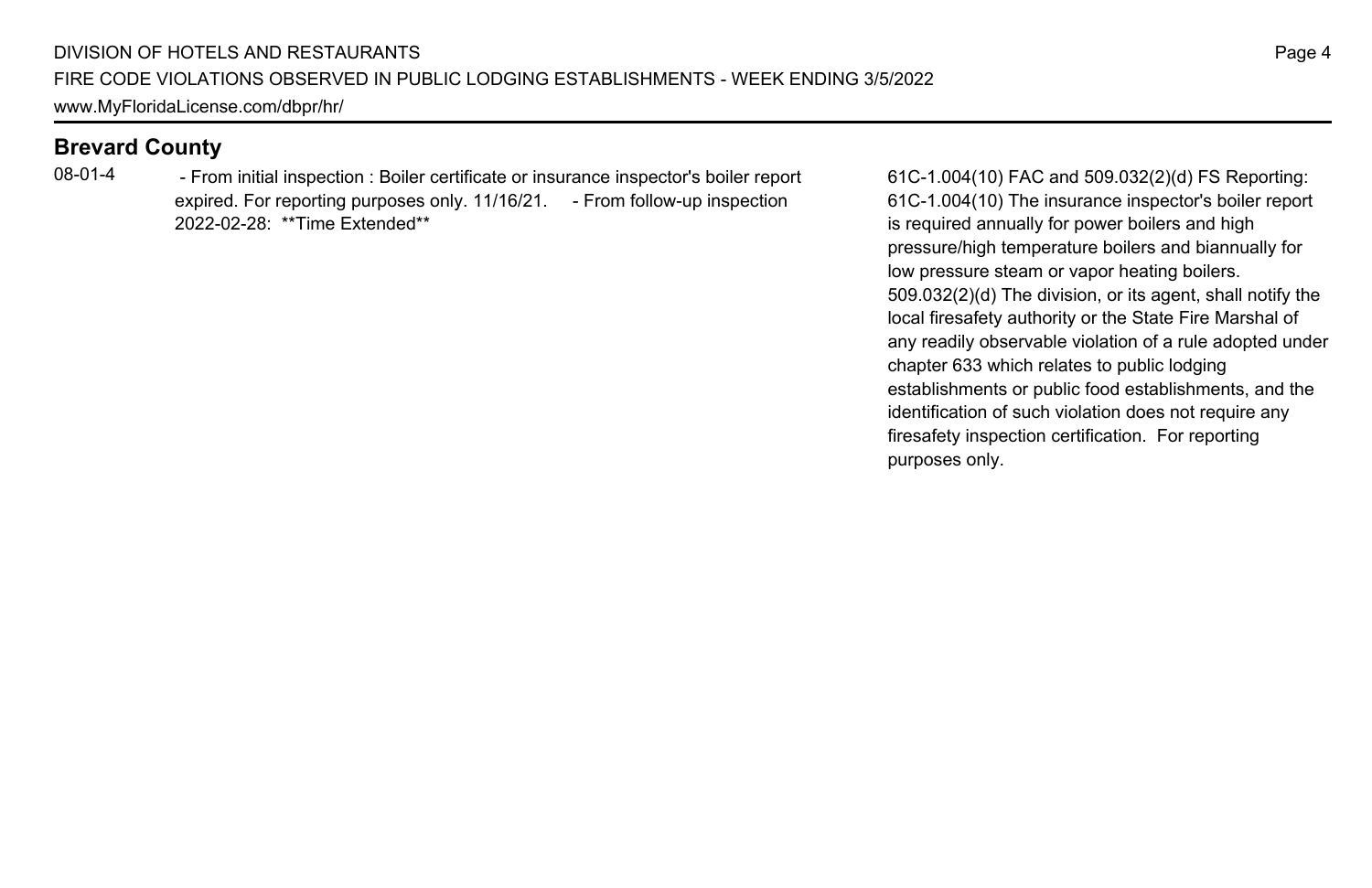| License Number: 1600635 |                                                                                                                                                   | <b>WASHINGTON APT</b>      |                                     |                              |                                                                                                                                                                                                                                                                                                                                                                                                              |
|-------------------------|---------------------------------------------------------------------------------------------------------------------------------------------------|----------------------------|-------------------------------------|------------------------------|--------------------------------------------------------------------------------------------------------------------------------------------------------------------------------------------------------------------------------------------------------------------------------------------------------------------------------------------------------------------------------------------------------------|
| License Type: Apartment |                                                                                                                                                   |                            | 6111 WASHINGTON ST, HOLLYWOOD 33023 |                              |                                                                                                                                                                                                                                                                                                                                                                                                              |
|                         | Inspection Date: 03/01/2022<br>Inspector Name: GANPAT, INDAR                                                                                      | Inspection Number: 1520997 | Inspection Type: Routine - Lodging  |                              | Inspection Disposition: Warning<br>Issued                                                                                                                                                                                                                                                                                                                                                                    |
| <b>Violation Code</b>   | Observation                                                                                                                                       |                            |                                     | <b>Violation Citation</b>    |                                                                                                                                                                                                                                                                                                                                                                                                              |
| $01 - 02 - 4$           | Portable fire extinguisher pressure gauge indicates the extinguisher is in need of<br>recharge. For reporting purposes only. Next to storage room |                            |                                     | For reporting purposes only. | 509.032(2)(d) FS Reporting: (d) The division, or its<br>agent, shall notify the local firesafety authority or the<br>State Fire Marshal of any readily observable violation of<br>a rule adopted under chapter 633 which relates to<br>public lodging establishments or public food<br>establishments, and the identification of such violation<br>does not require any firesafety inspection certification. |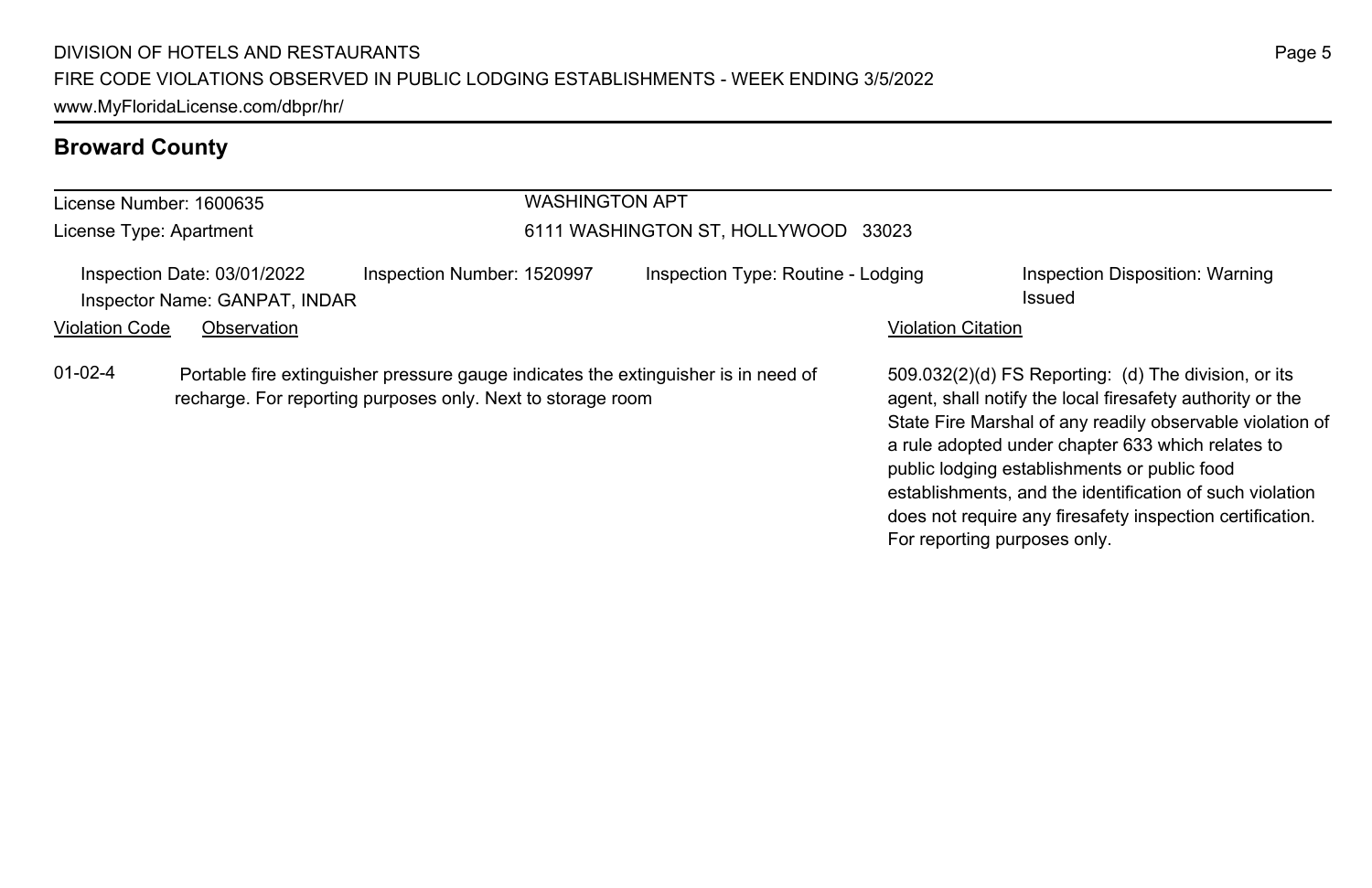# License Number: 1621024

License Type: Apartment

### EL JARDIN APARTMENTS 7391 NW 35 ST, DAVIE 33024

Inspection Date: 03/04/2022 Inspection Number: 1518754 Inspection Type: Routine - Lodging Inspection Disposition: Inspection Inspector Name: MCKINNEY, JOHN Completed - No Further Action

### Violation Code Observation Violation Citation

01-03-4 Portable fire extinguisher missing from it's designated location (sign present indicating designated location). For reporting purposes only. Observed at buildings 7371 and 7381 on NE 35th St and 7370 and 7380 on NW 37th St.

01-05-4 Portable fire extinguisher obstructed/not accessible. For reporting purposes only. Observed at building 7390, 7391 NW 74th St fire extinguisher located behind locked door located under the staircase near unit 1 of each building.

509.032(2)(d) FS Reporting: (d) The division, or its agent, shall notify the local firesafety authority or the State Fire Marshal of any readily observable violation of a rule adopted under chapter 633 which relates to public lodging establishments or public food establishments, and the identification of such violation does not require any firesafety inspection certification. For reporting purposes only.

509.032(2)(d) FS Reporting: (d) The division, or its agent, shall notify the local firesafety authority or the State Fire Marshal of any readily observable violation of a rule adopted under chapter 633 which relates to public lodging establishments or public food establishments, and the identification of such violation does not require any firesafety inspection certification. For reporting purposes only.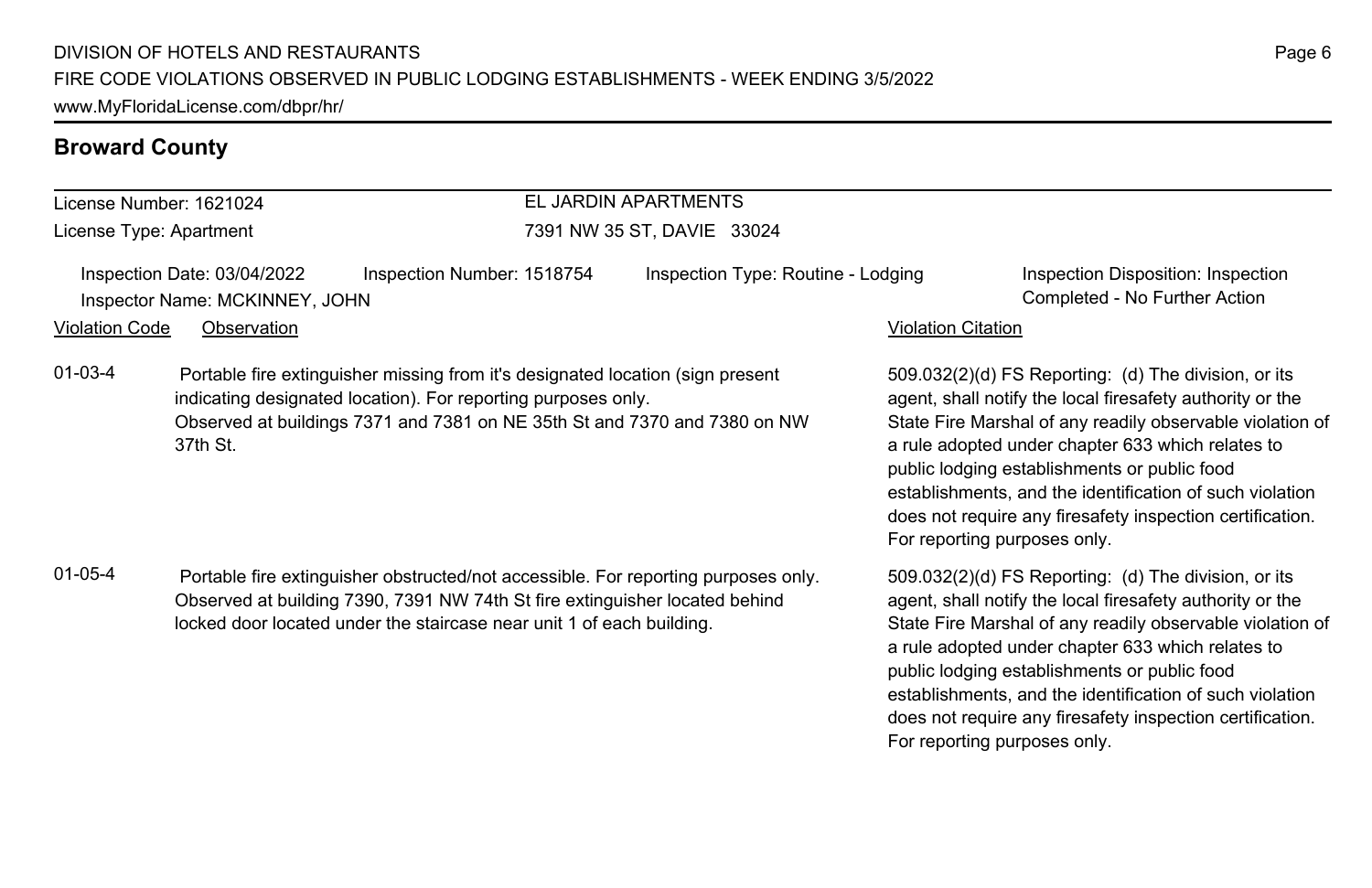# License Number: 1620849

License Type: Hotel

# THE RITZ CARLTON FT LAUDERDALE

## 1 N FT LAUDERDALE BEACH BLVD, FORT LAUDERDALE 33304

|                       | Inspection Date: 03/01/2022<br>Inspector Name: BRANN, JUSTIN | Inspection Number: 1164188                                                                                                                                    | Inspection Type: Complaint Full |                           | Inspection Disposition: Inspection<br>Completed - No Further Action                                                                                                                                                                                                                                                                                                                                                                                                                                                                                                                                                                                                               |
|-----------------------|--------------------------------------------------------------|---------------------------------------------------------------------------------------------------------------------------------------------------------------|---------------------------------|---------------------------|-----------------------------------------------------------------------------------------------------------------------------------------------------------------------------------------------------------------------------------------------------------------------------------------------------------------------------------------------------------------------------------------------------------------------------------------------------------------------------------------------------------------------------------------------------------------------------------------------------------------------------------------------------------------------------------|
| <b>Violation Code</b> | Observation                                                  |                                                                                                                                                               |                                 | <b>Violation Citation</b> |                                                                                                                                                                                                                                                                                                                                                                                                                                                                                                                                                                                                                                                                                   |
| 08-01-4               | purposes only.<br>certificates.                              | Boiler certificate or insurance inspector's boiler report expired. For reporting<br>Per operator boilers were inspected and establishment is awaiting current |                                 | purposes only.            | 61C-1.004(10) FAC and 509.032(2)(d) FS Reporting:<br>61C-1.004(10) The insurance inspector's boiler report<br>is required annually for power boilers and high<br>pressure/high temperature boilers and biannually for<br>low pressure steam or vapor heating boilers.<br>509.032(2)(d) The division, or its agent, shall notify the<br>local firesafety authority or the State Fire Marshal of<br>any readily observable violation of a rule adopted under<br>chapter 633 which relates to public lodging<br>establishments or public food establishments, and the<br>identification of such violation does not require any<br>firesafety inspection certification. For reporting |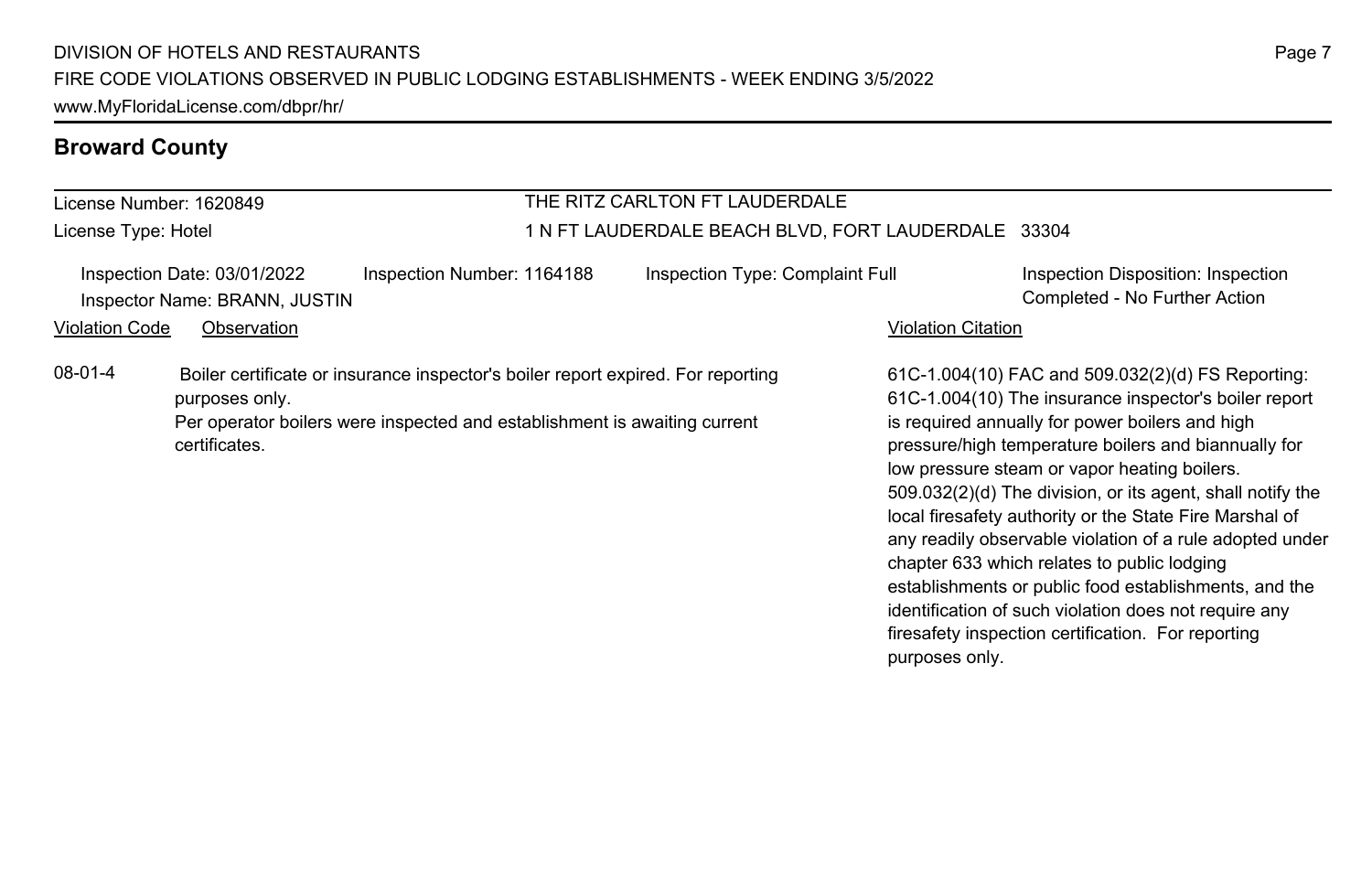| License Number: 1621303 |                                                                                            |                            |                                    | <b>WILTON METROPOLITAN</b>                                                         |                              |                                                                                                                                                                                                                                                                                                                                                                                                              |  |
|-------------------------|--------------------------------------------------------------------------------------------|----------------------------|------------------------------------|------------------------------------------------------------------------------------|------------------------------|--------------------------------------------------------------------------------------------------------------------------------------------------------------------------------------------------------------------------------------------------------------------------------------------------------------------------------------------------------------------------------------------------------------|--|
| License Type: Apartment |                                                                                            |                            | 1220 NE 24 ST, WILTON MANORS 33305 |                                                                                    |                              |                                                                                                                                                                                                                                                                                                                                                                                                              |  |
|                         | Inspection Date: 03/01/2022<br>Inspector Name: BARTON, GEOFFREY                            | Inspection Number: 1528696 |                                    | Inspection Type: Routine - Lodging                                                 |                              | Inspection Disposition: Warning<br>Issued                                                                                                                                                                                                                                                                                                                                                                    |  |
| <b>Violation Code</b>   | Observation                                                                                |                            |                                    |                                                                                    | <b>Violation Citation</b>    |                                                                                                                                                                                                                                                                                                                                                                                                              |  |
| $01 - 02 - 4$           | recharge. For reporting purposes only.<br>1) by door to unit 2405<br>2) opposite unit 3102 |                            |                                    | Portable fire extinguisher pressure gauge indicates the extinguisher is in need of | For reporting purposes only. | 509.032(2)(d) FS Reporting: (d) The division, or its<br>agent, shall notify the local firesafety authority or the<br>State Fire Marshal of any readily observable violation of<br>a rule adopted under chapter 633 which relates to<br>public lodging establishments or public food<br>establishments, and the identification of such violation<br>does not require any firesafety inspection certification. |  |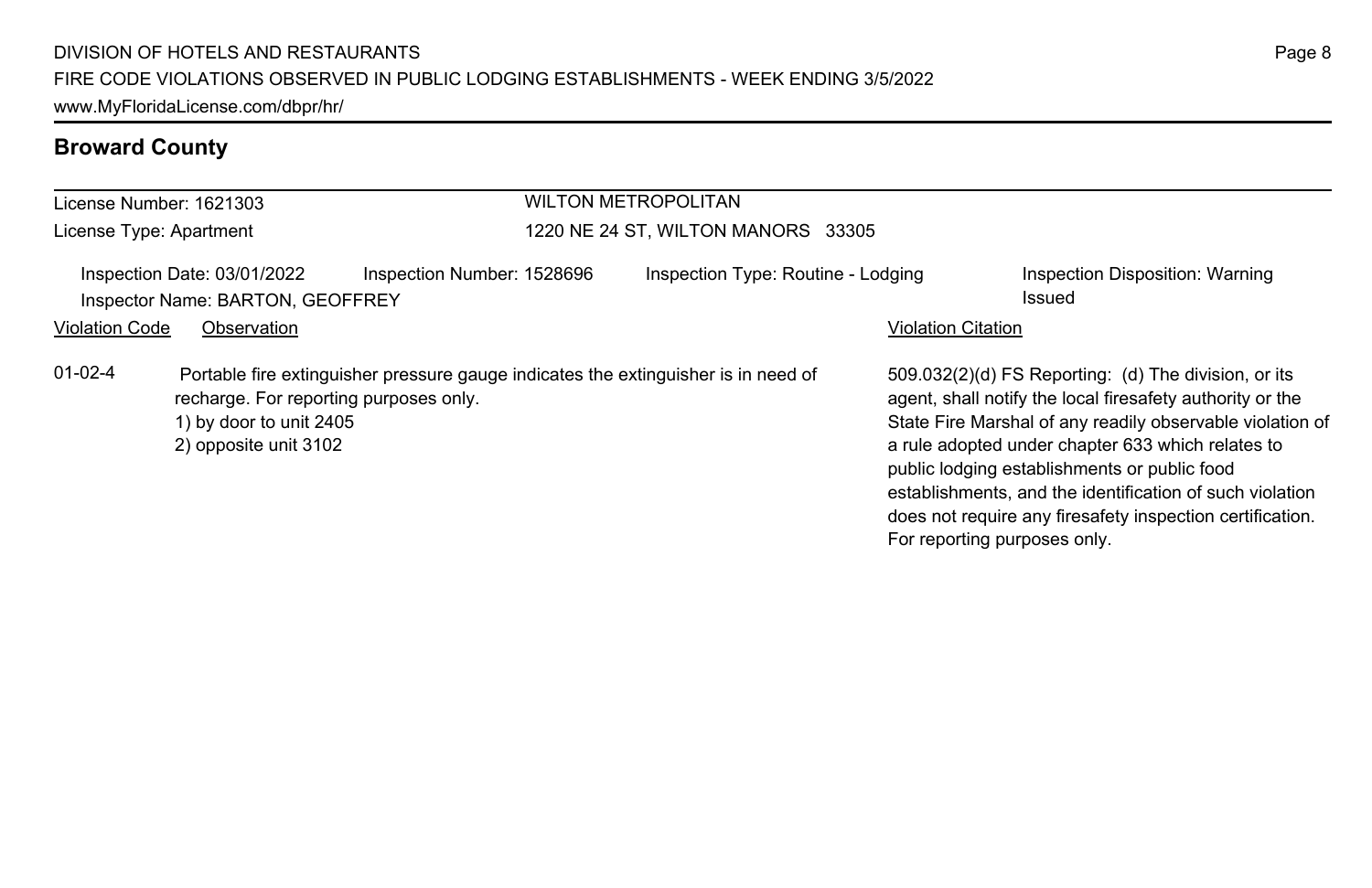#### License Number: 1612730 License Type: Hotel HOLIDAY INN EXPRESS & SUITES 1500 W COMMERCIAL BLVD, FORT LAUDERDALE 33309 Inspection Date: 02/28/2022 Inspection Number: 1162251 Inspection Type: Routine - Lodging Inspection Disposition: Inspection Inspector Name: GRAY, ANTHONY Completed - No Further Action Violation Code Observation **Violation Code** Observation **Violation** Violation Citation Citation Citation Citation 61C-1.004(10) FAC and 509.032(2)(d) FS Reporting: 61C-1.004(10) The insurance inspector's boiler report is required annually for power boilers and high pressure/high temperature boilers and biannually for low pressure steam or vapor heating boilers. 509.032(2)(d) The division, or its agent, shall notify the local firesafety authority or the State Fire Marshal of any readily observable violation of a rule adopted under chapter 633 which relates to public lodging establishments or public food establishments, and the identification of such violation does not require any firesafety inspection certification. For reporting purposes only. 08-01-4 Boiler certificate or insurance inspector's boiler report expired. For reporting purposes only. Observed boilers certification expired 131823 Exp 9/6/2021 131824 Exp 9/6/2021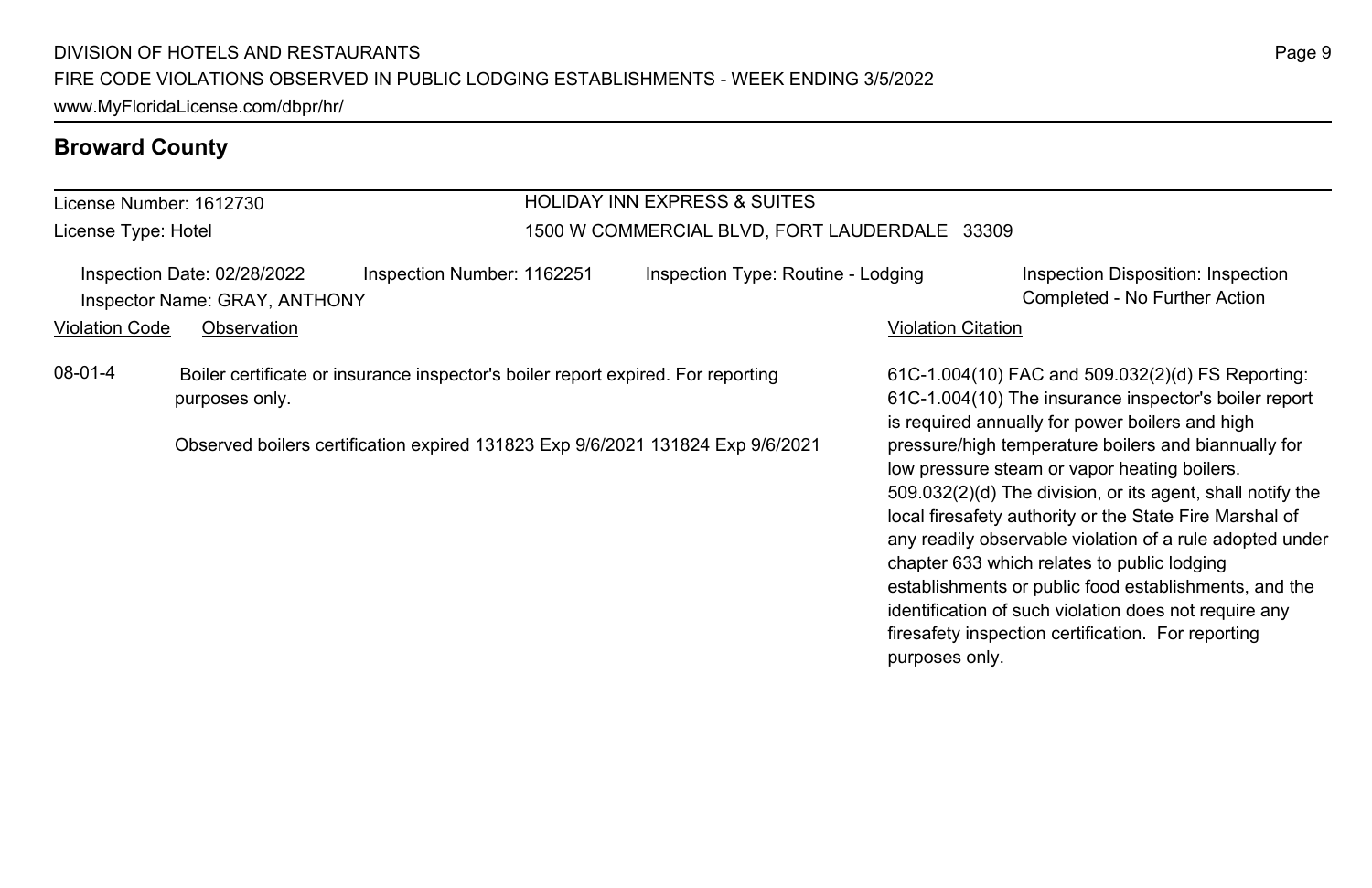License Number: 1620747 License Type: Hotel

EXTENDED STAY AMERICA SUITES #869 5851 N ANDREWS AVE EXT, FORT LAUDERDALE 33309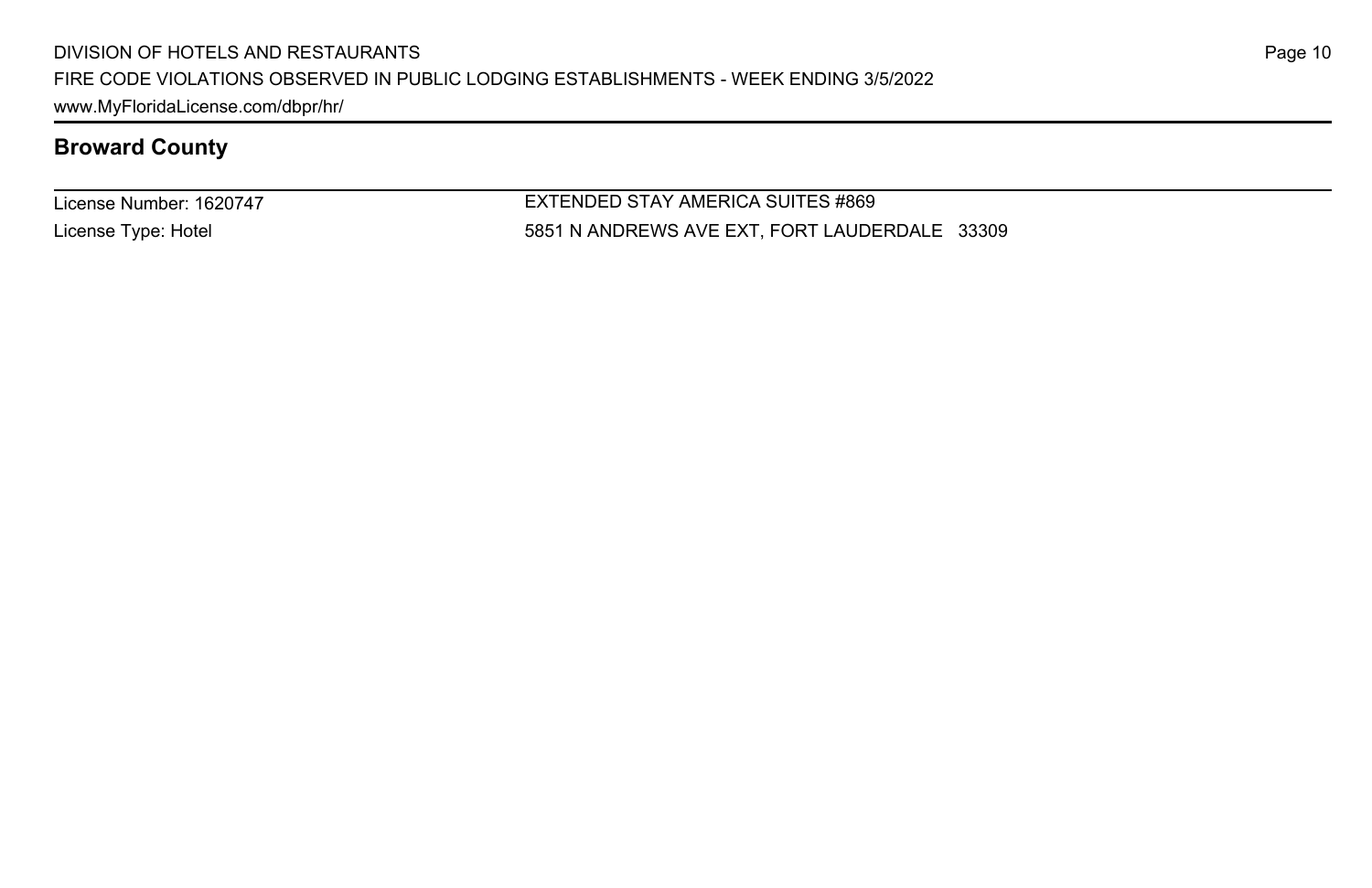Inspection Date: 03/02/2022 Inspection Number: 1160823 Inspection Type: Routine - Lodging Inspection Disposition: Call Back -Inspector Name: GRAY, ANTHONY Complied

Violation Code Observation Violation Citation

08-01-4 - From initial inspection : Boiler certificate or insurance inspector's boiler report expired. For reporting purposes only.

> Observed 131659 exp 1/17/2020 131658 exp 1/17/2020 - From follow-up inspection 2022-03-02: Operator awaiting the new certificate.

61C-1.004(10) FAC and 509.032(2)(d) FS Reporting: 61C-1.004(10) The insurance inspector's boiler report is required annually for power boilers and high pressure/high temperature boilers and biannually for low pressure steam or vapor heating boilers. 509.032(2)(d) The division, or its agent, shall notify the local firesafety authority or the State Fire Marshal of any readily observable violation of a rule adopted under chapter 633 which relates to public lodging establishments or public food establishments, and the identification of such violation does not require any firesafety inspection certification. For reporting purposes only.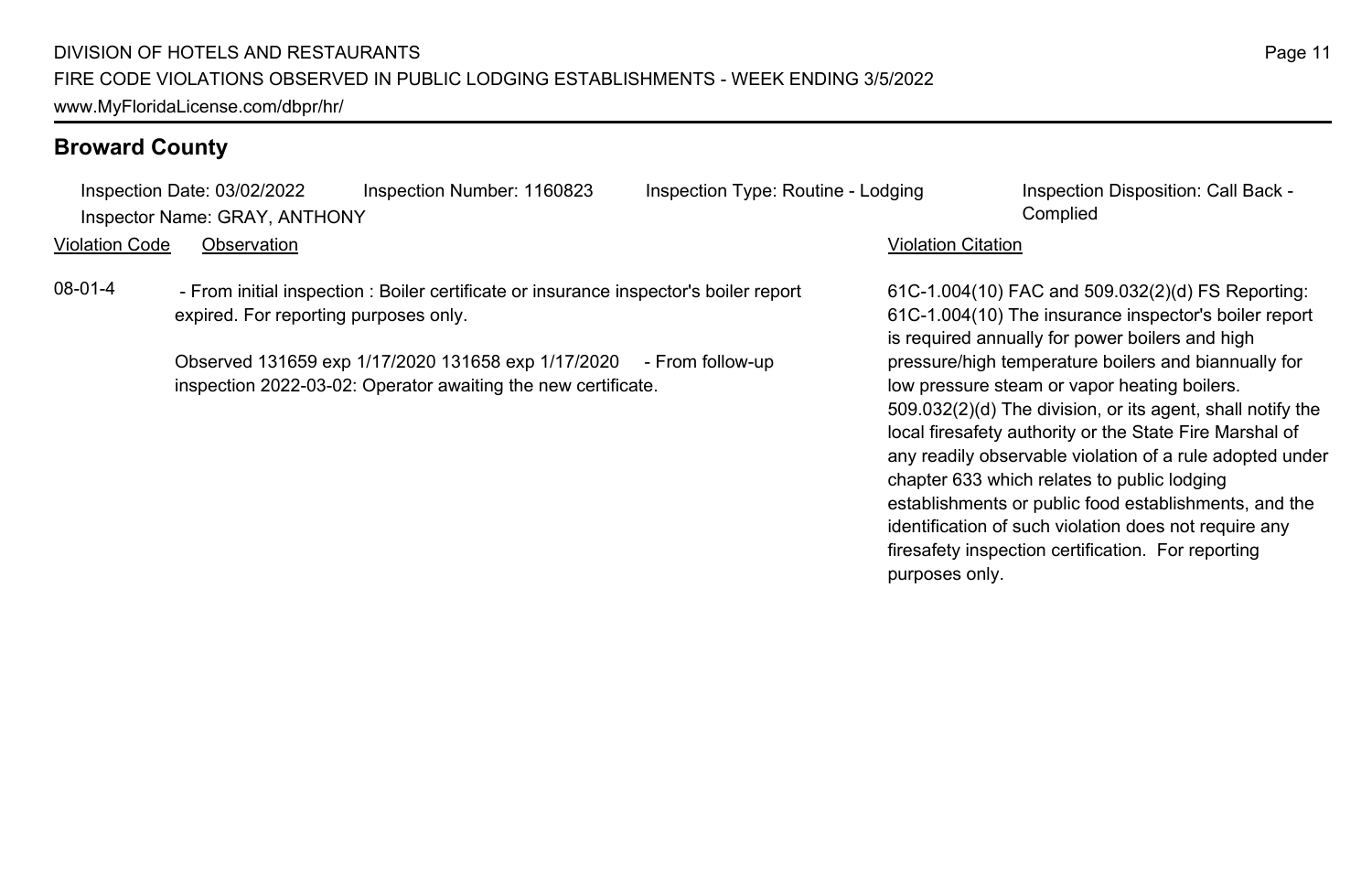08-01-4 Boiler certificate or insurance inspector's boiler report expired. For reporting purposes only.

Observed boiler certification expired on 1/17/2020 \*\*Repeat Violation\*\*

08-03-4 No boiler certificate or insurance inspector's boiler report available. For reporting purposes only.

61C-1.004(10) FAC and 509.032(2)(d) FS Reporting: 61C-1.004(10) The insurance inspector's boiler report is required annually for power boilers and high pressure/high temperature boilers and biannually for low pressure steam or vapor heating boilers. 509.032(2)(d) The division, or its agent, shall notify the local firesafety authority or the State Fire Marshal of any readily observable violation of a rule adopted under chapter 633 which relates to public lodging establishments or public food establishments, and the identification of such violation does not require any firesafety inspection certification. For reporting purposes only.

61C-1.004(10) FAC and 509.032(2)(d) FS Reporting: 61C-1.004(10) The insurance inspector's boiler report is required annually for power boilers and high pressure/high temperature boilers and biannually for low pressure steam or vapor heating boilers. 509.032(2)(d) The division, or its agent, shall notify the local firesafety authority or the State Fire Marshal of any readily observable violation of a rule adopted under chapter 633 which relates to public lodging establishments or public food establishments, and the identification of such violation does not require any firesafety inspection certification. For reporting purposes only.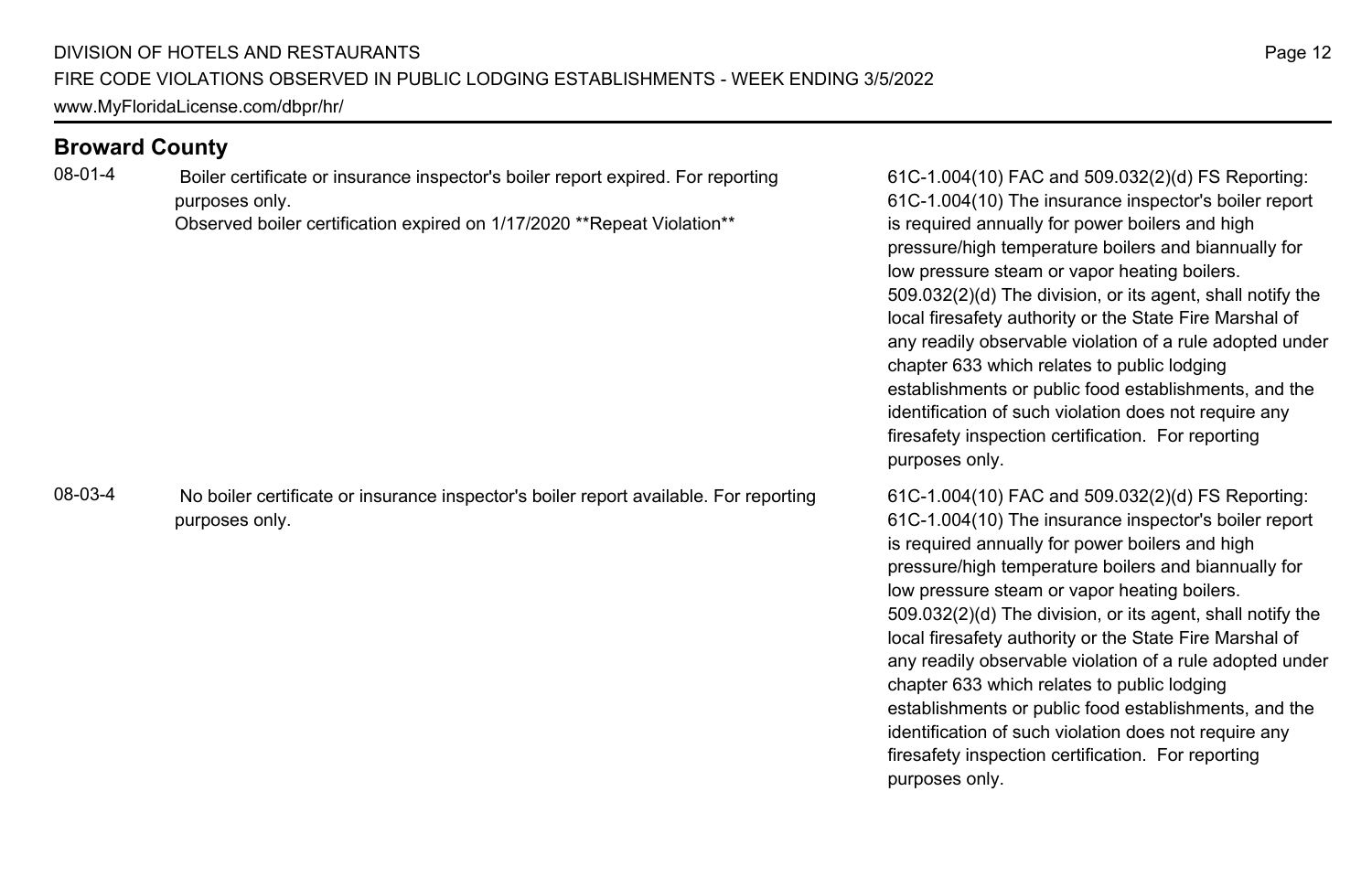| License Number: 2317872                                                                        |                | DON SHULA'S HOTEL                                                                |                                     |                                                          |                |                                                                                                                                                                                                                                                                                                                                                                                                                                                                                                                                                                                                                                                                                   |
|------------------------------------------------------------------------------------------------|----------------|----------------------------------------------------------------------------------|-------------------------------------|----------------------------------------------------------|----------------|-----------------------------------------------------------------------------------------------------------------------------------------------------------------------------------------------------------------------------------------------------------------------------------------------------------------------------------------------------------------------------------------------------------------------------------------------------------------------------------------------------------------------------------------------------------------------------------------------------------------------------------------------------------------------------------|
| License Type: Hotel                                                                            |                |                                                                                  | 6842 MAIN ST, MIAMI LAKES 330142074 |                                                          |                |                                                                                                                                                                                                                                                                                                                                                                                                                                                                                                                                                                                                                                                                                   |
| Inspection Date: 03/03/2022<br>Inspector Name: VILCHEZ, NABEL<br>Violation Code<br>Observation |                | Inspection Number: 1163269                                                       |                                     | Inspection Type: Routine - Lodging<br>Violation Citation |                | Inspection Disposition: Inspection<br>Completed - No Further Action                                                                                                                                                                                                                                                                                                                                                                                                                                                                                                                                                                                                               |
| 08-01-4                                                                                        | purposes only. | Boiler certificate or insurance inspector's boiler report expired. For reporting |                                     |                                                          | purposes only. | 61C-1.004(10) FAC and 509.032(2)(d) FS Reporting:<br>61C-1.004(10) The insurance inspector's boiler report<br>is required annually for power boilers and high<br>pressure/high temperature boilers and biannually for<br>low pressure steam or vapor heating boilers.<br>509.032(2)(d) The division, or its agent, shall notify the<br>local firesafety authority or the State Fire Marshal of<br>any readily observable violation of a rule adopted under<br>chapter 633 which relates to public lodging<br>establishments or public food establishments, and the<br>identification of such violation does not require any<br>firesafety inspection certification. For reporting |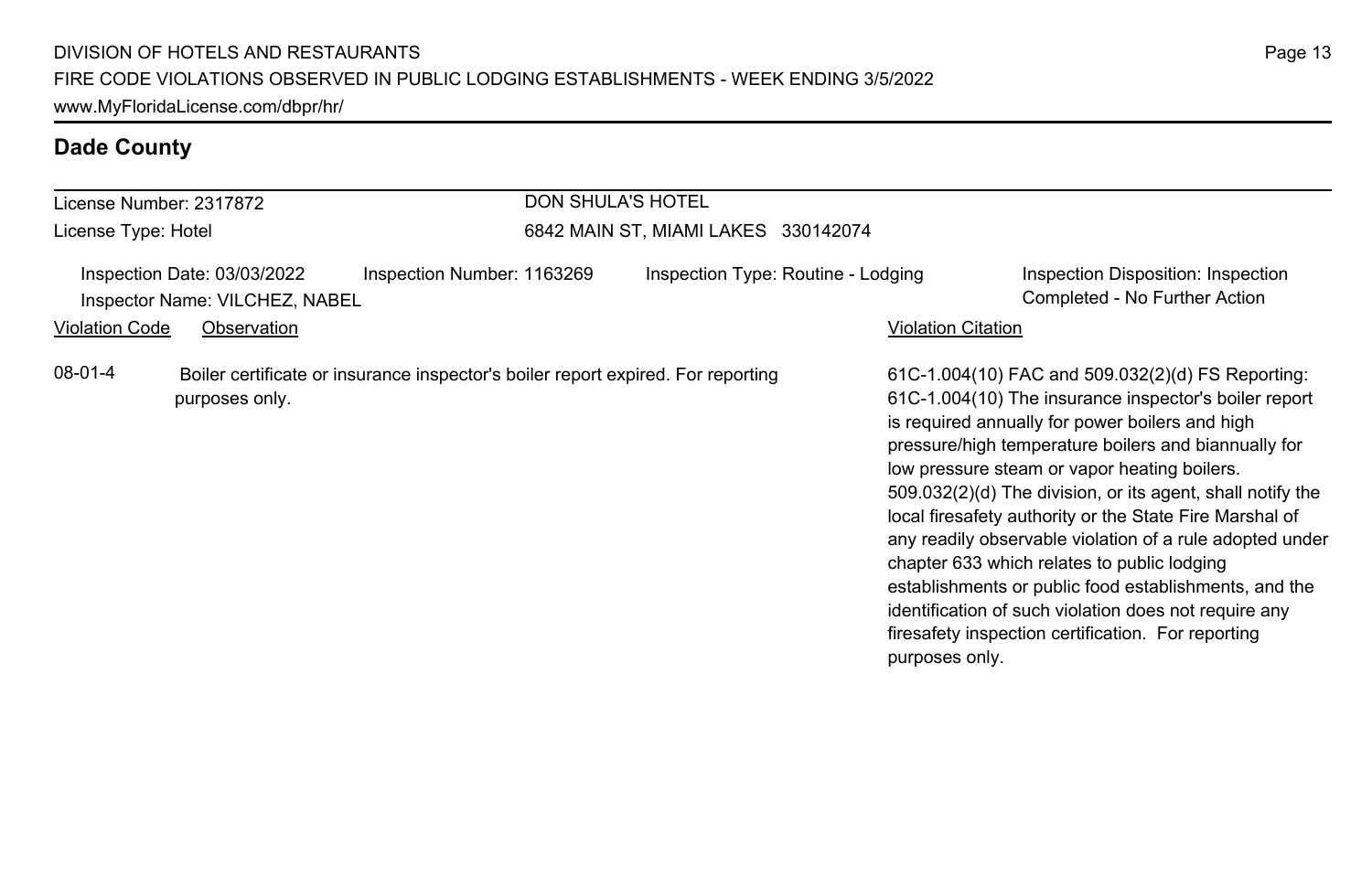extinguisher is in need of recharge. For reporting purposes only. One located first floor between unit 1 and 2. - From follow-up inspection 2022-02-28: Portable fire extinguisher pressure gauge indicates the extinguisher is in need of recharge. For reporting purposes only. One located first floor between unit 1 and 2. \*\*Time

# **Dade County**

# License Number: 2327185

Extended\*\*

License Type: Apartment

## REMINGTON APARTMENTS 155 NW 10 ST, HOMESTEAD 33030

Inspection Date: 02/28/2022 Inspection Number: 1529972 Inspection Type: Routine - Lodging Inspection Disposition: Call Back -Inspector Name: LEIDECKER, EDILMA **Extension given, pending** 

01-02-4 - From initial inspection : Portable fire extinguisher pressure gauge indicates the

### Violation Code Observation **Violation Code** Observation **Violation** Violation Citation Citation Citation Citation

509.032(2)(d) FS Reporting: (d) The division, or its agent, shall notify the local firesafety authority or the State Fire Marshal of any readily observable violation of a rule adopted under chapter 633 which relates to public lodging establishments or public food establishments, and the identification of such violation does not require any firesafety inspection certification. For reporting purposes only.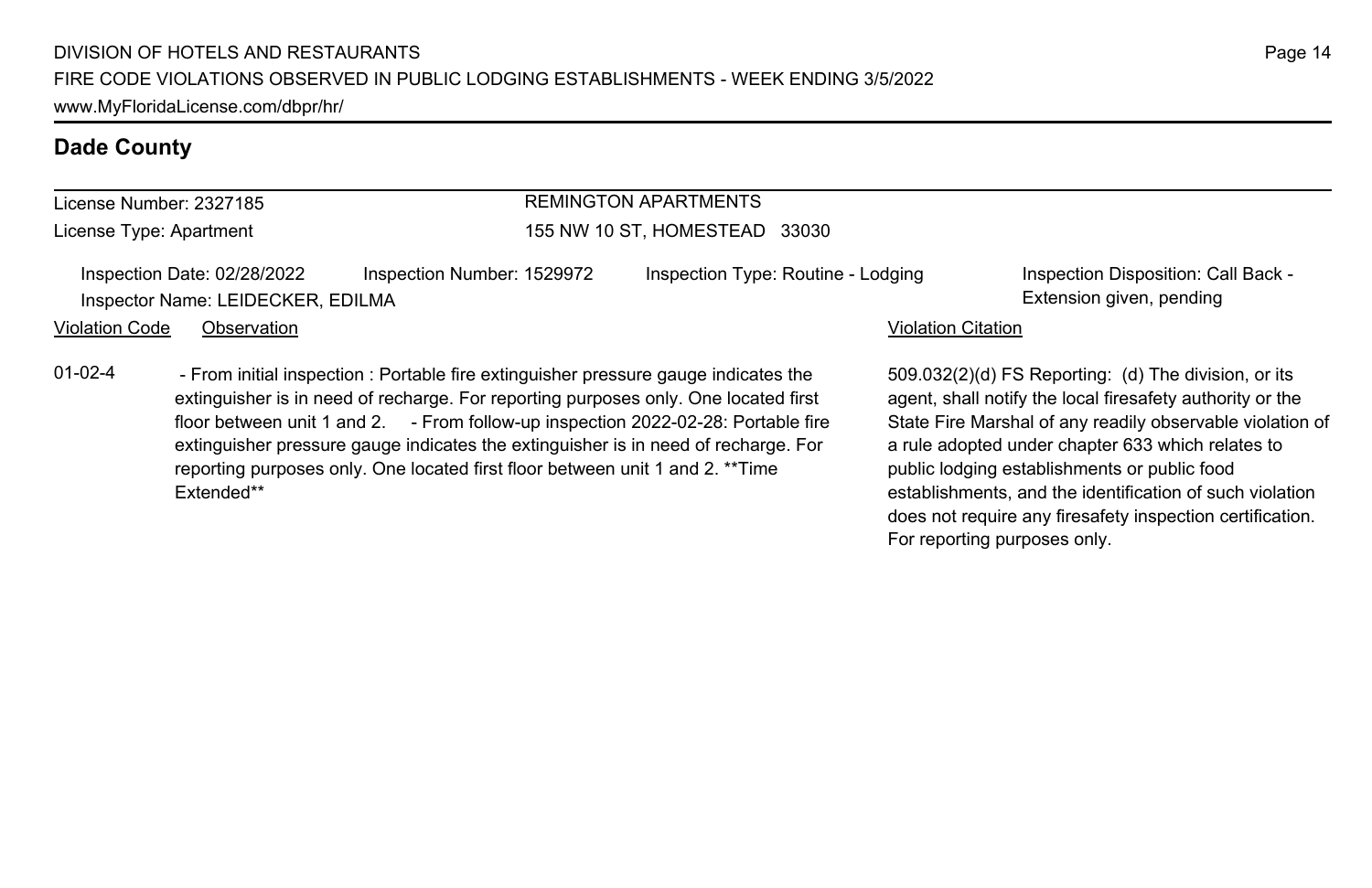# License Number: 2327186

License Type: Apartment

# REMINGTON APARTMENTS

### 30100 OLD DIXIE HWY, HOMESTEAD 33030

Inspection Date: 02/28/2022 Inspection Number: 1525281 Inspection Type: Routine - Lodging Inspection Disposition: Call Back -Inspector Name: LEIDECKER, EDILMA **Extension given, pending** 

### Violation Code Observation **Violation Code** Observation **Violation** Violation Citation Citation Citation Citation

01-06-4 - From initial inspection : Portable fire extinguisher locked in a box with no means of access to the fire extinguisher. For reporting purposes only. Observed portable fire extinguisher locked located between unit 20 and 21. One located between unit 27 and 28. One located between 5 and 3. - From follow-up inspection 2022-02-28: Observed portable fire extinguisher locked located between unit 20 and 21. One located between unit 27 and 28. One located between 5 and 3. \*\*Time Extended\*\*

509.032(2)(d) FS Reporting: (d) The division, or its agent, shall notify the local firesafety authority or the State Fire Marshal of any readily observable violation of a rule adopted under chapter 633 which relates to public lodging establishments or public food establishments, and the identification of such violation does not require any firesafety inspection certification. For reporting purposes only.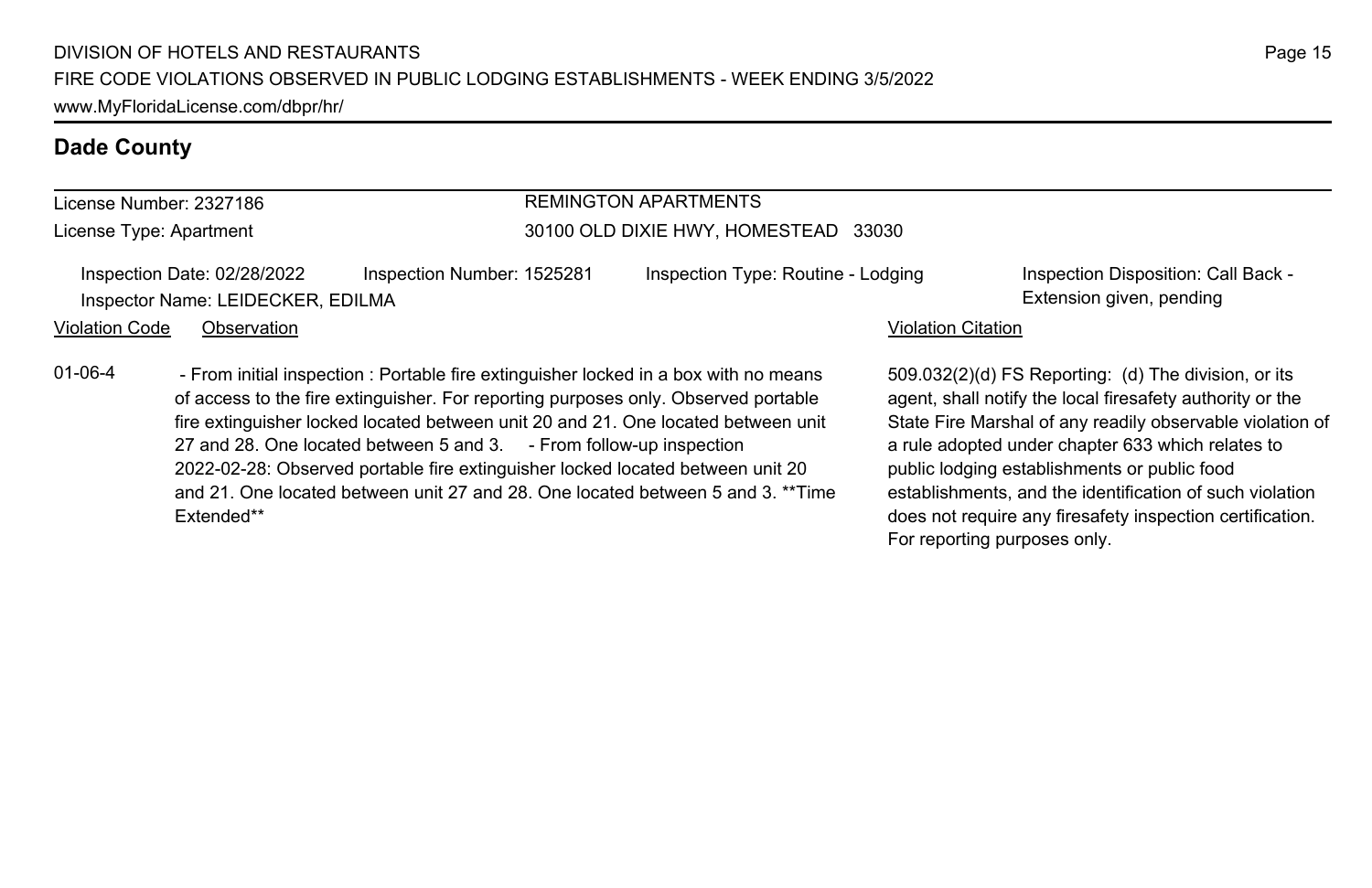|                       | License Number: 2320673                                              |                                                                                                                                                                                                           | <b>BUDGET HOST INN</b><br>815 N KROME AVE, FLORIDA CITY 33034 |                           |                                                                                                                                                                                                                                                                                     |  |  |
|-----------------------|----------------------------------------------------------------------|-----------------------------------------------------------------------------------------------------------------------------------------------------------------------------------------------------------|---------------------------------------------------------------|---------------------------|-------------------------------------------------------------------------------------------------------------------------------------------------------------------------------------------------------------------------------------------------------------------------------------|--|--|
| License Type: Motel   |                                                                      |                                                                                                                                                                                                           |                                                               |                           |                                                                                                                                                                                                                                                                                     |  |  |
|                       | Inspection Date: 02/28/2022<br>Inspector Name: LODENQUAI, BARRINGTON | Inspection Number: 1221848                                                                                                                                                                                | Inspection Type: Routine - Lodging                            |                           | Inspection Disposition: Warning<br>Issued                                                                                                                                                                                                                                           |  |  |
| <b>Violation Code</b> | Observation                                                          |                                                                                                                                                                                                           |                                                               | <b>Violation Citation</b> |                                                                                                                                                                                                                                                                                     |  |  |
| $01-03-4$             |                                                                      | Portable fire extinguisher missing from it's designated location (sign present<br>indicating designated location). For reporting purposes only.<br>Observed between rooms 122 and 123, rooms 116 and 117. |                                                               |                           | 509.032(2)(d) FS Reporting: (d) The division, or its<br>agent, shall notify the local firesafety authority or the<br>State Fire Marshal of any readily observable violation of<br>a rule adopted under chapter 633 which relates to<br>public lodging establishments or public food |  |  |

establishments, and the identification of such violation does not require any firesafety inspection certification.

For reporting purposes only.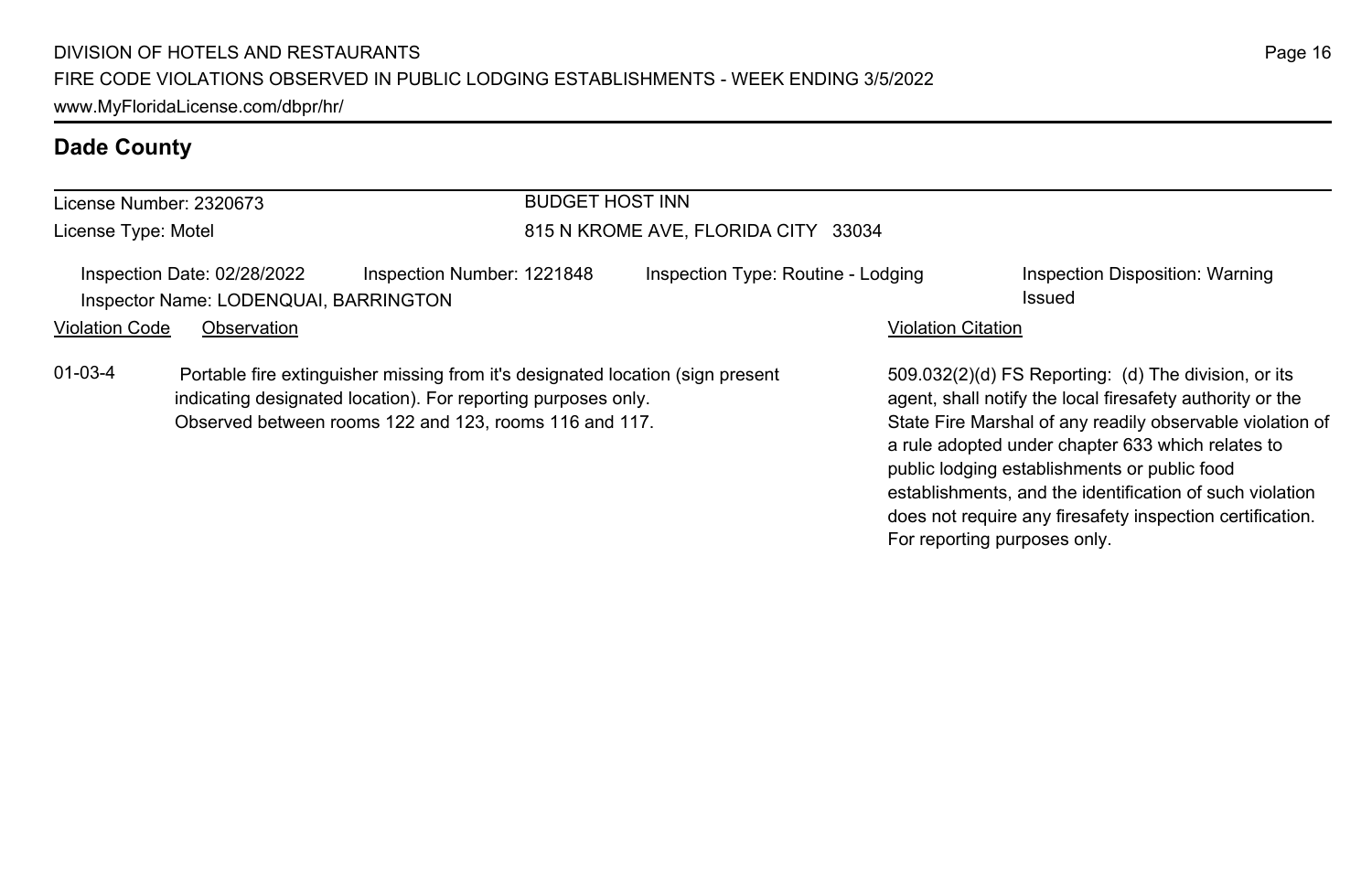| License Number: 2328082 |                                                                     |                                                                                                                                                                         | DE ARMAS APARTMENT                 |                           |                                                                                                                   |  |  |
|-------------------------|---------------------------------------------------------------------|-------------------------------------------------------------------------------------------------------------------------------------------------------------------------|------------------------------------|---------------------------|-------------------------------------------------------------------------------------------------------------------|--|--|
| License Type: Apartment |                                                                     |                                                                                                                                                                         | 831 NW 3 ST, MIAMI 33128           |                           |                                                                                                                   |  |  |
|                         | Inspection Date: 03/03/2022<br>Inspector Name: GOMEZ-SANCHEZ, NELLY | Inspection Number: 1515454                                                                                                                                              | Inspection Type: Routine - Lodging |                           | Inspection Disposition: Warning<br>Issued                                                                         |  |  |
| <b>Violation Code</b>   | Observation                                                         |                                                                                                                                                                         |                                    | <b>Violation Citation</b> |                                                                                                                   |  |  |
| $01 - 06 - 4$           |                                                                     | Portable fire extinguisher locked in a box with no means of access to the fire<br>extinguisher. For reporting purposes only. Observed fire extinguisher on first floor. |                                    |                           | 509.032(2)(d) FS Reporting: (d) The division, or its<br>agent, shall notify the local firesafety authority or the |  |  |

agent, shall notify the local firesafety authority or the State Fire Marshal of any readily observable violation of a rule adopted under chapter 633 which relates to public lodging establishments or public food establishments, and the identification of such violation does not require any firesafety inspection certification. For reporting purposes only.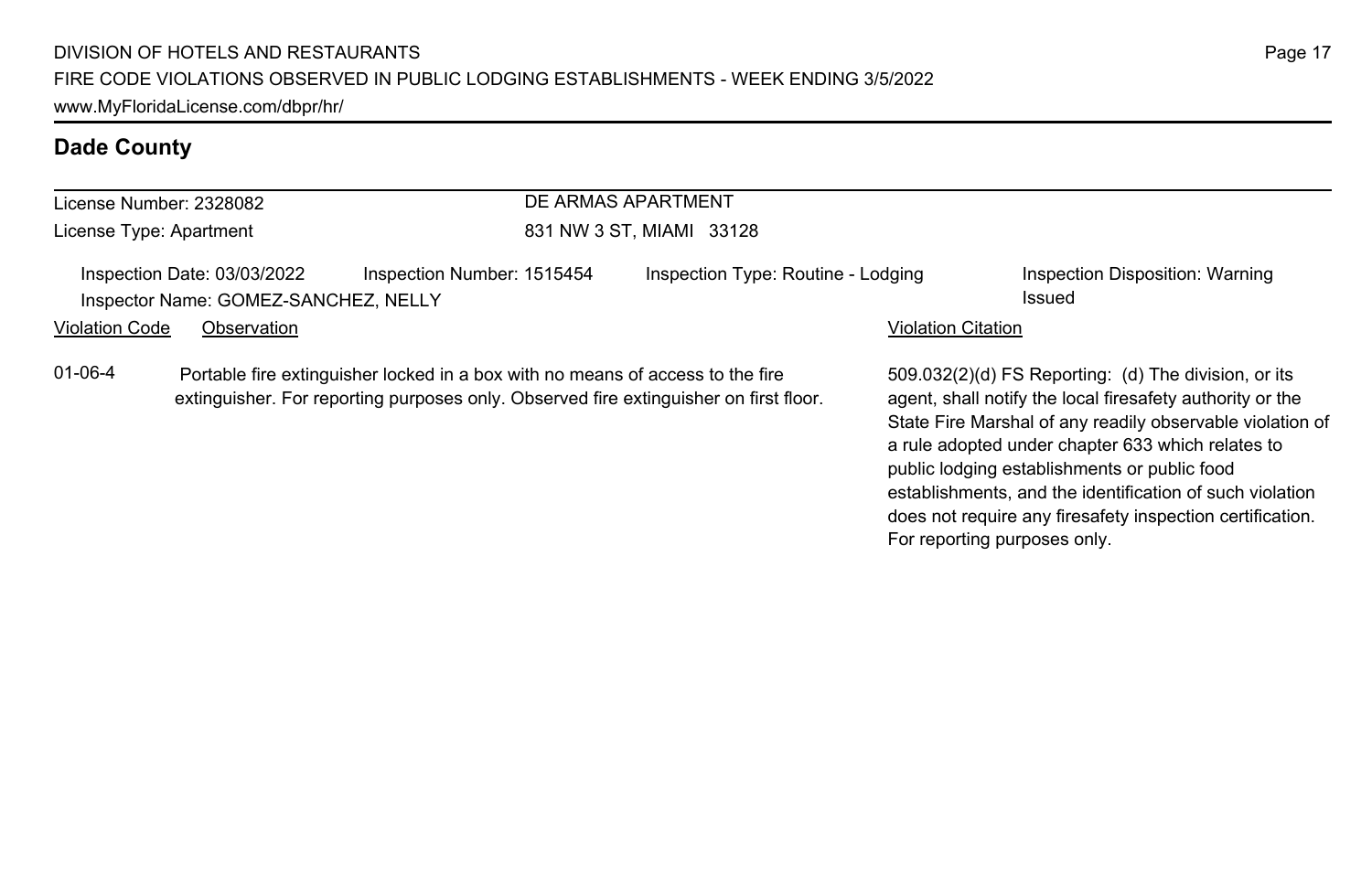# HOTEL INDIGO MIAMI BRICKELL / ATWELL SUITES MIAMI BRICKELL

145 SW 11 ST, MIAMI 33130

Inspection Date: 03/03/2022 Inspection Number: 1162410 Inspection Type: Routine - Lodging Inspection Disposition: Call Back -Inspector Name: CABANAS, NATALIE Complied

Violation Code Observation Violation Citation

License Number: 2329470 License Type: Hotel

08-03-4 - From initial inspection : No boiler certificate or insurance inspector's boiler report available. For reporting purposes only.

> At the time of the inspection observed two boilers with 700,000 btu. No boiler certificate provided, establishment is still in process to get boilers certified. - From follow-up inspection 2022-03-03: No boiler certificate or insurance inspector's boiler report available. For reporting purposes only. At the time of the inspection observed two boilers with 700,000 btu. No boiler certificate provided, establishment is still in process to get boilers certified. \*\*Time Extended\*\*

61C-1.004(10) FAC and 509.032(2)(d) FS Reporting: 61C-1.004(10) The insurance inspector's boiler report is required annually for power boilers and high pressure/high temperature boilers and biannually for low pressure steam or vapor heating boilers. 509.032(2)(d) The division, or its agent, shall notify the local firesafety authority or the State Fire Marshal of any readily observable violation of a rule adopted under chapter 633 which relates to public lodging establishments or public food establishments, and the identification of such violation does not require any firesafety inspection certification. For reporting purposes only.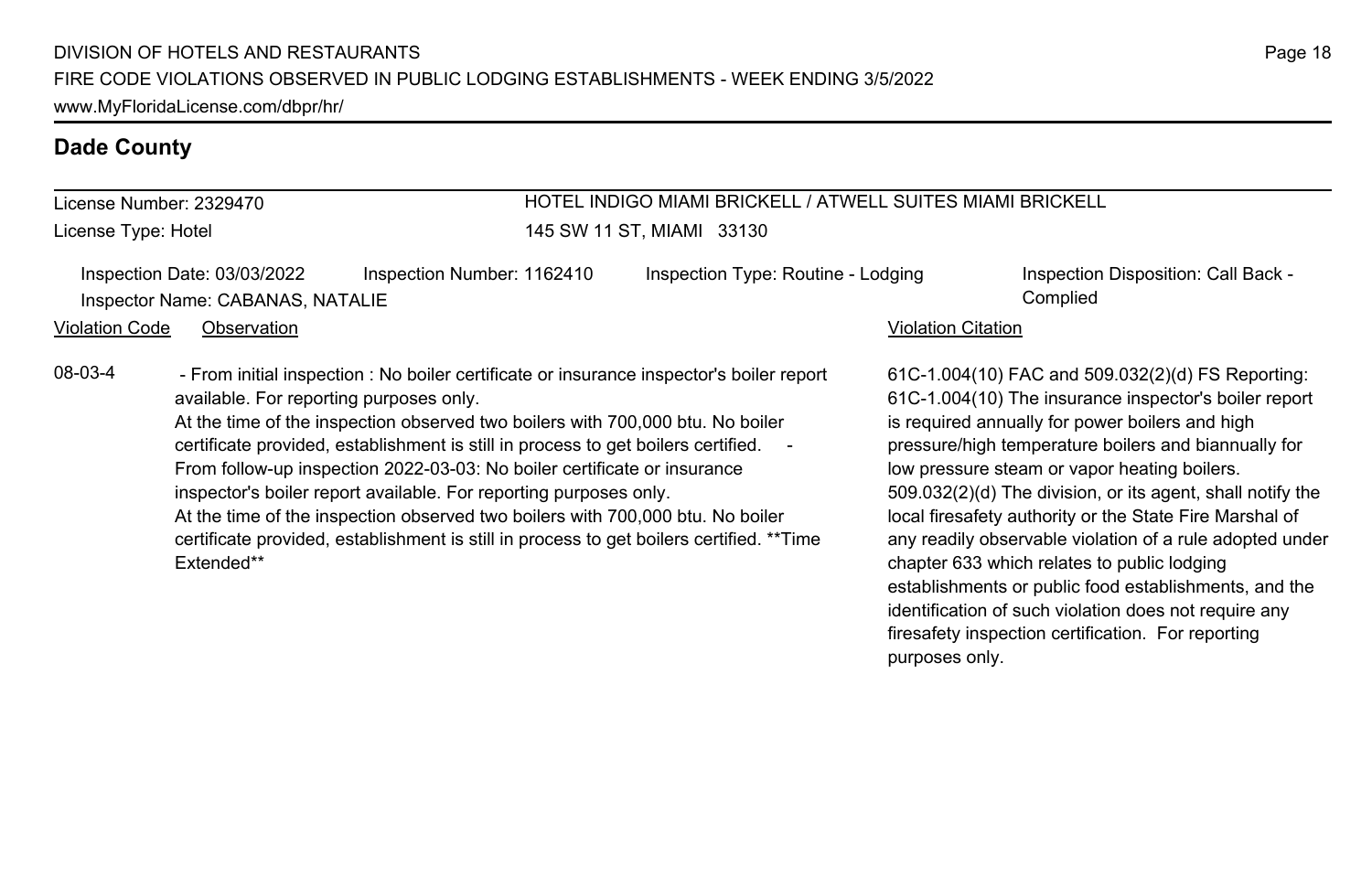purposes only. - From follow-up inspection 2022-01-12: Trouble/alarm light illuminated on the fire alarm control panel. For reporting purposes only. \*\*Admin

# **Dade County**

Complaint\*\*

| License Number: 2330310                                         | 1134 APT LLC                                                                                                                                                                                                                                                                                                                            |                                         |                                                                                                                                                                                                                                                                                                 |  |  |  |
|-----------------------------------------------------------------|-----------------------------------------------------------------------------------------------------------------------------------------------------------------------------------------------------------------------------------------------------------------------------------------------------------------------------------------|-----------------------------------------|-------------------------------------------------------------------------------------------------------------------------------------------------------------------------------------------------------------------------------------------------------------------------------------------------|--|--|--|
| License Type: Apartment                                         |                                                                                                                                                                                                                                                                                                                                         | 1134 SW 4 ST, MIAMI 33130               |                                                                                                                                                                                                                                                                                                 |  |  |  |
| Inspection Date: 02/28/2022<br>Inspector Name: CABANAS, NATALIE | Inspection Number: 1524519                                                                                                                                                                                                                                                                                                              | Inspection Type: Routine - Lodging      | Inspection Disposition: Call Back -<br>Admin. complaint recommended                                                                                                                                                                                                                             |  |  |  |
| <b>Violation Code</b><br>Observation                            |                                                                                                                                                                                                                                                                                                                                         |                                         | <b>Violation Citation</b>                                                                                                                                                                                                                                                                       |  |  |  |
| $04 - 01 - 4$<br>purposes only. **Time Extended**               | - From initial inspection: Trouble/alarm light illuminated on the fire alarm control<br>panel. For reporting purposes only. - From follow-up inspection 2022-01-12:<br>Trouble/alarm light illuminated on the fire alarm control panel. For reporting<br>Trouble/alarm light illuminated on the fire alarm control panel. For reporting | - From follow-up inspection 2022-02-28: | 509.032(2)(d) FS Reporting: The division, or its agent,<br>shall notify the local firesafety authority or the State<br>Fire Marshal of any readily observable violation of a<br>rule adopted under chapter 633 which relates to public<br>lodging establishments or public food establishments, |  |  |  |

and the identification of such violation does not require any firesafety inspection certification. For reporting

purposes only.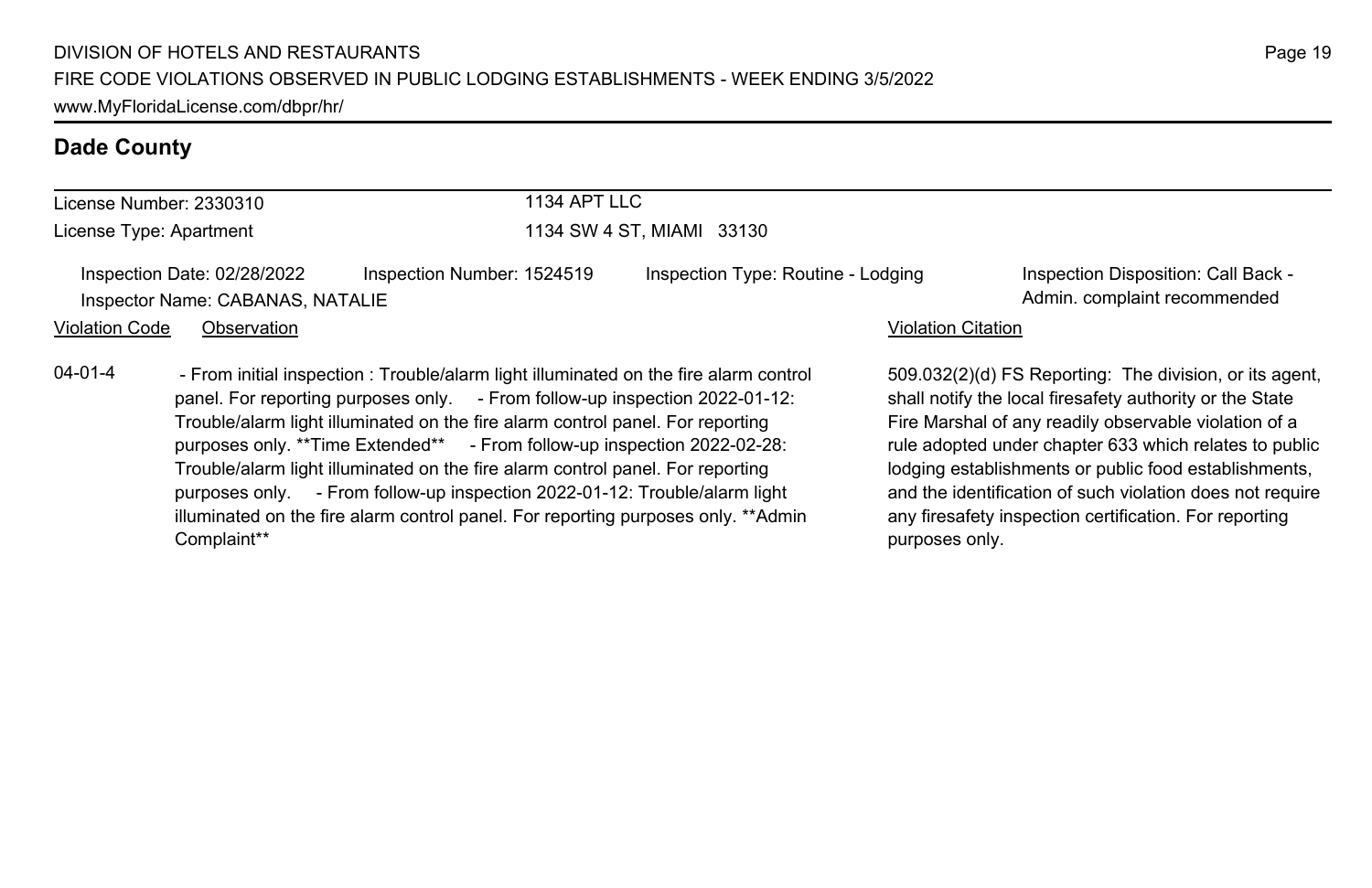| License Number: 2300698 |                                                                |                                                                                | NATHALIE COURTS APARTMENTS         |                           |                                                                                                                                                                                                                                                                                                 |  |  |
|-------------------------|----------------------------------------------------------------|--------------------------------------------------------------------------------|------------------------------------|---------------------------|-------------------------------------------------------------------------------------------------------------------------------------------------------------------------------------------------------------------------------------------------------------------------------------------------|--|--|
| License Type: Apartment |                                                                |                                                                                | 1521 SW 6 STREET, MIAMI 33135      |                           |                                                                                                                                                                                                                                                                                                 |  |  |
|                         | Inspection Date: 03/02/2022<br>Inspector Name: GARCIA, B OSCAR | Inspection Number: 1525598                                                     | Inspection Type: Routine - Lodging |                           | Inspection Disposition: Inspection<br>Completed - No Further Action                                                                                                                                                                                                                             |  |  |
| <b>Violation Code</b>   | Observation                                                    |                                                                                |                                    | <b>Violation Citation</b> |                                                                                                                                                                                                                                                                                                 |  |  |
| $04 - 01 - 4$           | purposes only. **Repeat Violation**                            | Trouble/alarm light illuminated on the fire alarm control panel. For reporting |                                    |                           | 509.032(2)(d) FS Reporting: The division, or its agent,<br>shall notify the local firesafety authority or the State<br>Fire Marshal of any readily observable violation of a<br>rule adopted under chapter 633 which relates to public<br>lodging establishments or public food establishments, |  |  |

and the identification of such violation does not require any firesafety inspection certification. For reporting

purposes only.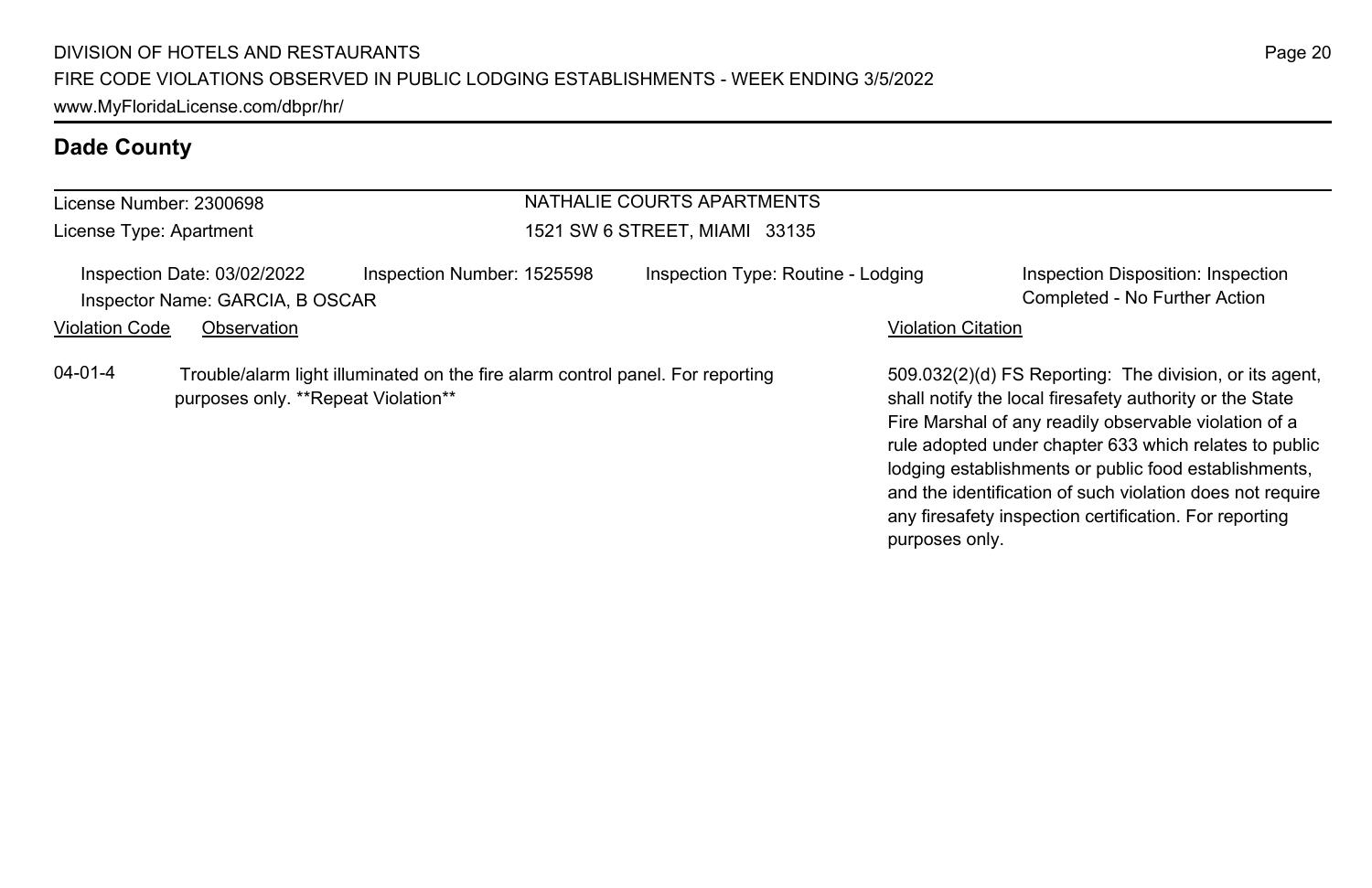| License Number: 2330448 |                                                                |                                                                                | <b>VQ EVERGLADES PROPERTIES</b>    |                           |                                                                                                                                                                                                                                                                                                                                                                                                                        |
|-------------------------|----------------------------------------------------------------|--------------------------------------------------------------------------------|------------------------------------|---------------------------|------------------------------------------------------------------------------------------------------------------------------------------------------------------------------------------------------------------------------------------------------------------------------------------------------------------------------------------------------------------------------------------------------------------------|
| License Type: Apartment |                                                                |                                                                                | 1501 SW 6 ST, MIAMI 33135          |                           |                                                                                                                                                                                                                                                                                                                                                                                                                        |
|                         | Inspection Date: 03/02/2022<br>Inspector Name: GARCIA, B OSCAR | Inspection Number: 1515285                                                     | Inspection Type: Routine - Lodging |                           | Inspection Disposition: Inspection<br>Completed - No Further Action                                                                                                                                                                                                                                                                                                                                                    |
| <b>Violation Code</b>   | Observation                                                    |                                                                                |                                    | <b>Violation Citation</b> |                                                                                                                                                                                                                                                                                                                                                                                                                        |
| $04 - 01 - 4$           | purposes only.                                                 | Trouble/alarm light illuminated on the fire alarm control panel. For reporting |                                    | purposes only.            | 509.032(2)(d) FS Reporting: The division, or its agent.<br>shall notify the local firesafety authority or the State<br>Fire Marshal of any readily observable violation of a<br>rule adopted under chapter 633 which relates to public<br>lodging establishments or public food establishments,<br>and the identification of such violation does not require<br>any firesafety inspection certification. For reporting |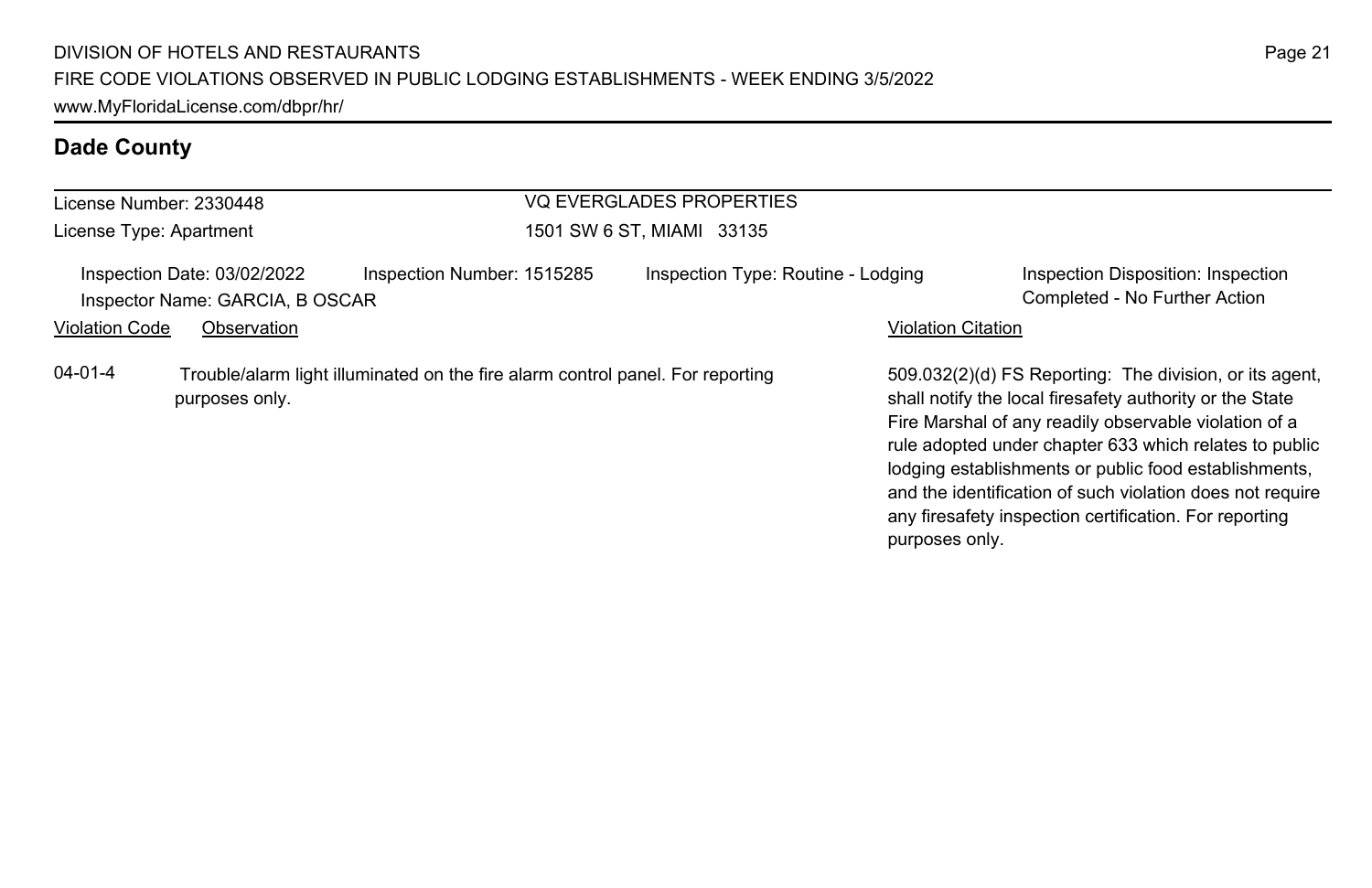| License Number: 2301745 |                                                                |                                                                                                                                         | <b>1235 APARTMENTS</b>        |                                    |                           |                                                                                                                                                                                                                                                                                                                                                                                                              |
|-------------------------|----------------------------------------------------------------|-----------------------------------------------------------------------------------------------------------------------------------------|-------------------------------|------------------------------------|---------------------------|--------------------------------------------------------------------------------------------------------------------------------------------------------------------------------------------------------------------------------------------------------------------------------------------------------------------------------------------------------------------------------------------------------------|
| License Type: Apartment |                                                                |                                                                                                                                         | 1235 SW 6 ST. MIAMI 331354053 |                                    |                           |                                                                                                                                                                                                                                                                                                                                                                                                              |
|                         | Inspection Date: 03/02/2022<br>Inspector Name: GARCIA, B OSCAR | Inspection Number: 1522727                                                                                                              |                               | Inspection Type: Routine - Lodging |                           | Inspection Disposition: Inspection<br>Completed - No Further Action                                                                                                                                                                                                                                                                                                                                          |
| <b>Violation Code</b>   | Observation                                                    |                                                                                                                                         |                               |                                    | <b>Violation Citation</b> |                                                                                                                                                                                                                                                                                                                                                                                                              |
| $01 - 06 - 4$           |                                                                | Portable fire extinguisher locked in a box with no means of access to the fire<br>extinguisher. For reporting purposes only, 1 st floor |                               |                                    |                           | 509.032(2)(d) FS Reporting: (d) The division, or its<br>agent, shall notify the local firesafety authority or the<br>State Fire Marshal of any readily observable violation of<br>a rule adopted under chapter 633 which relates to<br>public lodging establishments or public food<br>establishments, and the identification of such violation<br>does not require any firesafety inspection certification. |

For reporting purposes only.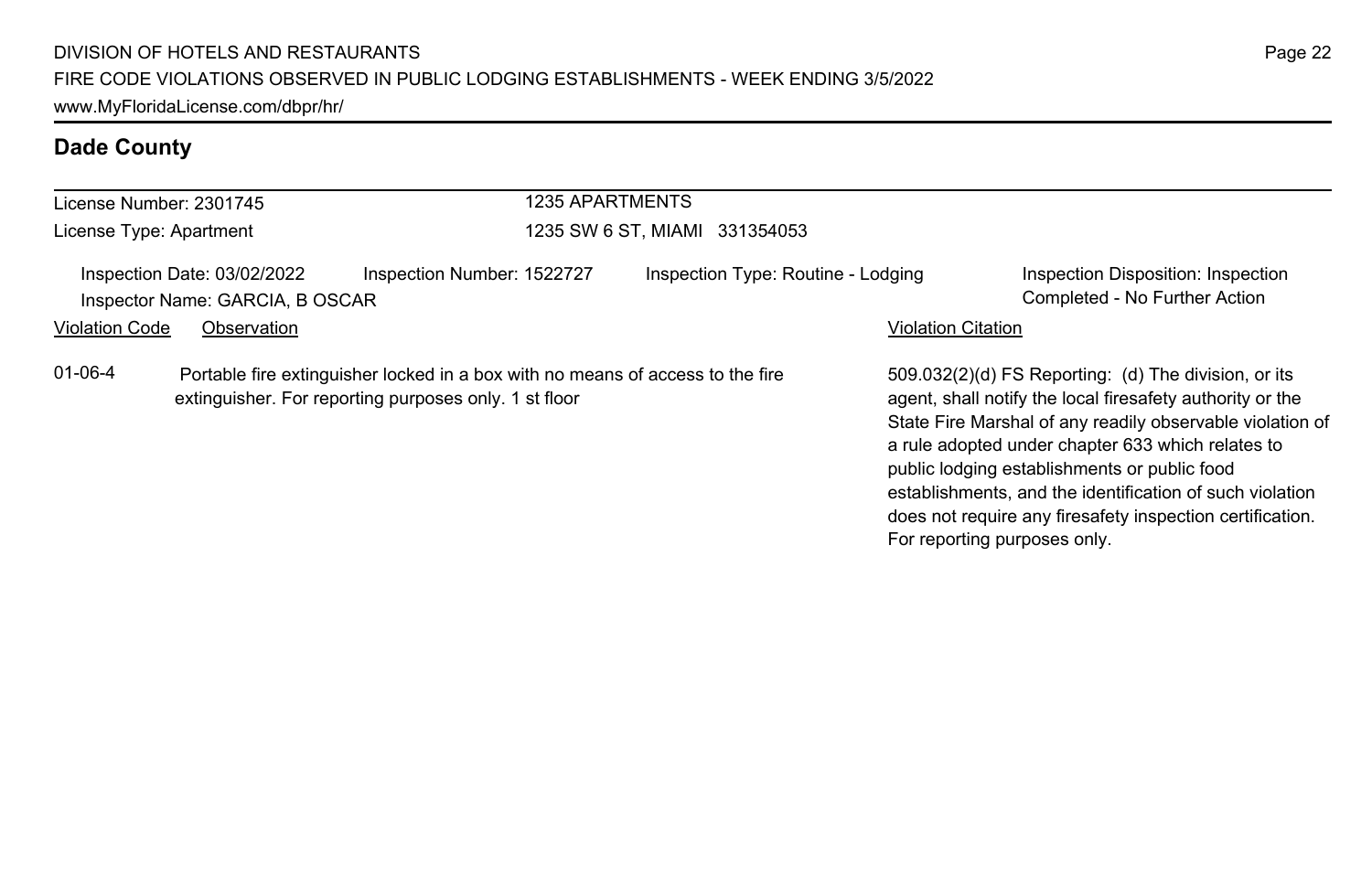|                         | License Number: 2315468                                        | ALY CORP                                                                                                                                              |                                    |                           |                                                                                                                                                                                                                                                                                     |
|-------------------------|----------------------------------------------------------------|-------------------------------------------------------------------------------------------------------------------------------------------------------|------------------------------------|---------------------------|-------------------------------------------------------------------------------------------------------------------------------------------------------------------------------------------------------------------------------------------------------------------------------------|
| License Type: Apartment |                                                                |                                                                                                                                                       | 2015 SW 6 ST, MIAMI 331355801      |                           |                                                                                                                                                                                                                                                                                     |
|                         | Inspection Date: 02/23/2022<br>Inspector Name: GARCIA, B OSCAR | Inspection Number: 1525145                                                                                                                            | Inspection Type: Routine - Lodging |                           | Inspection Disposition: Inspection<br>Completed - No Further Action                                                                                                                                                                                                                 |
| <b>Violation Code</b>   | Observation                                                    |                                                                                                                                                       |                                    | <b>Violation Citation</b> |                                                                                                                                                                                                                                                                                     |
| $01 - 06 - 4$           |                                                                | Portable fire extinguisher locked in a box with no means of access to the fire<br>extinguisher. For reporting purposes only. 1st floor and 2nd floor. |                                    |                           | 509.032(2)(d) FS Reporting: (d) The division, or its<br>agent, shall notify the local firesafety authority or the<br>State Fire Marshal of any readily observable violation of<br>a rule adopted under chapter 633 which relates to<br>public lodging establishments or public food |

establishments, and the identification of such violation does not require any firesafety inspection certification.

For reporting purposes only.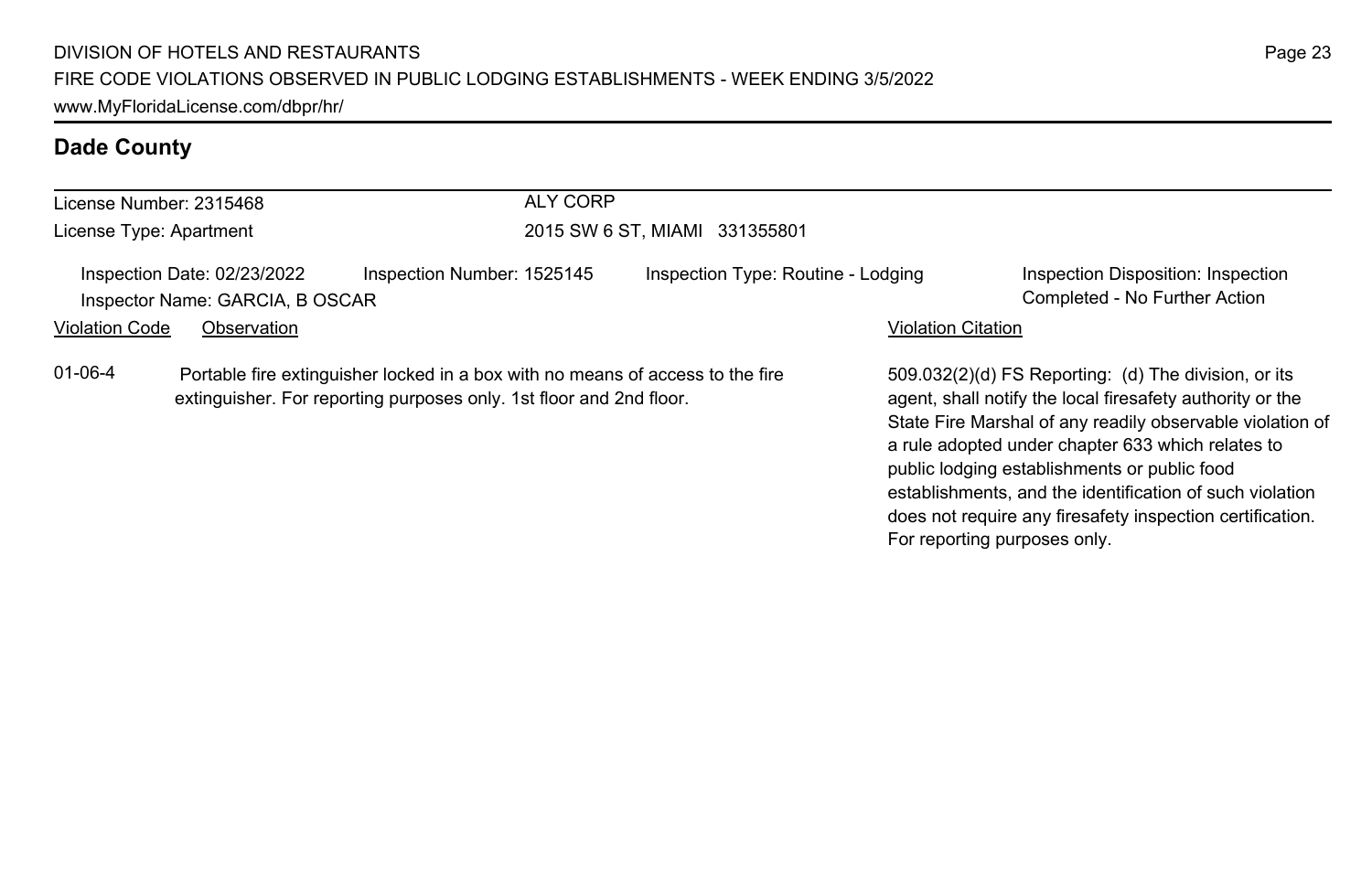|                                                                                                                                                                                                                                                                                                                                                                                                                            | License Number: 2328390                                      |                            | SAGAMORE MIAMI BEACH                |                                                                                                                                                                                                                                                                                                                                                                                                |                                                 |  |
|----------------------------------------------------------------------------------------------------------------------------------------------------------------------------------------------------------------------------------------------------------------------------------------------------------------------------------------------------------------------------------------------------------------------------|--------------------------------------------------------------|----------------------------|-------------------------------------|------------------------------------------------------------------------------------------------------------------------------------------------------------------------------------------------------------------------------------------------------------------------------------------------------------------------------------------------------------------------------------------------|-------------------------------------------------|--|
| License Type: Hotel                                                                                                                                                                                                                                                                                                                                                                                                        |                                                              |                            | 1671 COLLINS AVE, MIAMI BEACH 33139 |                                                                                                                                                                                                                                                                                                                                                                                                |                                                 |  |
|                                                                                                                                                                                                                                                                                                                                                                                                                            | Inspection Date: 02/28/2022<br>Inspector Name: ELDER, AUDREY | Inspection Number: 1160238 | Inspection Type: Routine - Lodging  |                                                                                                                                                                                                                                                                                                                                                                                                | Inspection Disposition: Call Back -<br>Complied |  |
| <b>Violation Code</b>                                                                                                                                                                                                                                                                                                                                                                                                      | Observation                                                  |                            |                                     | <b>Violation Citation</b>                                                                                                                                                                                                                                                                                                                                                                      |                                                 |  |
| $08-01-4$<br>- From initial inspection : Boiler certificate or insurance inspector's boiler report<br>expired. For reporting purposes only.<br>Observed boiler certificates expired on 07-15-2021. - From follow-up inspection<br>2022-02-28: Boiler certificate or insurance inspector's boiler report expired. For<br>reporting purposes only.<br>Observed boiler certificates expired on 07-15-2021. ** Time Extended** |                                                              |                            |                                     | 61C-1.004(10) FAC and 509.032(2)(d) FS Reporting:<br>61C-1.004(10) The insurance inspector's boiler report<br>is required annually for power boilers and high<br>pressure/high temperature boilers and biannually for<br>low pressure steam or vapor heating boilers.<br>509.032(2)(d) The division, or its agent, shall notify the<br>local firesafety authority or the State Fire Marshal of |                                                 |  |

any readily observable violation of a rule adopted under

establishments or public food establishments, and the identification of such violation does not require any firesafety inspection certification. For reporting

chapter 633 which relates to public lodging

purposes only.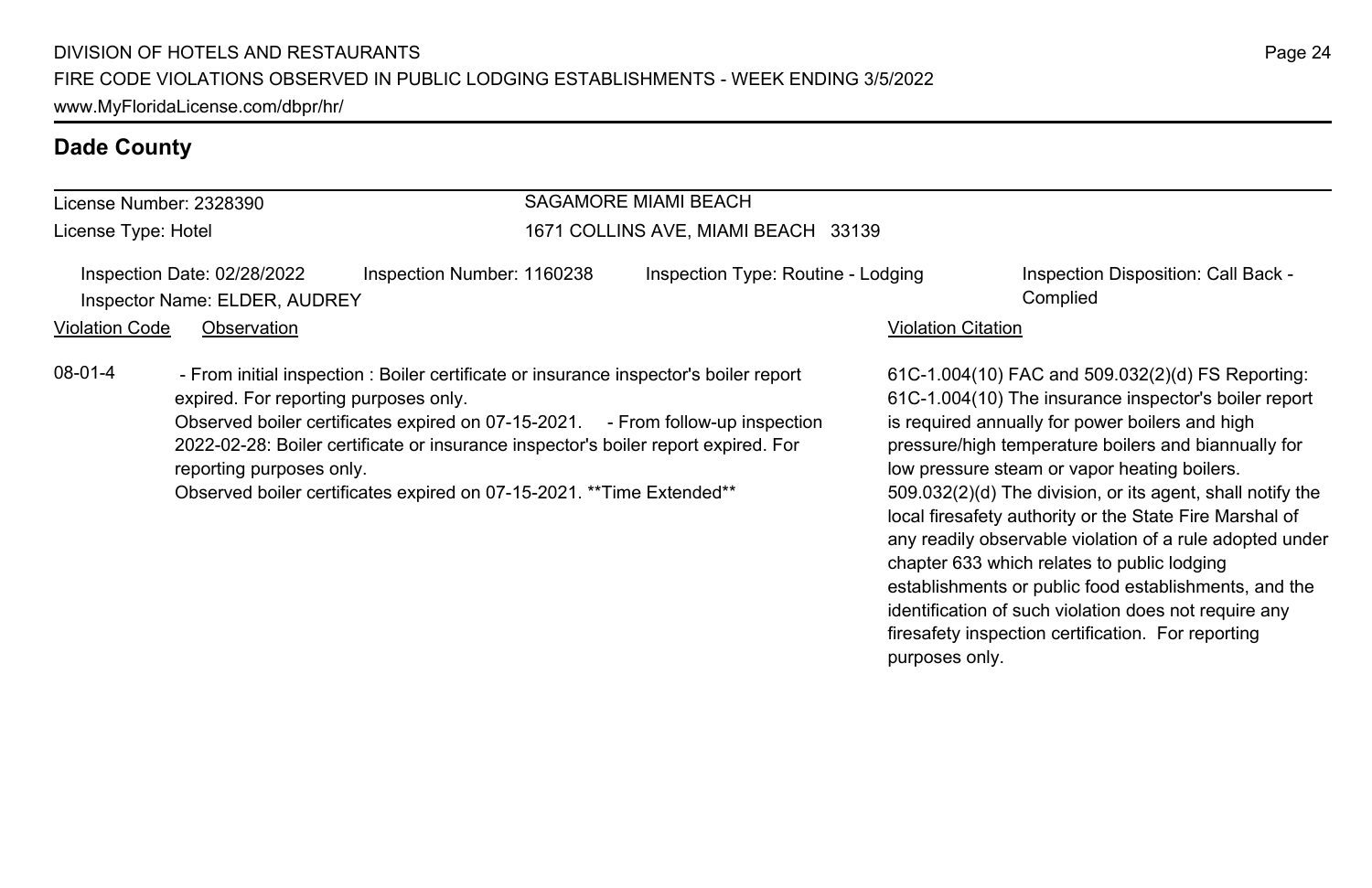# License Number: 2329272

License Type: Apartment

# GRAND FLAMINGO CENTER TOWER 1504 BAY RD #1, MIAMI BEACH 33139

Inspection Date: 02/28/2022 Inspection Number: 1528877 Inspection Type: Routine - Lodging Inspection Disposition: Call Back -Inspector Name: ELDER, AUDREY Complied

### Violation Code Observation **Violation Code** Observation **Violation** Violation Citation Citation Citation Citation

08-04-4 - From initial inspection : Boiler certificate not posted in the boiler room. For reporting purposes only. - From follow-up inspection 2022-02-28: Boiler certificate not posted in the boiler room. \*\*Time Extended\*\*

61C-1.004(10) FAC and 509.032(2)(d) FS Reporting: 61C-1.004(10) The insurance inspector's boiler report shall be posted in the boiler room. 509.032(2)(d) The division, or its agent, shall notify the local firesafety authority or the State Fire Marshal of any readily observable violation of a rule adopted under chapter 633 which relates to public lodging establishments or public food establishments, and the identification of such violation does not require any firesafety inspection certification. For reporting purposes only.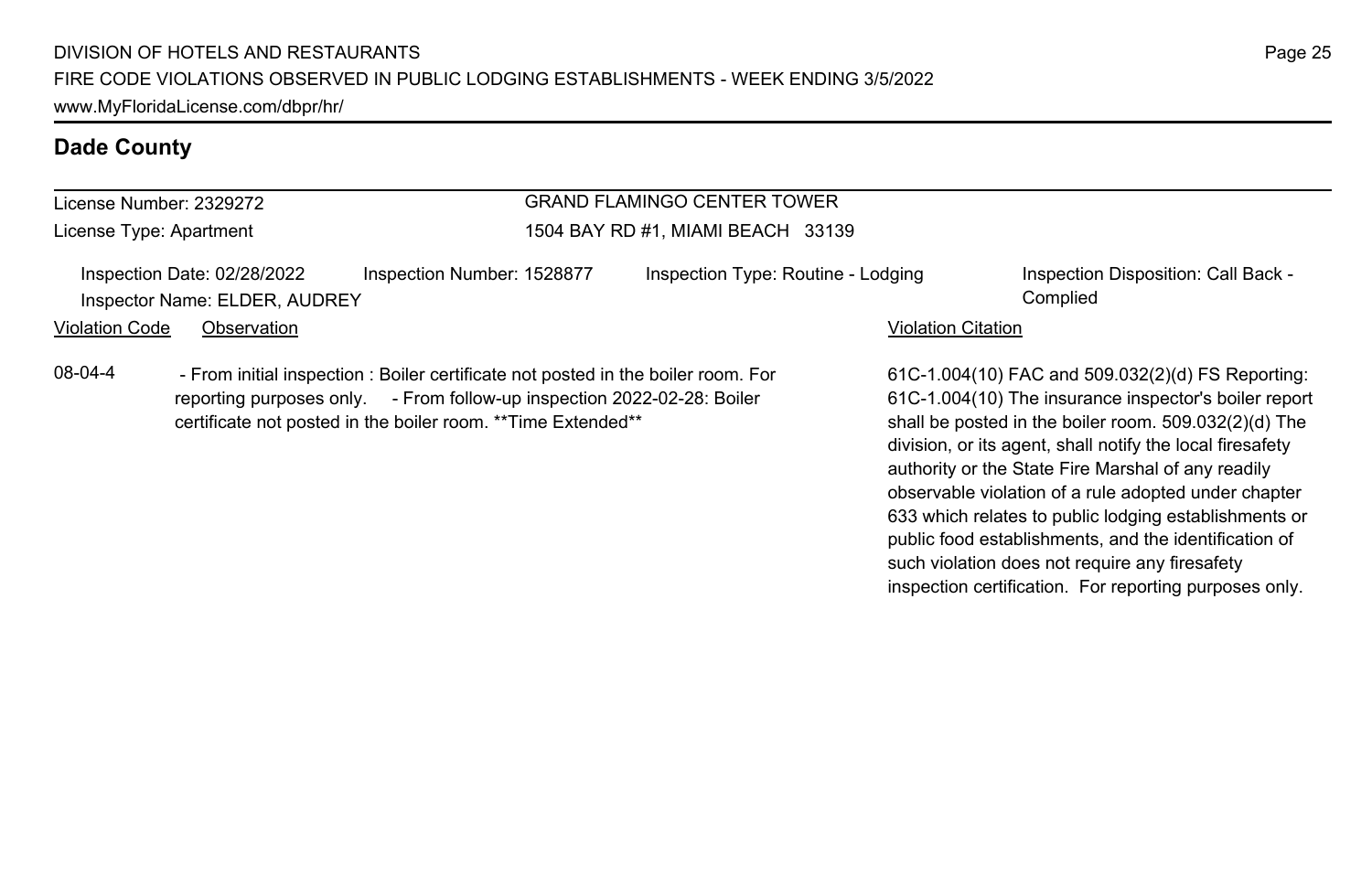# License Number: 2330582

License Type: Apartment

# YINDCO GROUP LLC

### 7724 HARDING AVE, MIAMI BEACH 33141

Inspection Date: 02/28/2022 Inspection Number: 1517702 Inspection Type: Routine - Lodging Inspection Disposition: Call Back -Inspector Name: PRIETO, VICENTE **Admin.** complaint recommended

### Violation Code Observation **Violation Code** Observation **Violation** Violation Citation Citation Citation Citation

01-06-4 - From initial inspection : Portable fire extinguisher locked in a box with no means of access to the fire extinguisher. For reporting purposes only. Observed missing breaking device in fire extinguisher box by unit 9. \*\*Repeat Violation\*\* - From follow-up inspection 2022-02-28: Observed no breaking device in fire extinguisher box by unit 9. \*\*Admin Complaint\*\*

509.032(2)(d) FS Reporting: (d) The division, or its agent, shall notify the local firesafety authority or the State Fire Marshal of any readily observable violation of a rule adopted under chapter 633 which relates to public lodging establishments or public food establishments, and the identification of such violation does not require any firesafety inspection certification. For reporting purposes only.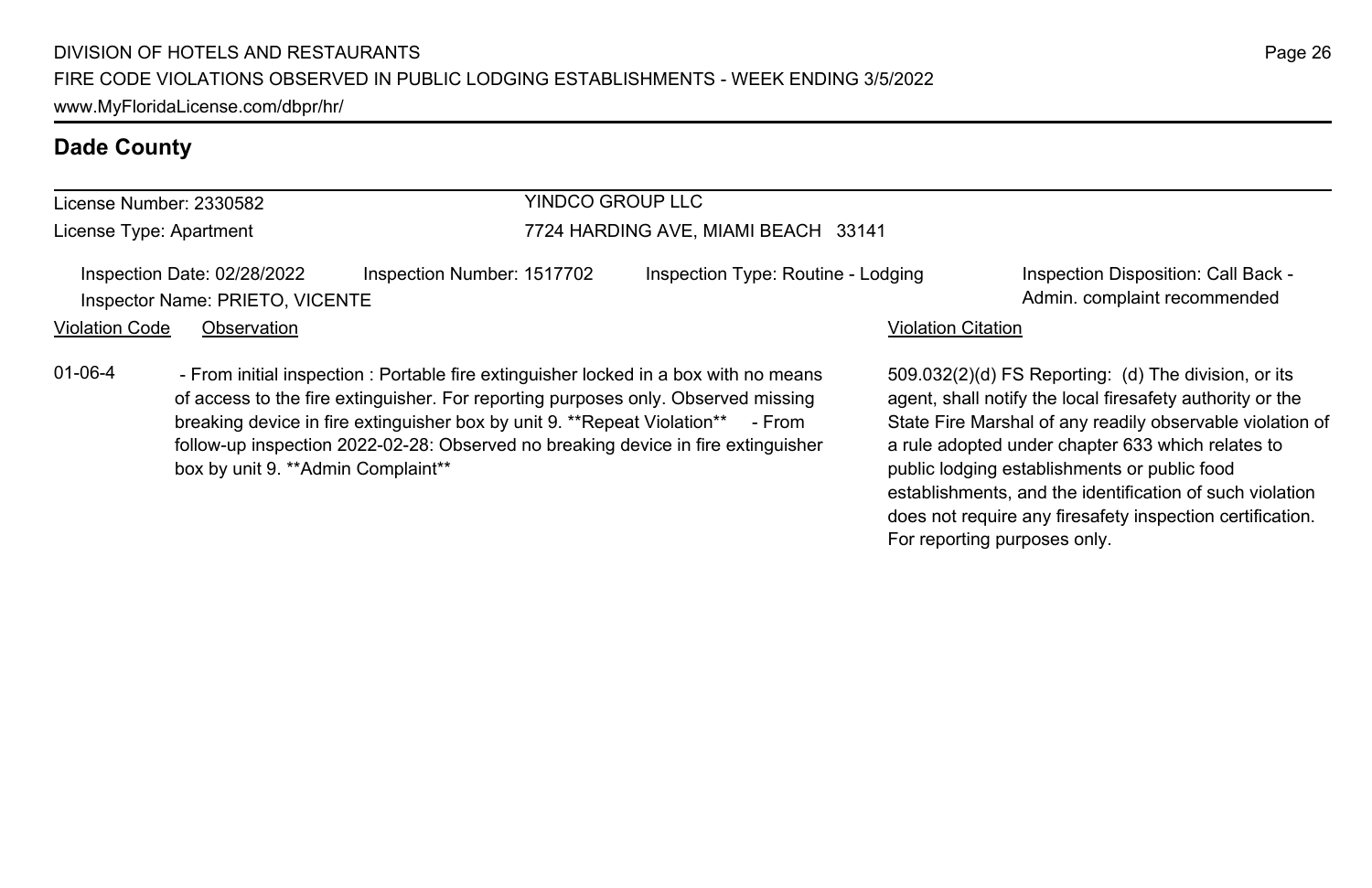License Number: 2329451 License Type: Hotel

RAMADA PLAZA MARCO POLO BEACH RESORT 19201 COLLINS AVENUE, SUNNY ISLES BEACH 33160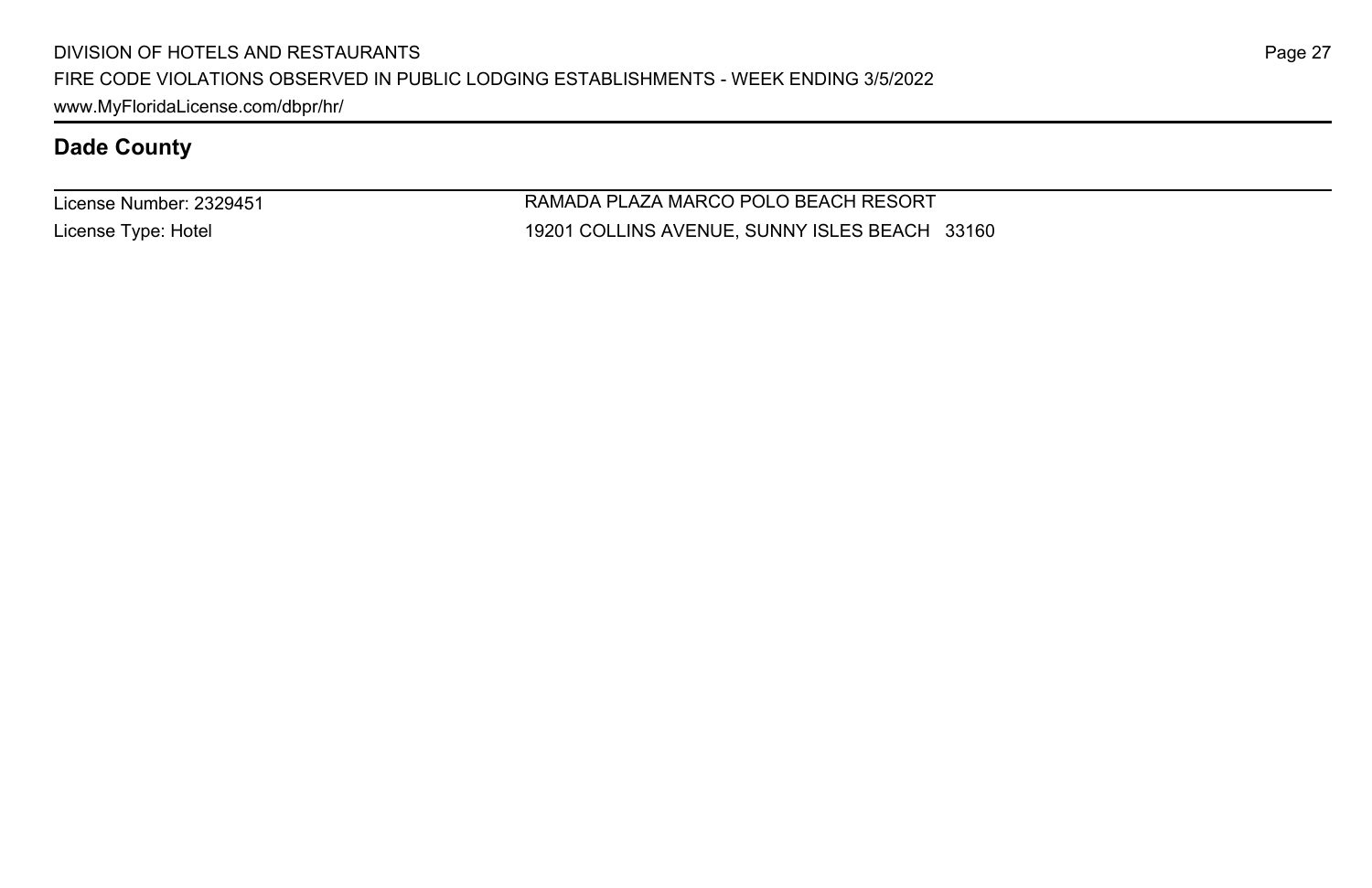Inspection Date: 02/28/2022 Inspection Number: 1161821 Inspection Type: Complaint Full Inspection Disposition: Call Back - Inspector Name: TAYLOR, JOHN Complied

Extended\*\*

reporting purposes only. - From follow-up inspection 2022-02-28: \*\*Time

### Violation Code Observation Violation Citation

509.032(2)(d) FS Reporting: (d) The division, or its agent, shall notify the local firesafety authority or the State Fire Marshal of any readily observable violation of a rule adopted under chapter 633 which relates to public lodging establishments or public food establishments, and the identification of such violation does not require any firesafety inspection certification. For reporting purposes only.

61C-1.004(10) FAC and 509.032(2)(d) FS Reporting: 61C-1.004(10) The insurance inspector's boiler report is required annually for power boilers and high pressure/high temperature boilers and biannually for low pressure steam or vapor heating boilers. 509.032(2)(d) The division, or its agent, shall notify the local firesafety authority or the State Fire Marshal of any readily observable violation of a rule adopted under chapter 633 which relates to public lodging establishments or public food establishments, and the identification of such violation does not require any firesafety inspection certification. For reporting purposes only.

08-01-4 Boiler certificate or insurance inspector's boiler report expired. For reporting purposes only. Observed boiler certificates 134796 & 137117 expired as of 1/28/2022.

03-05-4 - From initial inspection : Fire sprinkler head rusted. Located in room 409. For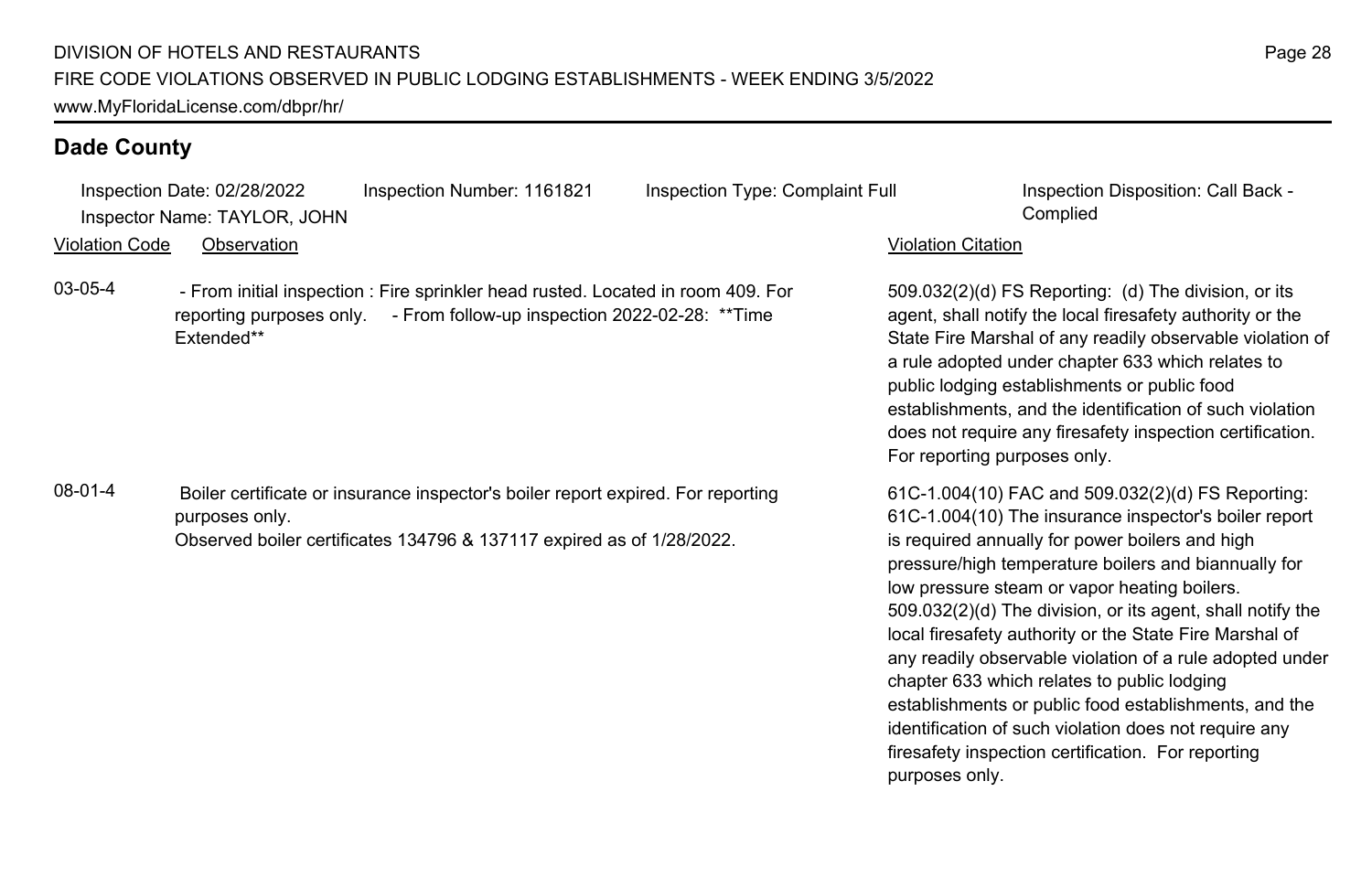| License Number: 2303000                                                                        | <b>RIVER DEL MAR</b>                    |                                                                                                                                                                                                                                                                                                                                                                                                                                          |  |  |
|------------------------------------------------------------------------------------------------|-----------------------------------------|------------------------------------------------------------------------------------------------------------------------------------------------------------------------------------------------------------------------------------------------------------------------------------------------------------------------------------------------------------------------------------------------------------------------------------------|--|--|
| License Type: Apartment                                                                        | 1949 NE 172 ST, NORTH MIAMI BEACH 33162 |                                                                                                                                                                                                                                                                                                                                                                                                                                          |  |  |
| Inspection Date: 03/01/2022<br>Inspection Number: 1521026<br>Inspector Name: STUBBS, CHRISTINE | Inspection Type: Routine - Lodging      | Inspection Disposition: Inspection<br>Completed - No Further Action                                                                                                                                                                                                                                                                                                                                                                      |  |  |
| <b>Violation Code</b><br>Observation                                                           |                                         | <b>Violation Citation</b>                                                                                                                                                                                                                                                                                                                                                                                                                |  |  |
| 04-06-4<br>Fire alarm control panel emitting an audible alarm. For reporting purposes only.    |                                         | 509.032(2)(d) FS Reporting: The division, or its agent.<br>shall notify the local firesafety authority or the State<br>Fire Marshal of any readily observable violation of a<br>rule adopted under chapter 633 which relates to public<br>lodging establishments or public food establishments,<br>and the identification of such violation does not require<br>any firesafety inspection certification. For reporting<br>purposes only. |  |  |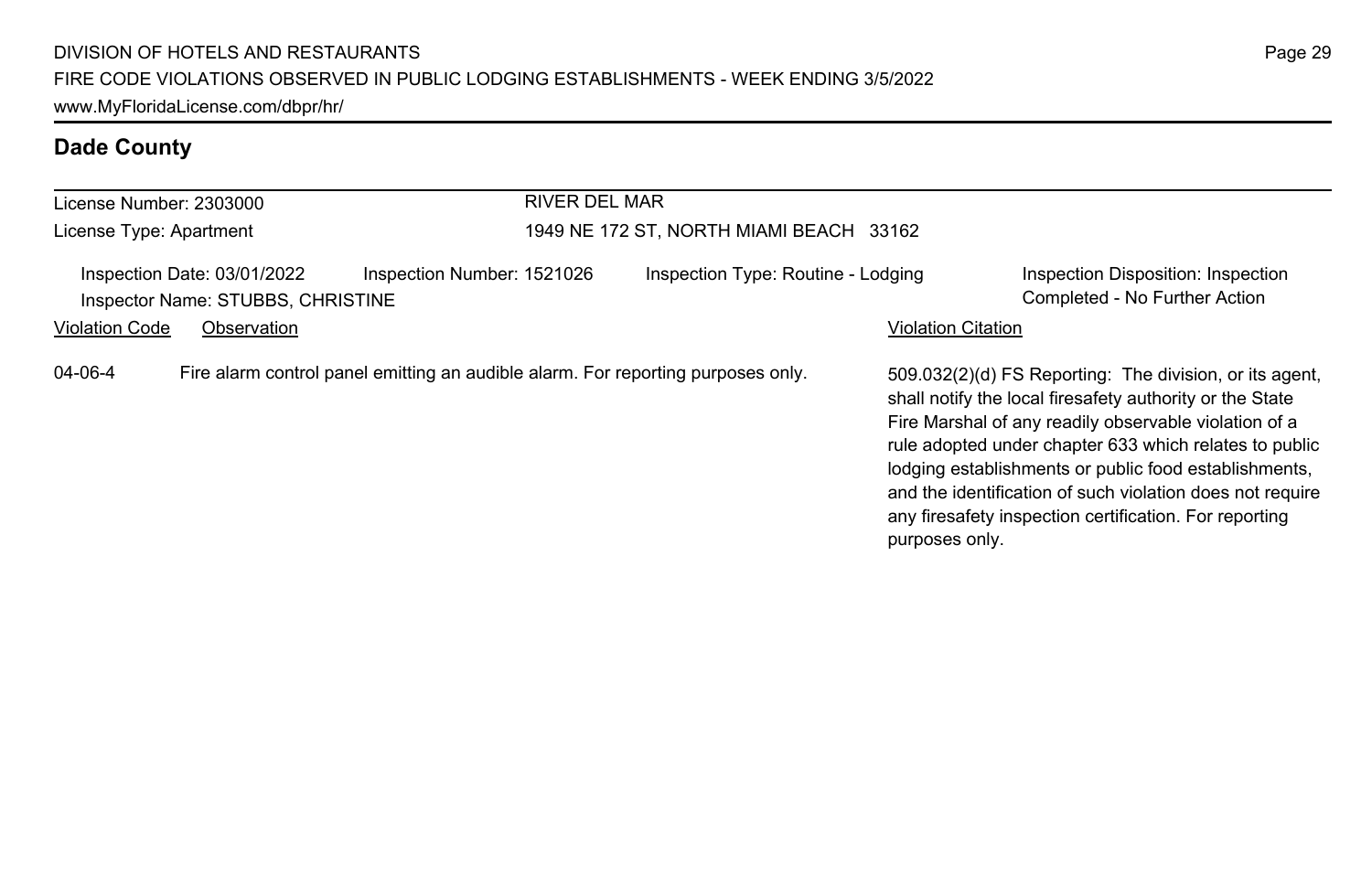#### License Number: 2303389 License Type: Apartment ITSHAK AMOS & ILIANA AMOS APT 1991 NE 172 ST, NORTH MIAMI BEACH 331623135 Inspection Date: 03/01/2022 Inspection Number: 1522885 Inspection Type: Routine - Lodging Inspection Disposition: Inspection Inspector Name: STUBBS, CHRISTINE Completed - No Further Action Violation Code Observation **Violation Code** Observation **Violation** Violation Citation Citation **Violation** 509.032(2)(d) FS Reporting: (d) The division, or its agent, shall notify the local firesafety authority or the State Fire Marshal of any readily observable violation of a rule adopted under chapter 633 which relates to 01-05-4 Portable fire extinguisher obstructed/not accessible. For reporting purposes only. Observed the breaking device is missing from the fire extinguisher box next to apartment #9.

public lodging establishments or public food

For reporting purposes only.

establishments, and the identification of such violation does not require any firesafety inspection certification.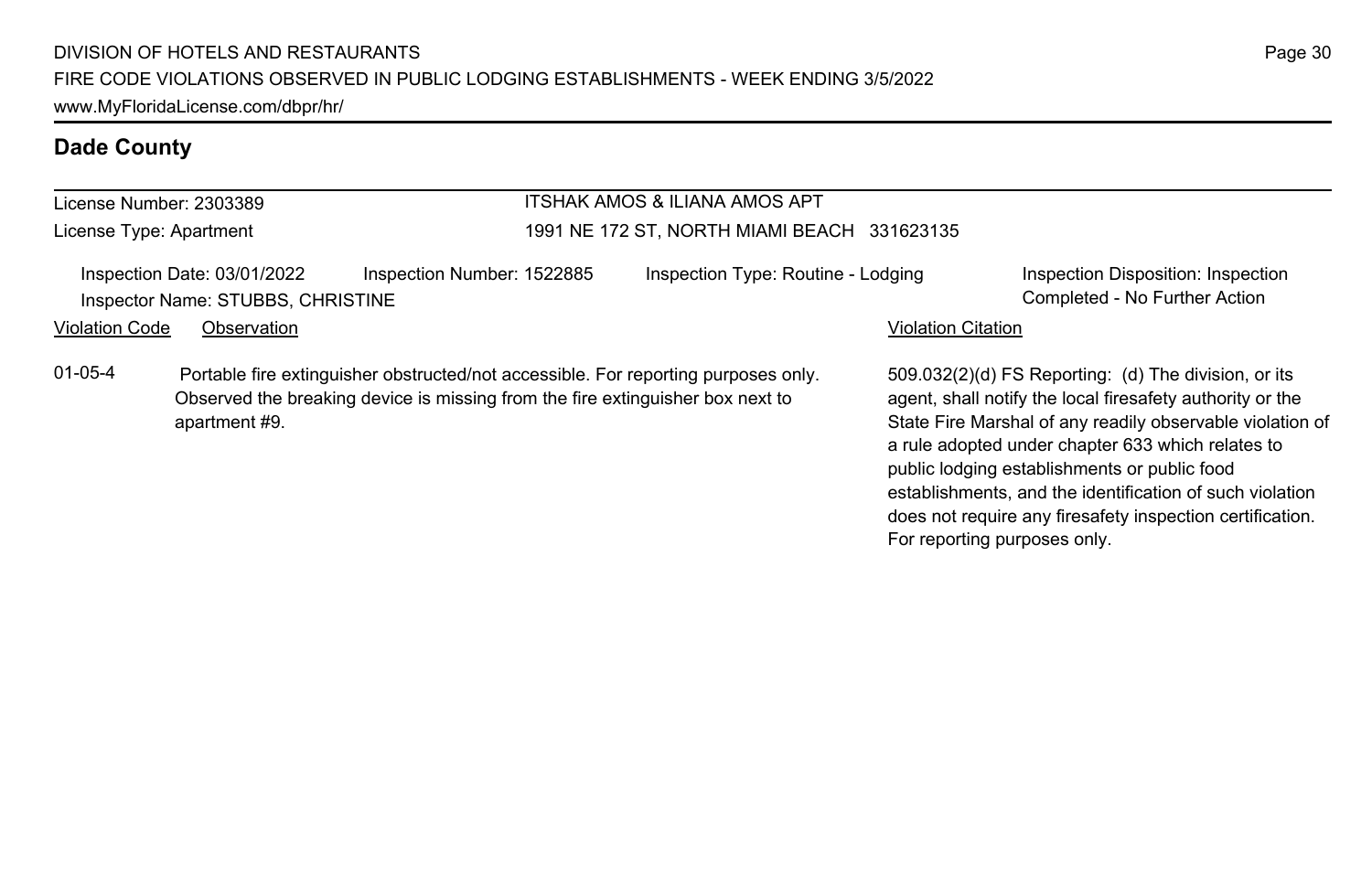# License Number: 2314566

License Type: Apartment

# HONEY SUCKLE APARTMENTS 10710 SW 2 ST, SWEET WATER 33174

Inspection Date: 03/01/2022 Inspection Number: 1520882 Inspection Type: Routine - Lodging Inspection Disposition: Inspection Inspector Name: GOMEZ-SANCHEZ, NELLY Completed - No Further Action

### Violation Code Observation **Violation Code** Observation **Violation** Violation Citation Citation **Violation**

01-06-4 Portable fire extinguisher locked in a box with no means of access to the fire extinguisher. For reporting purposes only. Observed at front of apartment 1 fire extinguisher locked in a box, missing breaking device.

509.032(2)(d) FS Reporting: (d) The division, or its agent, shall notify the local firesafety authority or the State Fire Marshal of any readily observable violation of a rule adopted under chapter 633 which relates to public lodging establishments or public food establishments, and the identification of such violation does not require any firesafety inspection certification. For reporting purposes only.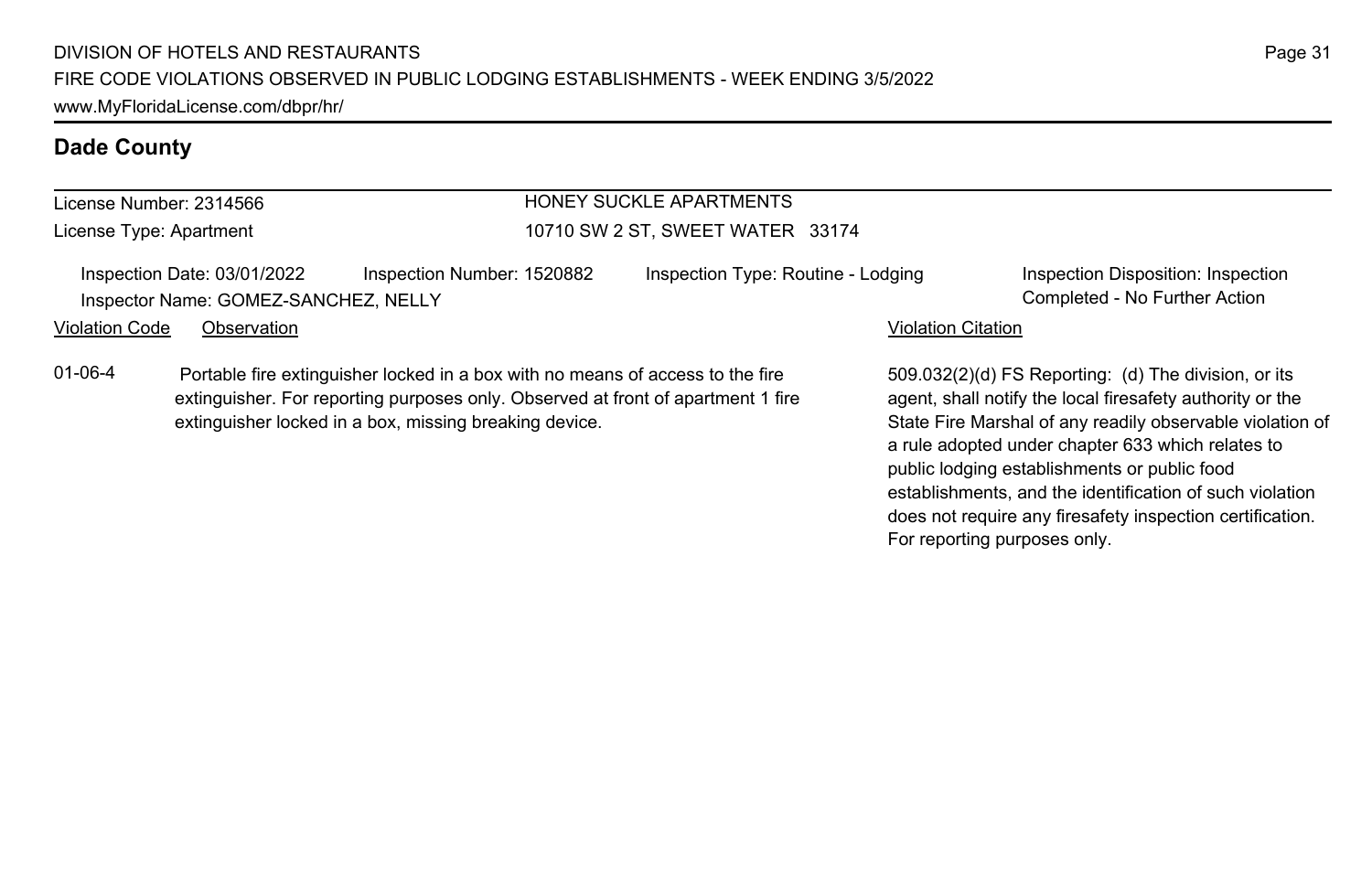| License Number: 2325770                                                                                                           |                            | <b>CAMDEN AVENTURA</b><br>3100 NE 190 ST, AVENTURA 33180 |                                                                                                                                                                                                                                                                                     |  |  |
|-----------------------------------------------------------------------------------------------------------------------------------|----------------------------|----------------------------------------------------------|-------------------------------------------------------------------------------------------------------------------------------------------------------------------------------------------------------------------------------------------------------------------------------------|--|--|
| License Type: Apartment                                                                                                           |                            |                                                          |                                                                                                                                                                                                                                                                                     |  |  |
| Inspection Date: 02/25/2022<br>Inspector Name: TAYLOR, JOHN<br><b>Violation Code</b><br>Observation                               | Inspection Number: 1534374 | Inspection Type: Complaint Full                          | Inspection Disposition: Warning<br>Issued<br><b>Violation Citation</b>                                                                                                                                                                                                              |  |  |
|                                                                                                                                   |                            |                                                          |                                                                                                                                                                                                                                                                                     |  |  |
| $07-01-4$<br>Damaged electrical wire(s). For reporting purposes only.<br>Observed exposed wiring by exit gate near building 2975. |                            |                                                          | 509.032(2)(d) FS Reporting: (d) The division, or its<br>agent, shall notify the local firesafety authority or the<br>State Fire Marshal of any readily observable violation of<br>a rule adopted under chapter 633 which relates to<br>public lodging establishments or public food |  |  |

establishments, and the identification of such violation does not require any firesafety inspection certification.

For reporting purposes only.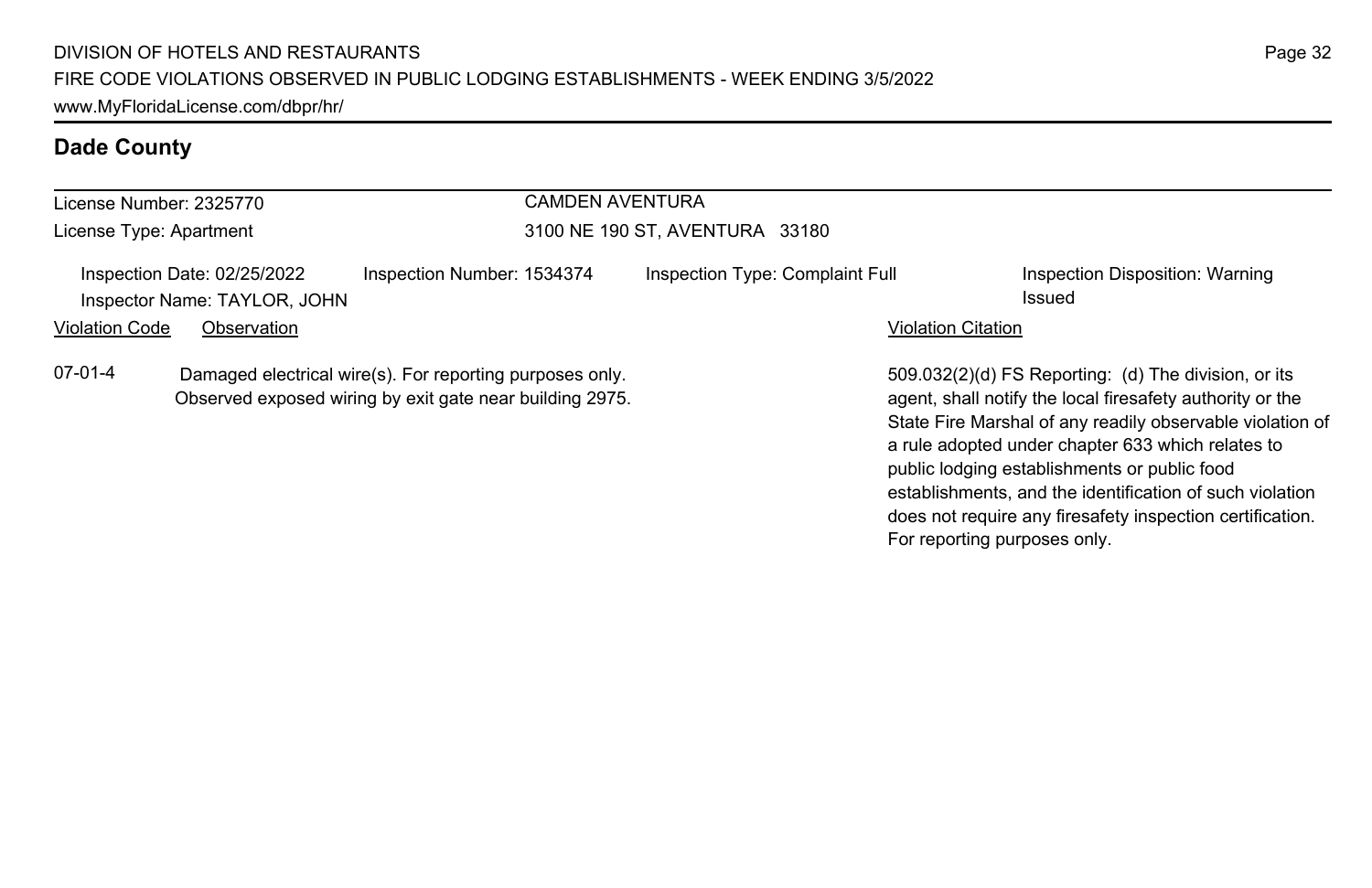#### License Number: 2326143 License Type: Hotel LA QUINTA INN AND SUITES MIAMI CUTLER BAY 10821 CARIBBEAN BLVD, MIAMI 33189 Inspection Date: 03/04/2022 Inspection Number: 1163928 Inspection Type: Routine - Lodging Inspection Disposition: Inspection Inspector Name: SWIGERT, RICHARD Completed - No Further Action Violation Code Observation **Violation Code** Observation **Violation** Violation Citation Citation **Violation** 509.032(2)(d) FS Reporting: (d) The division, or its agent, shall notify the local firesafety authority or the State Fire Marshal of any readily observable violation of a rule adopted under chapter 633 which relates to 01-05-4 Portable fire extinguisher obstructed/not accessible. For reporting purposes only. Observed extinguisher with no braking device next to room 414.

Page 33

public lodging establishments or public food

For reporting purposes only.

establishments, and the identification of such violation does not require any firesafety inspection certification.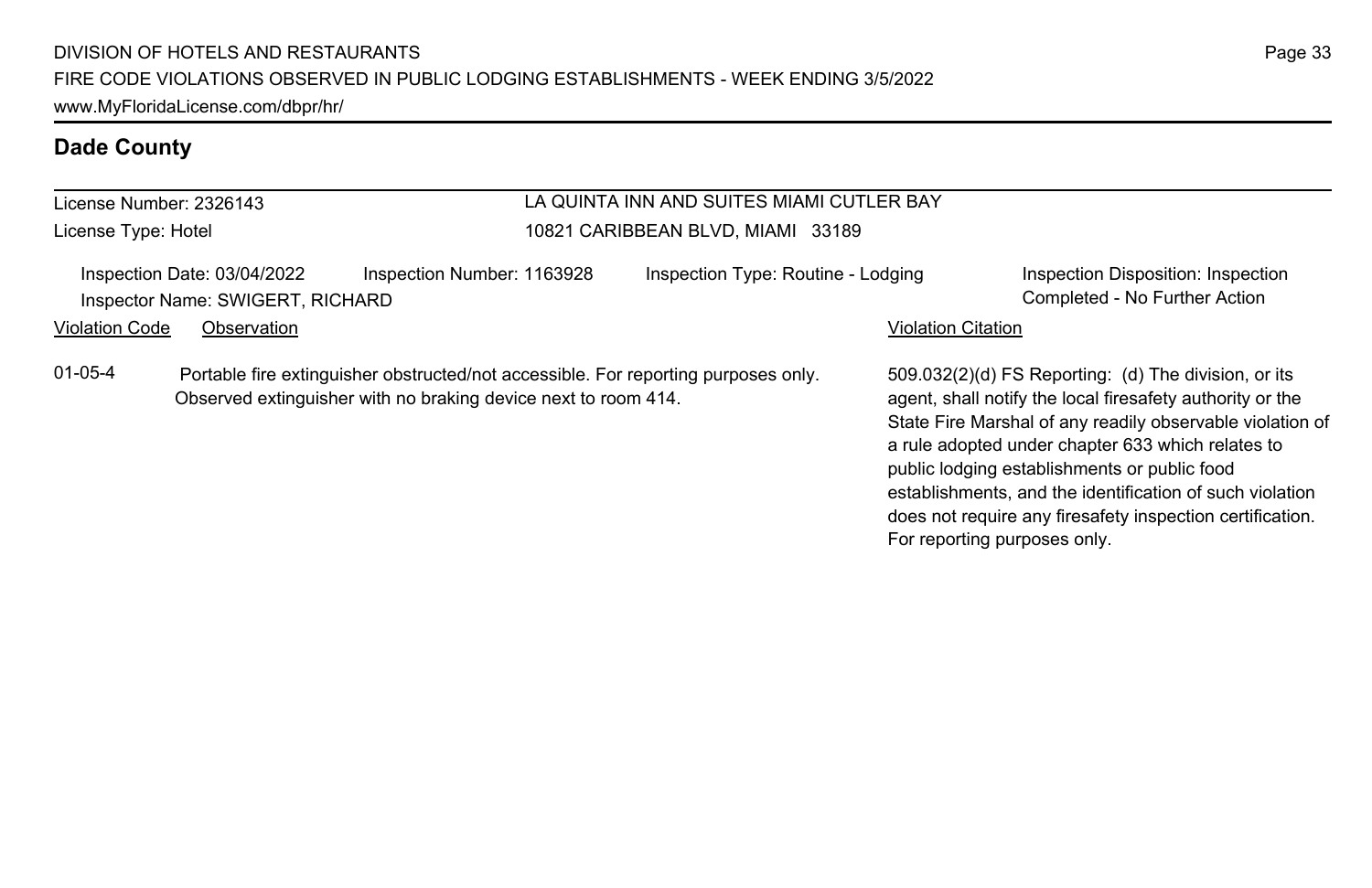# **Duval County**

# License Number: 2611854

License Type: Apartment

# OAK HAMMOCK APARTMENTS 500 ACME ST, JACKSONVILLE 32211

Inspection Date: 03/01/2022 Inspection Number: 1533425 Inspection Type: Lodging-Licensing Inspector Name: THOMAS, PHILIP **Extension given, pending** Inspection **Extension given, pending** 

Inspection

Inspection Disposition: Call Back -

### Violation Code Observation **Violation Code** Observation **Violation** Violation Citation Citation Citation Citation

12-04-4 - From initial inspection : High Priority - Balcony/starway/platform collapsed. Building 6 has collapsed landing between first and second floor. Entire landing has fallen 6 feet and is resting on ground. Stairs leading down from second floor end with 6 foot drop. Landing between 2 and 3 floor shows major stress. Area is marked off from bottom but inspector was able to walk up stairway on opposite side of building and cross over on second floor where roped off area had been removed. Operator stated movers are using the second floor to move current tenets. No movers were observed by inspector.

> Units on that side of building are 612 and 611 on third floor, 610 and 609 on second floor, 608 and 607 on first floor. Inspector recommends all units to be vacated. \*\*Warning\*\* - From follow-up inspection 2021-11-18: Tenets have been relocated on that side of building. All areas are clearly marked off with caution tape and fencing. Operator has started looking for repair options. \*\* Time Extended\*\* - From follow-up inspection 2022-01-25: Situation is the same. Repairs have not started. Operator states building is empty with no occupants. \*\* Time Extended\*\* - From follow-up inspection 2022-03-01: Operator states the city has cleared the way for construction to be started. \*\*Time Extended\*\*

61C-1.004(5) FAC High Priority: All building structural components, attachments and fixtures shall be kept in good repair.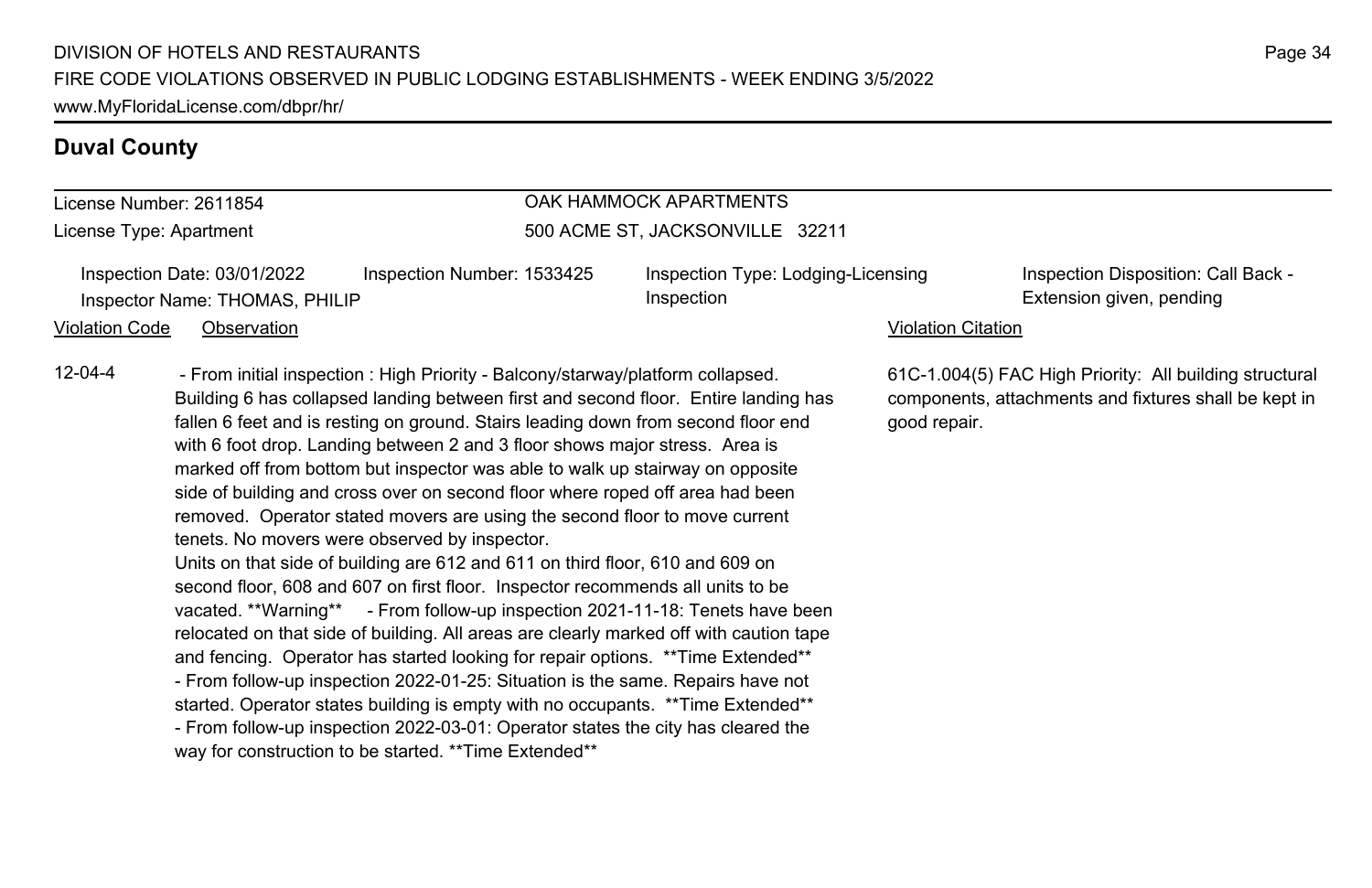# **Escambia County**

|                                                                                                                                                                                     | License Number: 2704018 | <b>NEW WORLD INN</b>       |                                    |                    |                                                                                                                                                                                                                                                                                                                                                                                                                                                                                                                                                                                                                                                                                   |
|-------------------------------------------------------------------------------------------------------------------------------------------------------------------------------------|-------------------------|----------------------------|------------------------------------|--------------------|-----------------------------------------------------------------------------------------------------------------------------------------------------------------------------------------------------------------------------------------------------------------------------------------------------------------------------------------------------------------------------------------------------------------------------------------------------------------------------------------------------------------------------------------------------------------------------------------------------------------------------------------------------------------------------------|
| License Type: Motel                                                                                                                                                                 |                         |                            | 600 S PALAFOX ST, PENSACOLA 32502  |                    |                                                                                                                                                                                                                                                                                                                                                                                                                                                                                                                                                                                                                                                                                   |
| Inspection Date: 03/01/2022<br>Inspector Name: GARDNER, GREGORY                                                                                                                     |                         | Inspection Number: 1221687 | Inspection Type: Routine - Lodging |                    | Inspection Disposition: Inspection<br>Completed - No Further Action                                                                                                                                                                                                                                                                                                                                                                                                                                                                                                                                                                                                               |
|                                                                                                                                                                                     | Observation             |                            |                                    | Violation Citation |                                                                                                                                                                                                                                                                                                                                                                                                                                                                                                                                                                                                                                                                                   |
| <b>Violation Code</b><br>08-01-4<br>Boiler certificate or insurance inspector's boiler report expired. For reporting<br>purposes only.<br>099673<br>04/25/2021 **Repeat Violation** |                         |                            |                                    | purposes only.     | 61C-1.004(10) FAC and 509.032(2)(d) FS Reporting:<br>61C-1.004(10) The insurance inspector's boiler report<br>is required annually for power boilers and high<br>pressure/high temperature boilers and biannually for<br>low pressure steam or vapor heating boilers.<br>509.032(2)(d) The division, or its agent, shall notify the<br>local firesafety authority or the State Fire Marshal of<br>any readily observable violation of a rule adopted under<br>chapter 633 which relates to public lodging<br>establishments or public food establishments, and the<br>identification of such violation does not require any<br>firesafety inspection certification. For reporting |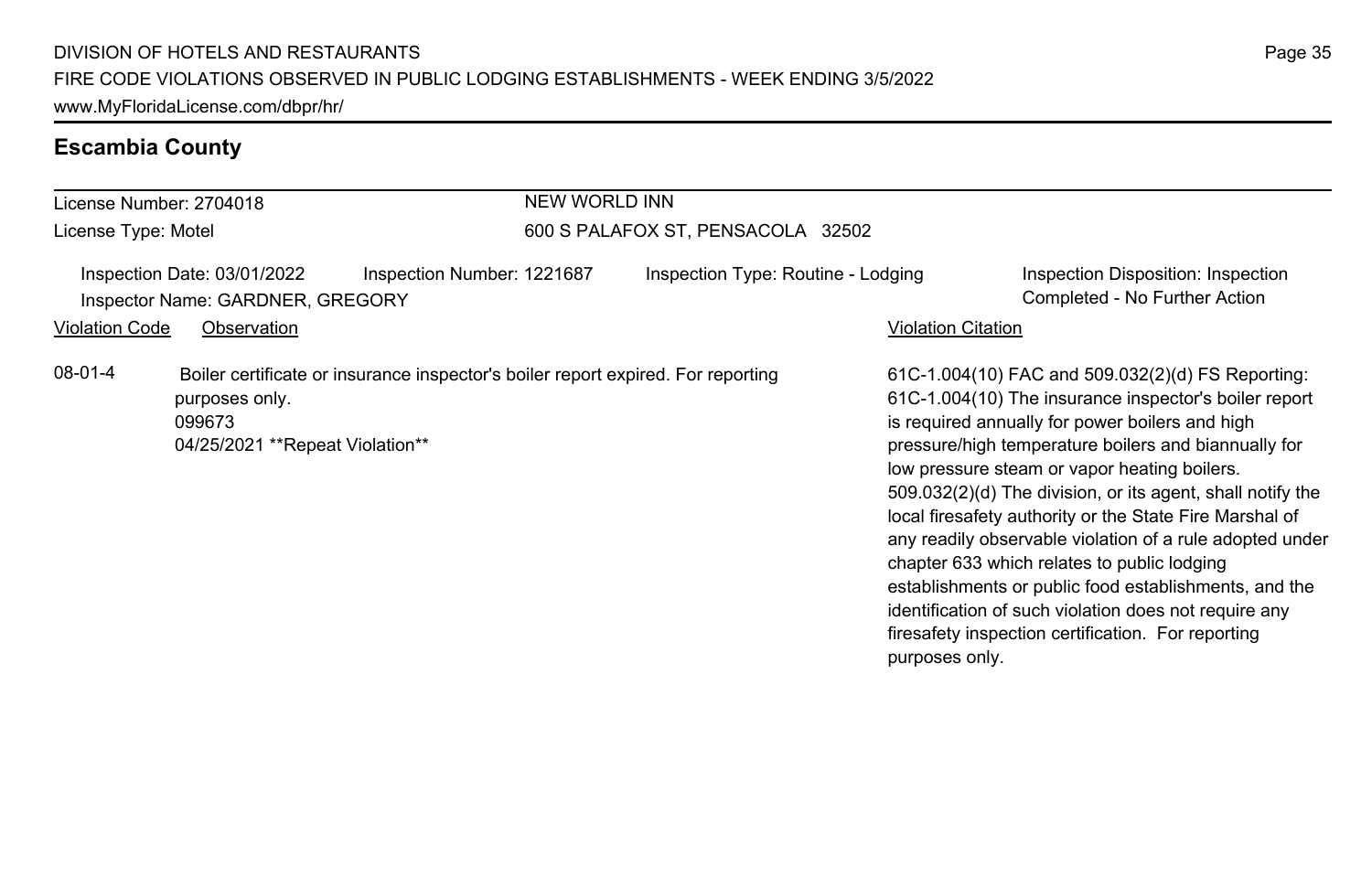| License Number: 3911768                                                                                                                                                                         |                            | <b>COURTYARD BY MARRIOTT</b>    |                    |                                                                                                                                                                                                                                     |  |
|-------------------------------------------------------------------------------------------------------------------------------------------------------------------------------------------------|----------------------------|---------------------------------|--------------------|-------------------------------------------------------------------------------------------------------------------------------------------------------------------------------------------------------------------------------------|--|
| License Type: Hotel                                                                                                                                                                             |                            | 102 E CASS ST, TAMPA 33602      |                    |                                                                                                                                                                                                                                     |  |
| Inspection Date: 02/28/2022<br>Inspector Name: EHLERS, MICHAEL                                                                                                                                  | Inspection Number: 1164176 | Inspection Type: Complaint Full |                    | Inspection Disposition: Inspection<br>Completed - No Further Action                                                                                                                                                                 |  |
| <b>Violation Code</b><br>Observation                                                                                                                                                            |                            |                                 | Violation Citation |                                                                                                                                                                                                                                     |  |
| 01-06-4<br>Portable fire extinguisher locked in a box with no means of access to the fire<br>extinguisher. For reporting purposes only. No striker to access extinguisher.<br>Outside room 504. |                            |                                 |                    | 509.032(2)(d) FS Reporting: (d) The division, or its<br>agent, shall notify the local firesafety authority or the<br>State Fire Marshal of any readily observable violation of<br>a rule adopted under chapter 633 which relates to |  |

public lodging establishments or public food

For reporting purposes only.

establishments, and the identification of such violation does not require any firesafety inspection certification.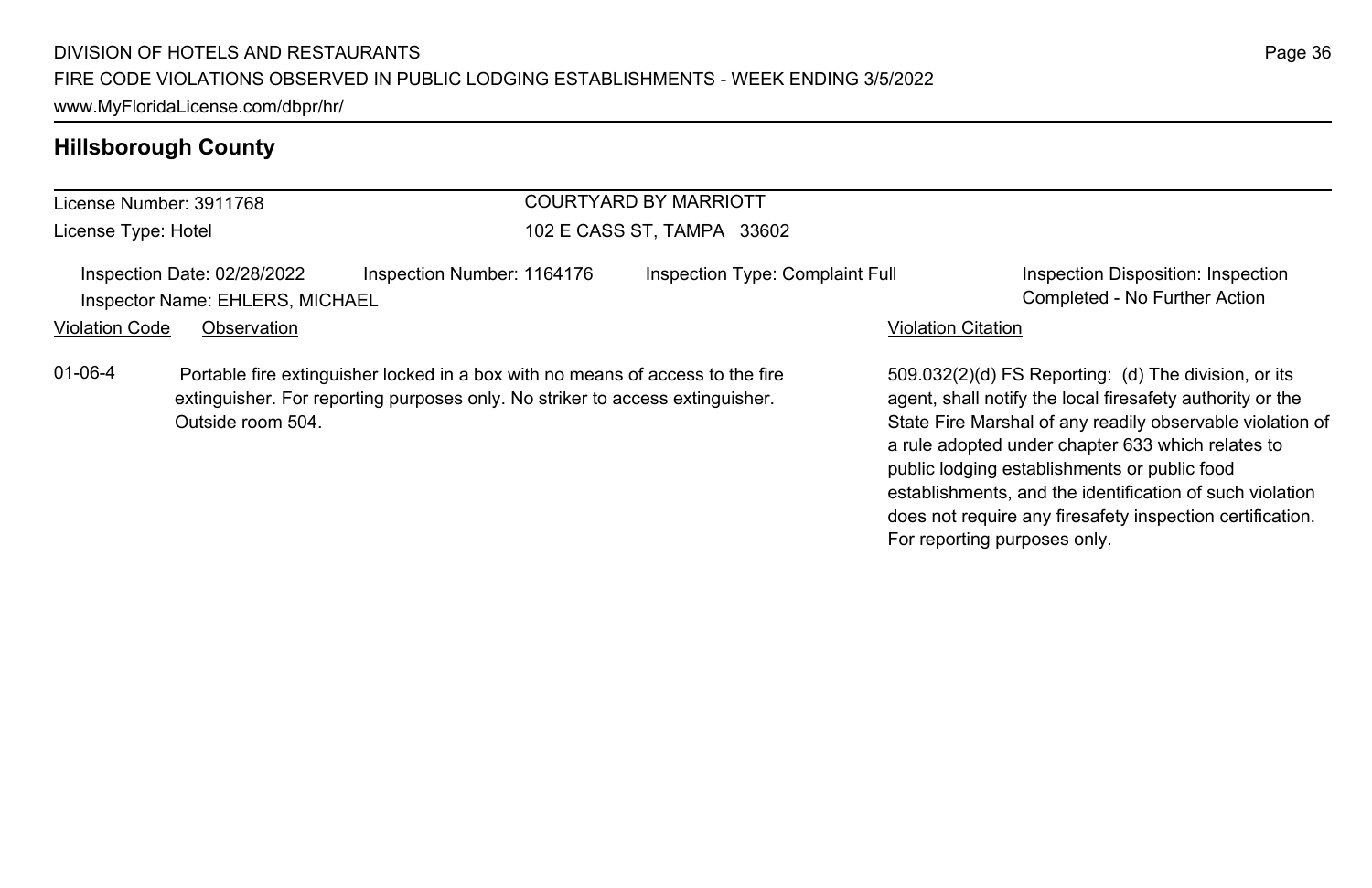|                       | License Number: 3906143                                       |                                                                                | LA QUINTA INN AND SUITES        |                           |                                                                                                                                                                                                                                                                                                                                                                                                                        |
|-----------------------|---------------------------------------------------------------|--------------------------------------------------------------------------------|---------------------------------|---------------------------|------------------------------------------------------------------------------------------------------------------------------------------------------------------------------------------------------------------------------------------------------------------------------------------------------------------------------------------------------------------------------------------------------------------------|
| License Type: Motel   |                                                               |                                                                                | 4811 US HWY 301 N, TAMPA 33610  |                           |                                                                                                                                                                                                                                                                                                                                                                                                                        |
|                       | Inspection Date: 02/28/2022<br>Inspector Name: COLEMAN, TONYA | Inspection Number: 1222394                                                     | Inspection Type: Complaint Full |                           | Inspection Disposition: Inspection<br>Completed - No Further Action                                                                                                                                                                                                                                                                                                                                                    |
| <b>Violation Code</b> | Observation                                                   |                                                                                |                                 | <b>Violation Citation</b> |                                                                                                                                                                                                                                                                                                                                                                                                                        |
| $04 - 01 - 4$         | purposes only.                                                | Trouble/alarm light illuminated on the fire alarm control panel. For reporting |                                 |                           | 509.032(2)(d) FS Reporting: The division, or its agent.<br>shall notify the local firesafety authority or the State<br>Fire Marshal of any readily observable violation of a<br>rule adopted under chapter 633 which relates to public<br>lodging establishments or public food establishments,<br>and the identification of such violation does not require<br>any firesafety inspection certification. For reporting |

purposes only.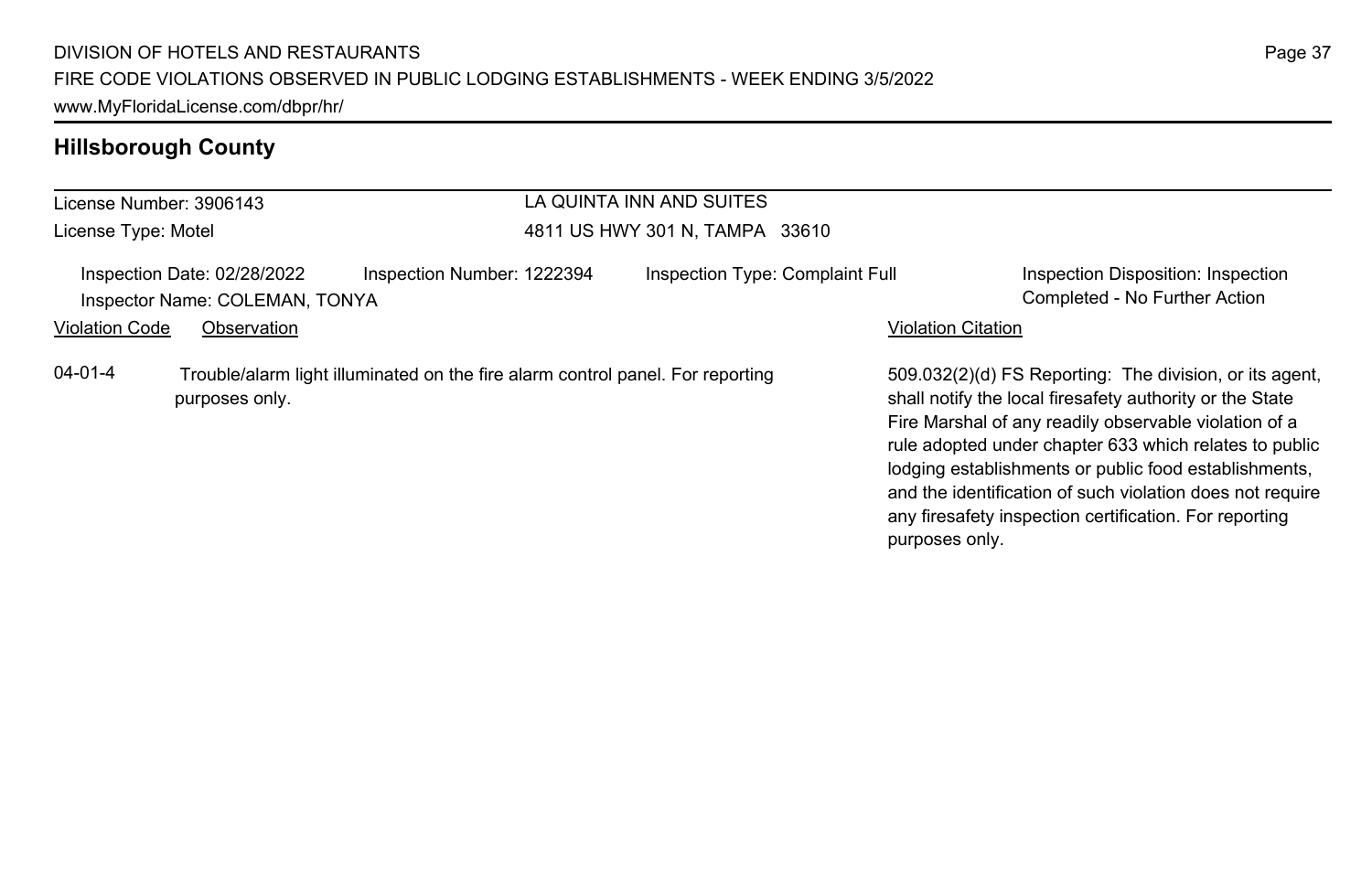# License Number: 3911575

License Type: Hotel

# LA QUINTA INN AND SUITES TAMPA USF 3701 E FOWLER AVE, TAMPA 33612

Inspection Date: 03/03/2022 Inspection Number: 1164115 Inspection Type: Lodging-Licensing Inspector Name: CESAR, RACHEL **Completed - No Further Action** Completed - No Further Action

Inspection

Inspection Disposition: Inspection

509.032(2)(d) FS Reporting: (d) The division, or its agent, shall notify the local firesafety authority or the State Fire Marshal of any readily observable violation of a rule adopted under chapter 633 which relates to public lodging establishments or public food establishments, and the identification of such violation does not require any firesafety inspection certification. For reporting purposes only.

509.032(2)(d) FS Reporting: The division, or its agent, shall notify the local firesafety authority or the State Fire Marshal of any readily observable violation of a rule adopted under chapter 633 which relates to public lodging establishments or public food establishments, and the identification of such violation does not require any firesafety inspection certification. For reporting purposes only.

# Violation Code Observation **Violation Code** Observation **Violation** Violation Citation Citation Citation Citation

01-06-4 Portable fire extinguisher locked in a box with no means of access to the fire extinguisher. For reporting purposes only. Fire extinguisher on 3rd floor near laundry room locked in box. All fire extinguishers are locked on floor.

05-02-5 Hearing-impaired smoke detector is not functioning when tested. For reporting purposes only. Room 422.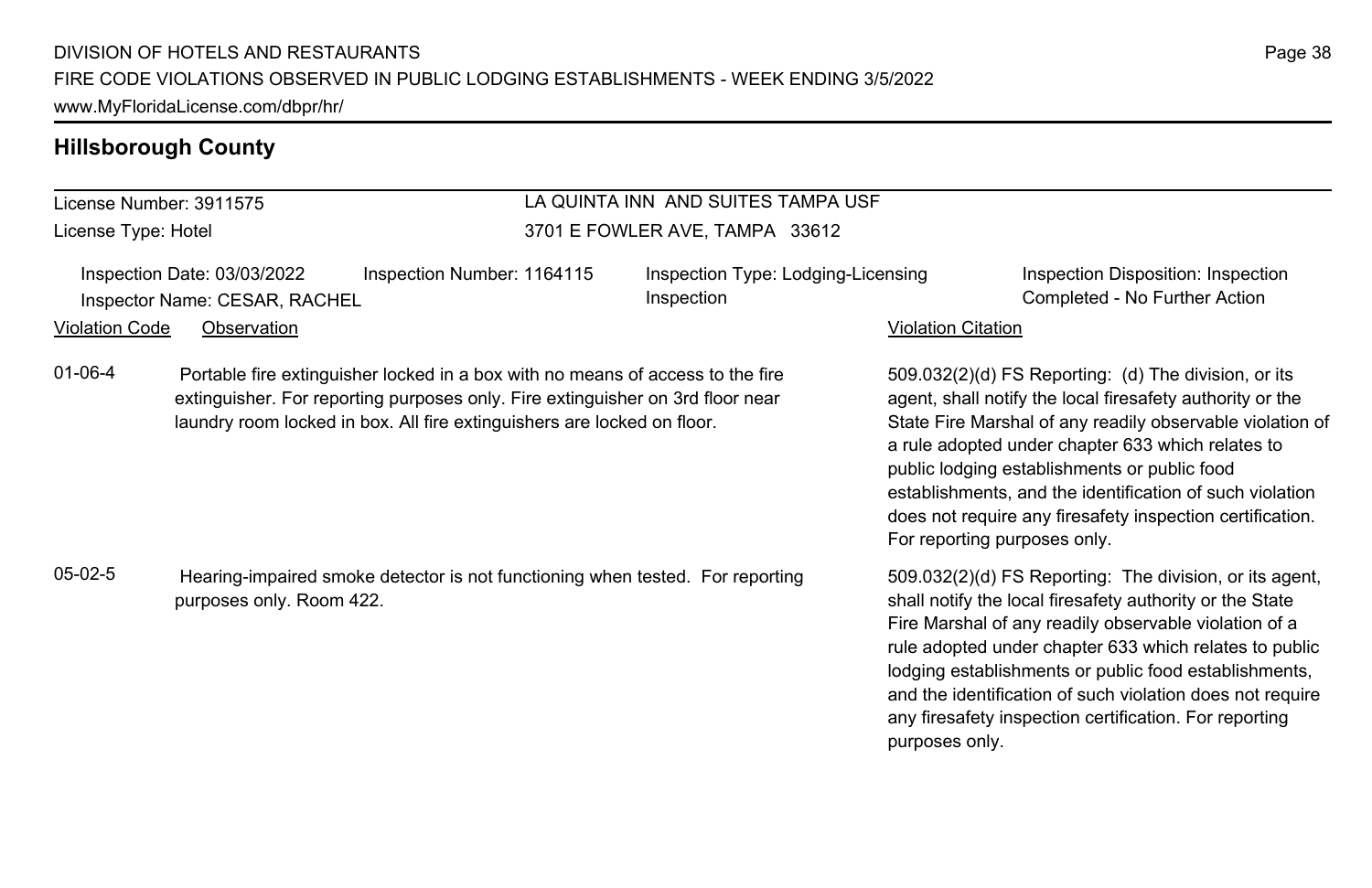#### License Number: 3905535 License Type: Motel AMERICANA INN 321 E FLETCHER AVE, TAMPA 336123408 Inspection Date: 02/28/2022 Inspection Number: 1222384 Inspection Type: Complaint Full Inspection Disposition: Call Back -Inspector Name: SINGER, ROBERT **Extension given, pending** Violation Code Observation **Violation Code** Observation **Violation** Violation Citation Citation Citation Citation 509.032(2)(d) FS Reporting: (d) The division, or its agent, shall notify the local firesafety authority or the State Fire Marshal of any readily observable violation of a rule adopted under chapter 633 which relates to 01-06-4 - From initial inspection : Portable fire extinguisher locked in a box with no means of access to the fire extinguisher. For reporting purposes only. By room 238 no striker. No striker room 151. - From follow-up inspection 2022-02-24: \*\*Time Extended\*\* - From follow-up inspection 2022-02-28: \*\* Time Extended\*\*

Page 39

public lodging establishments or public food

For reporting purposes only.

establishments, and the identification of such violation does not require any firesafety inspection certification.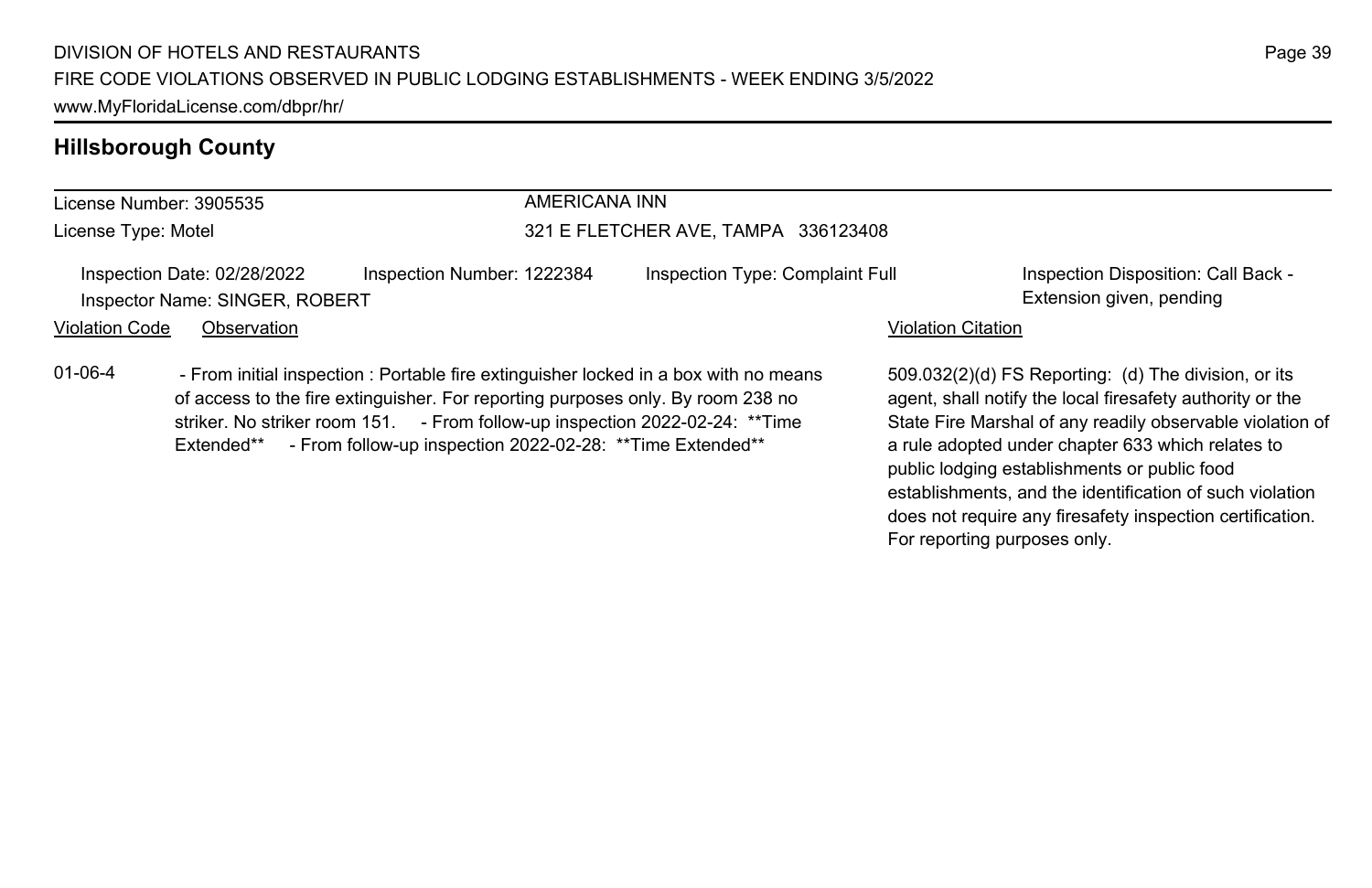# **Marion County**

| License Number: 5202265<br>License Type: Apartment                                                                                                                                                                          |                                                                 |                            | CARLTON ARMS OF OCALA              |                                                                                                                                                                                                                                     |                                                                     |
|-----------------------------------------------------------------------------------------------------------------------------------------------------------------------------------------------------------------------------|-----------------------------------------------------------------|----------------------------|------------------------------------|-------------------------------------------------------------------------------------------------------------------------------------------------------------------------------------------------------------------------------------|---------------------------------------------------------------------|
|                                                                                                                                                                                                                             |                                                                 |                            | 5001 SW 20 ST STE 100, OCALA 34474 |                                                                                                                                                                                                                                     |                                                                     |
|                                                                                                                                                                                                                             | Inspection Date: 03/01/2022<br>Inspector Name: GARNER, DHANIQUA | Inspection Number: 1527819 | Inspection Type: Routine - Lodging |                                                                                                                                                                                                                                     | Inspection Disposition: Inspection<br>Completed - No Further Action |
| Violation Code                                                                                                                                                                                                              | Observation                                                     |                            |                                    | Violation Citation                                                                                                                                                                                                                  |                                                                     |
| 07-04-4<br>Electrical outlet damaged to indicate a malfunction. For reporting purposes only.<br>Exposed wiring and damage on exterior side of unit #6606. Cable wires are<br>exposed, black electrical covers in disrepair. |                                                                 |                            |                                    | 509.032(2)(d) FS Reporting: (d) The division, or its<br>agent, shall notify the local firesafety authority or the<br>State Fire Marshal of any readily observable violation of<br>a rule adopted under chapter 633 which relates to |                                                                     |

public lodging establishments or public food

For reporting purposes only.

establishments, and the identification of such violation does not require any firesafety inspection certification.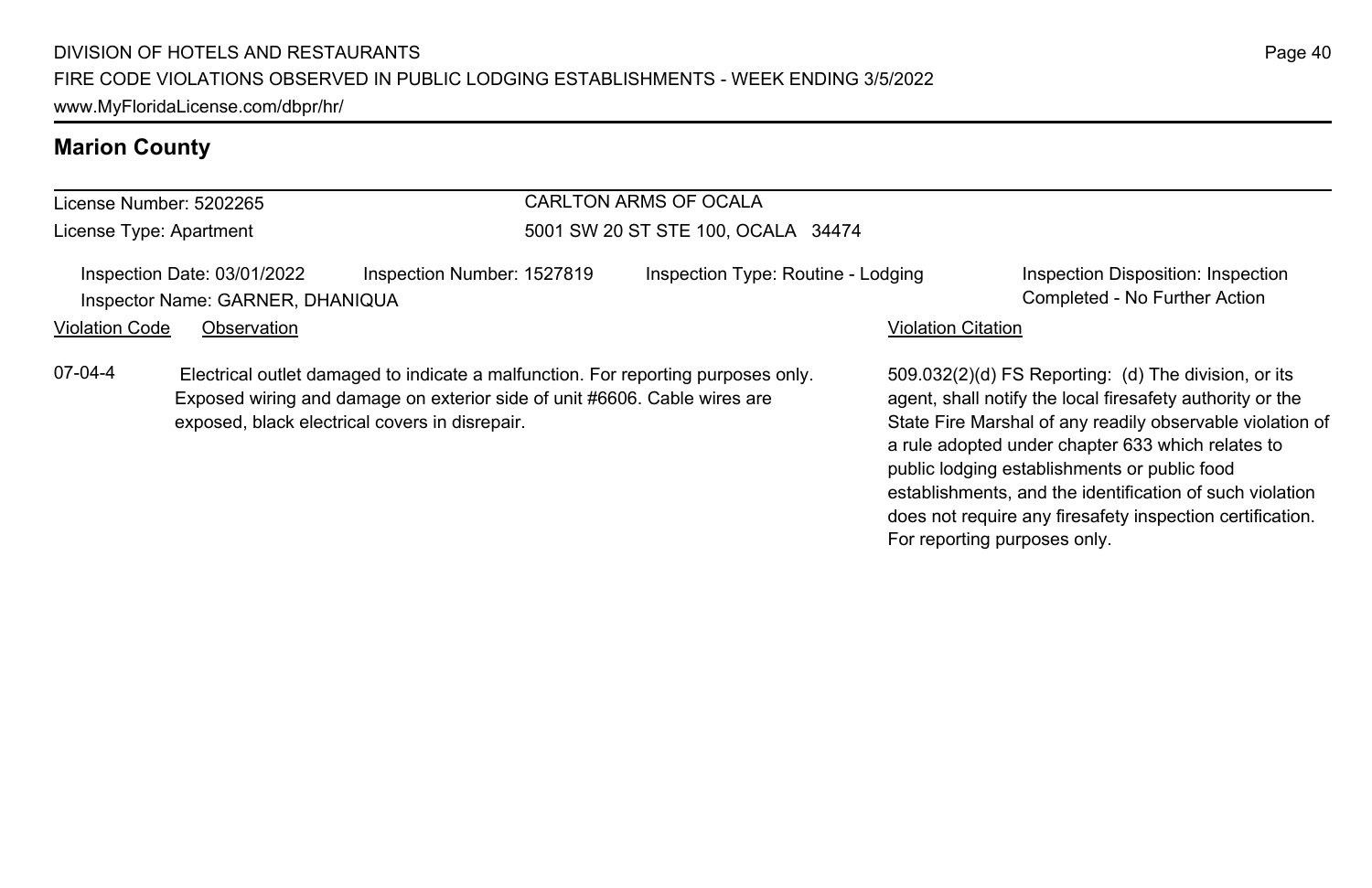# **Nassau County**

#### License Number: 5500837 License Type: Hotel OMNI AMELIA ISLAND RESORT 41 BEACH LAGOON RD, FERNANDINA BEACH 32034 Inspection Date: 03/03/2022 Inspection Number: 1162388 Inspection Type: Routine - Lodging Inspection Disposition: Inspection Inspector Name: ROZIER, TORRANCE Completed - No Further Action Violation Code Observation **Violation Code** Observation **Violation** Violation Citation Citation Citation Citation 61C-1.004(10) FAC and 509.032(2)(d) FS Reporting: 61C-1.004(10) The insurance inspector's boiler report is required annually for power boilers and high pressure/high temperature boilers and biannually for low pressure steam or vapor heating boilers. 509.032(2)(d) The division, or its agent, shall notify the local firesafety authority or the State Fire Marshal of any readily observable violation of a rule adopted under chapter 633 which relates to public lodging establishments or public food establishments, and the identification of such violation does not require any firesafety inspection certification. For reporting purposes only. 08-01-4 Boiler certificate or insurance inspector's boiler report expired. For reporting purposes only . 6 out of 9;expired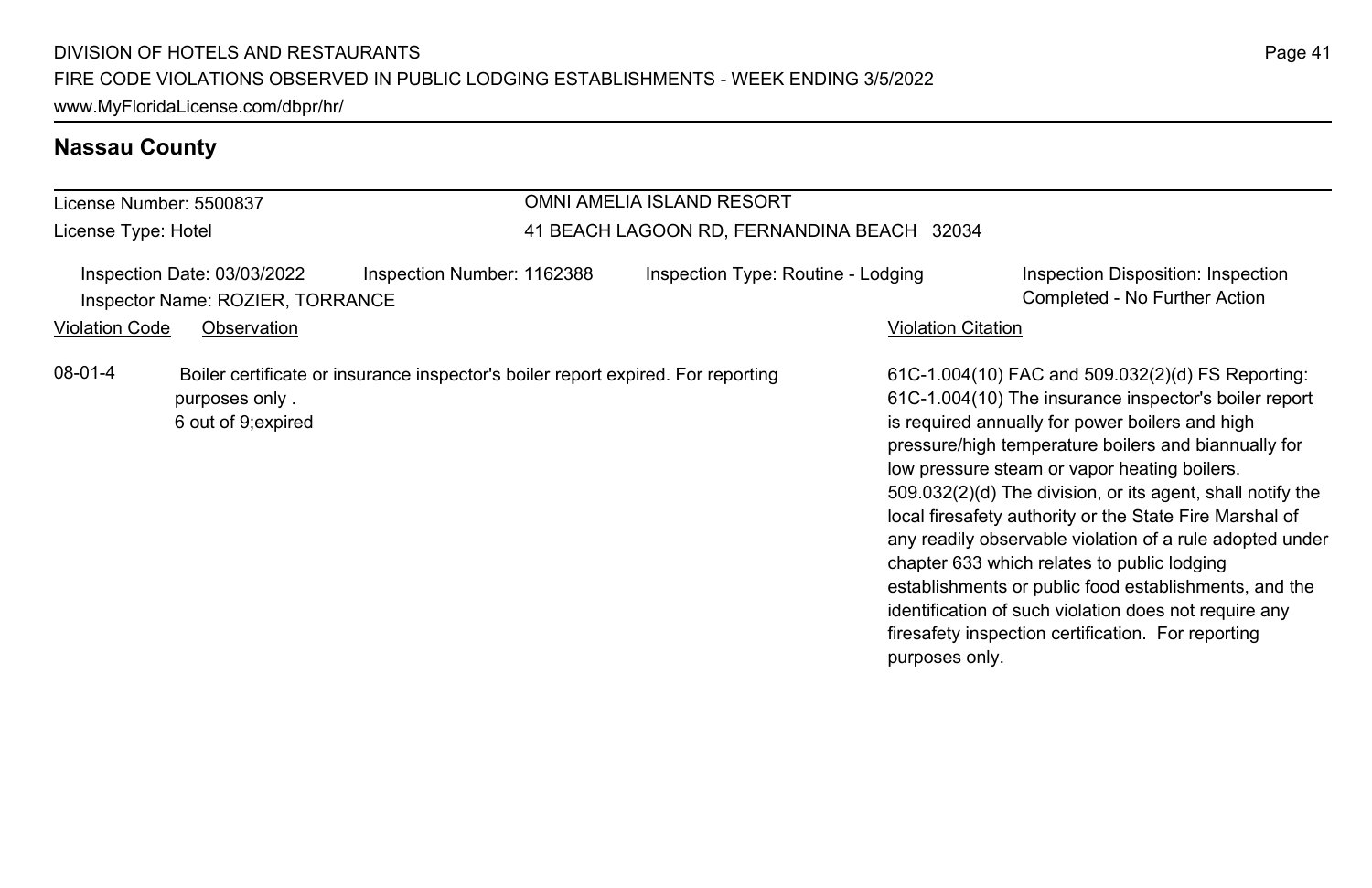# **Orange County**

#### License Number: 5801808 License Type: Apartment CYPRESS LANDING APARTMENTS 5942 WINEGARD RD, ORLANDO 328094865 Inspection Date: 03/02/2022 Inspection Number: 1518356 Inspection Type: Routine - Lodging Inspection Disposition: Inspection Inspector Name: PASIECKI, VICTORIA Completed - No Further Action Violation Code Observation **Violation Code** Observation **Violation** Violation Citation Citation **Violation** 509.032(2)(d) FS Reporting: The division, or its agent, shall notify the local firesafety authority or the State Fire Marshal of any readily observable violation of a rule adopted under chapter 633 which relates to public lodging establishments or public food establishments, 04-06-4 Fire alarm control panel emitting an audible alarm. For reporting purposes only. Next to apt B building 5939

and the identification of such violation does not require any firesafety inspection certification. For reporting

purposes only.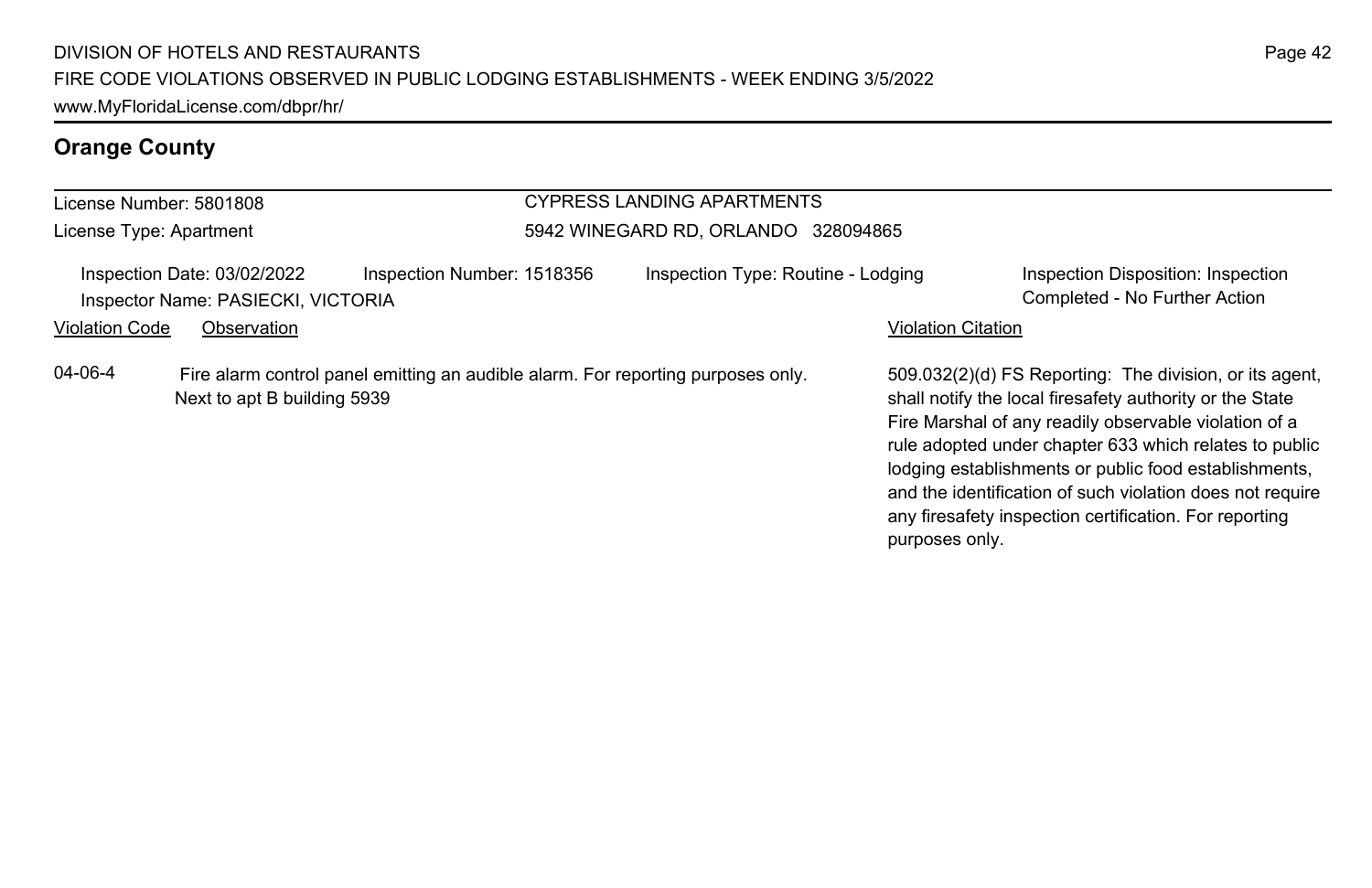|                                                                | License Number: 5913664 | DAYS INN                                                                                                                                                                                                               |                                    |                           |                                                                                                                                                                                                                                        |  |
|----------------------------------------------------------------|-------------------------|------------------------------------------------------------------------------------------------------------------------------------------------------------------------------------------------------------------------|------------------------------------|---------------------------|----------------------------------------------------------------------------------------------------------------------------------------------------------------------------------------------------------------------------------------|--|
| License Type: Motel                                            |                         |                                                                                                                                                                                                                        | 4125 W VINE ST, KISSIMMEE 34741    |                           |                                                                                                                                                                                                                                        |  |
| Inspection Date: 02/28/2022<br>Inspector Name: BORRERO, AUDREY |                         | Inspection Number: 1219970                                                                                                                                                                                             | Inspection Type: Routine - Lodging |                           | Inspection Disposition: Call Back -<br>Complied                                                                                                                                                                                        |  |
| <b>Violation Code</b>                                          | Observation             |                                                                                                                                                                                                                        |                                    | <b>Violation Citation</b> |                                                                                                                                                                                                                                        |  |
| $04 - 01 - 4$                                                  |                         | - From initial inspection : Trouble/alarm light illuminated on the fire alarm control<br>panel. For reporting purposes only./ trouble at main fire panel - From follow-up<br>inspection 2022-02-28: ** Time Extended** |                                    |                           | 509.032(2)(d) FS Reporting: The division, or its agent,<br>shall notify the local firesafety authority or the State<br>Fire Marshal of any readily observable violation of a<br>rule adopted under ebenter 622 which relates to public |  |

rule adopted under chapter 633 which relates to public lodging establishments or public food establishments, and the identification of such violation does not require any firesafety inspection certification. For reporting

purposes only.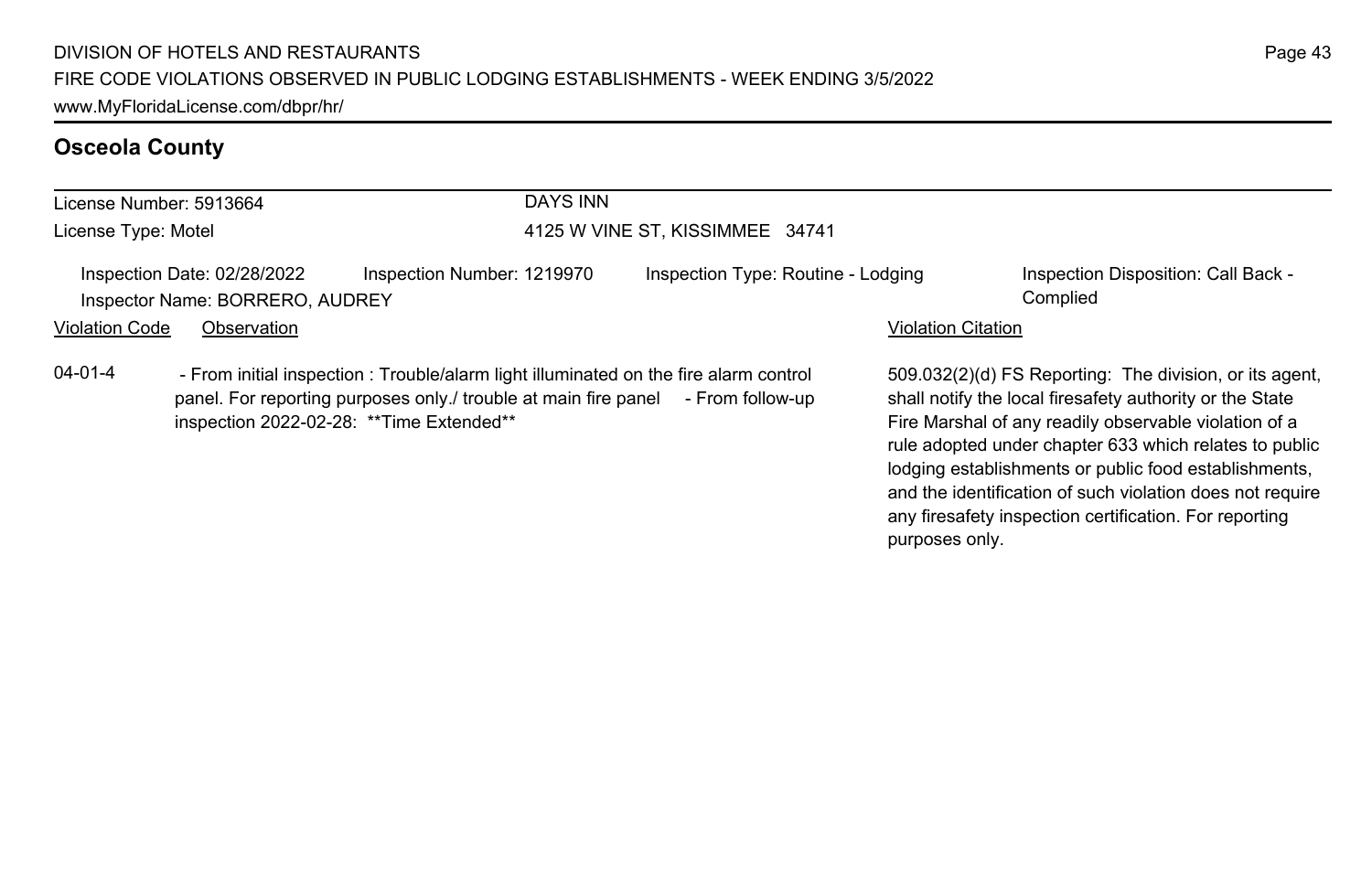#### License Number: 5900225 License Type: Hotel SERALAGO HOTEL AND SUITES MAINGATE EAST 5678 W IRLO BRONSON MEMORIAL HWY, KISSIMMEE 34746 Inspection Date: 03/02/2022 Inspection Number: 1164204 Inspection Type: Complaint Full Inspection Disposition: Warning **Inspector Name: BORRERO, AUDREY ISSUED ISSUED AT A REAL PROPERTY ISSUED ISSUED ISSUED ISSUED ISSUED ISSUED ISSUED** Violation Code Observation **Violation Code** Observation **Violation** Violation Citation Citation Citation Citation 61C-1.004(10) FAC and 509.032(2)(d) FS Reporting: 61C-1.004(10) The insurance inspector's boiler report is required annually for power boilers and high pressure/high temperature boilers and biannually for low pressure steam or vapor heating boilers. 509.032(2)(d) The division, or its agent, shall notify the local firesafety authority or the State Fire Marshal of any readily observable violation of a rule adopted under chapter 633 which relates to public lodging establishments or public food establishments, and the identification of such violation does not require any firesafety inspection certification. For reporting purposes only. 08-03-4 No boiler certificate or insurance inspector's boiler report available. For reporting purposes only. Per GM they are still waiting to receive the certificates.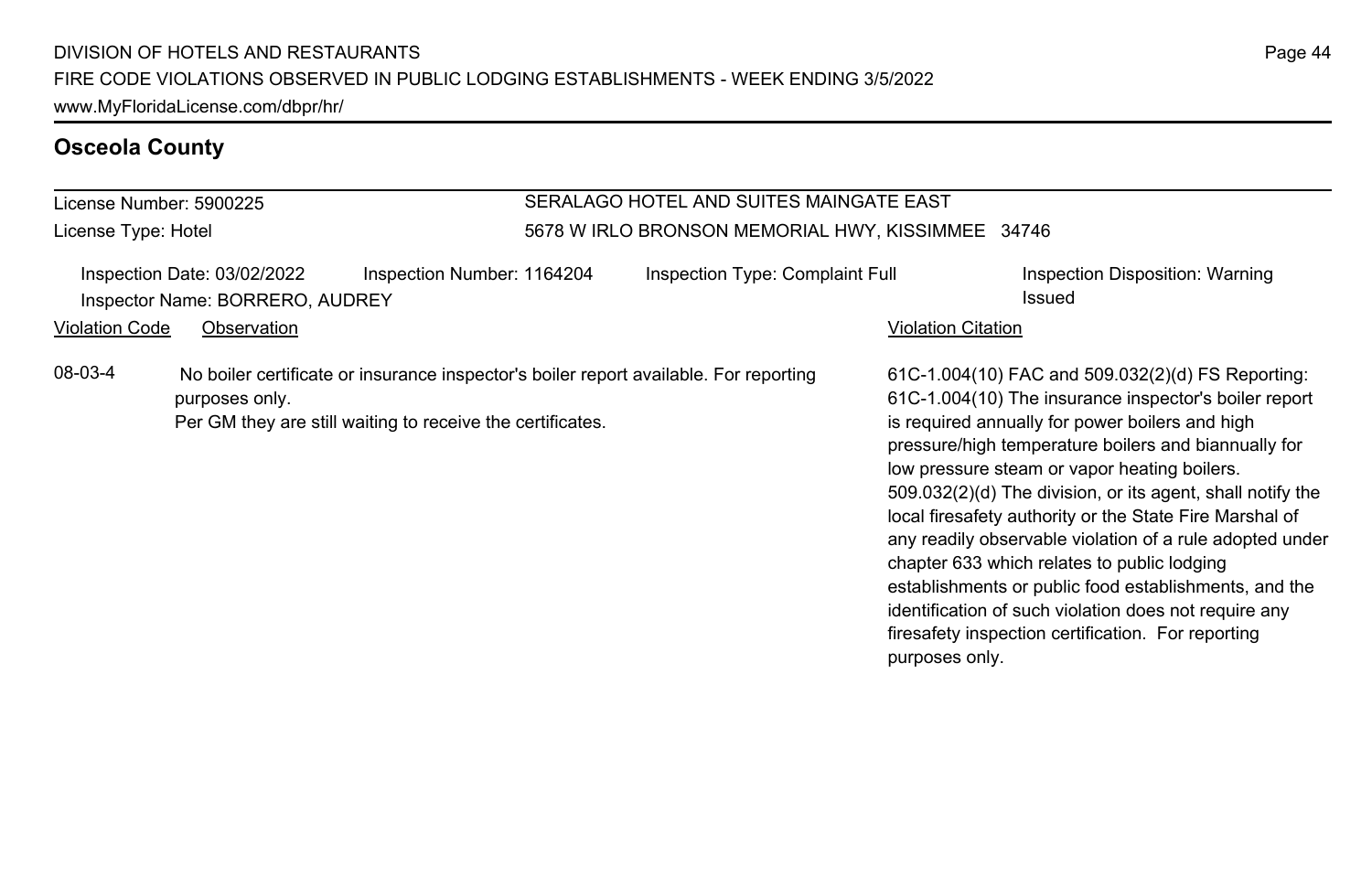#### License Number: 5900879 License Type: Hotel DELTA ORLANDO CELEBRATION RESORT 2900 PARKWAY BLVD, KISSIMMEE 34747 Inspection Date: 03/04/2022 Inspection Number: 1164218 Inspection Type: Complaint Full Inspection Disposition: Warning Inspector Name: IRVEN, RYAN issued Violation Code Observation **Violation Code** Observation **Violation** Violation Citation Citation **Violation** 509.032(2)(d) FS Reporting: The division, or its agent, shall notify the local firesafety authority or the State Fire Marshal of any readily observable violation of a rule adopted under chapter 633 which relates to public lodging establishments or public food establishments, 04-01-4 Trouble/alarm light illuminated on the fire alarm control panel. For reporting purposes only. \*\*Repeat Violation\*\*

and the identification of such violation does not require any firesafety inspection certification. For reporting

purposes only.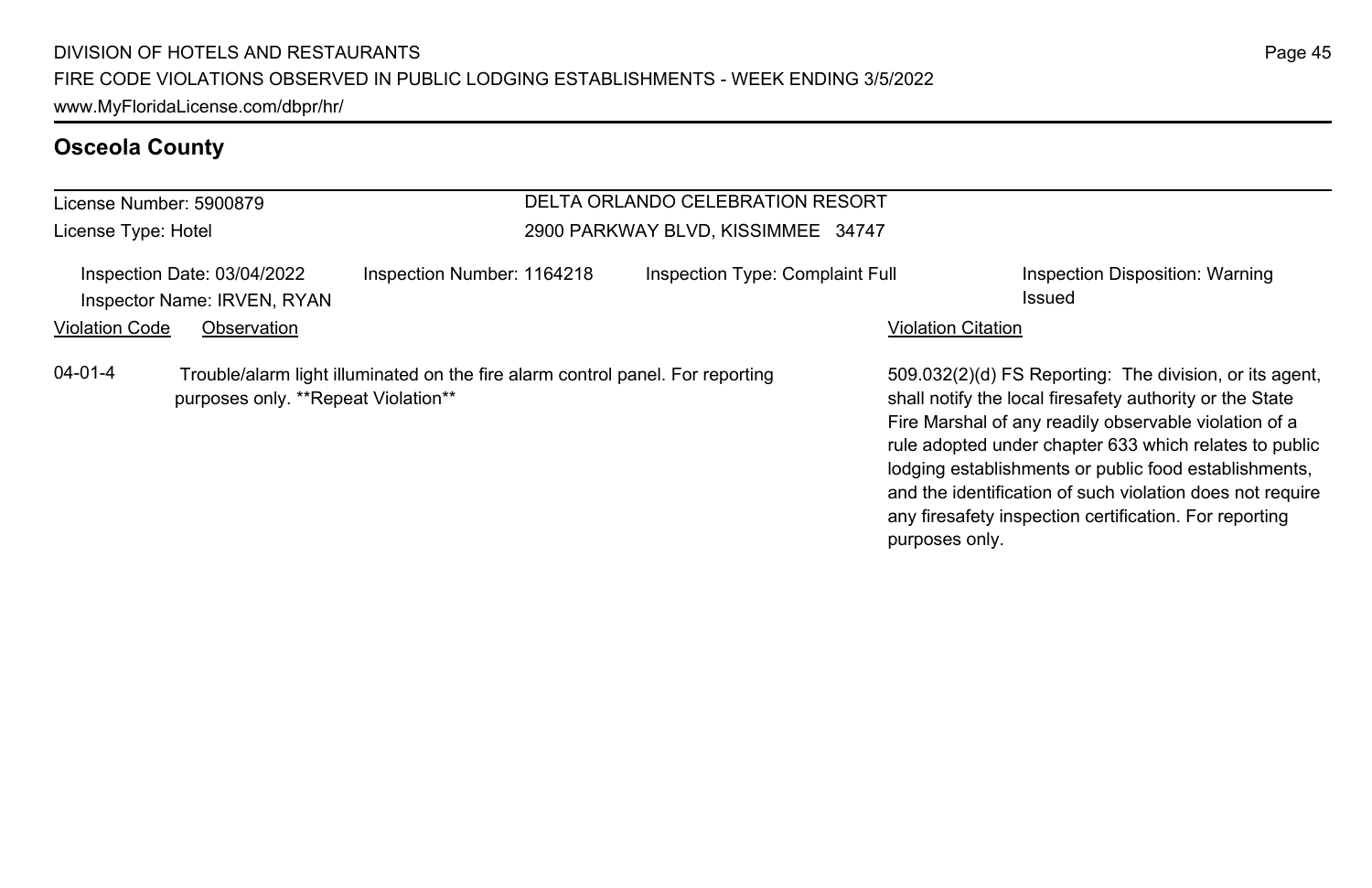License Number: 5914876

License Type: Vacation Rental - Condo

# VACATION VILLAGE AT PARKWAY OWNER'S ASSOCIATION INC 2949 ARABIAN NIGHTS BLVD, KISSIMMEE 34747

|                       | Inspection Date: 02/28/2022<br>Inspector Name: IRVEN, RYAN | Inspection Number: 1089413                                                                                                                                                                                                                | Inspection Type: Complaint Full |                           | Inspection Disposition: Call Back -<br>Extension given, pending                                                                                                                                                                                                       |
|-----------------------|------------------------------------------------------------|-------------------------------------------------------------------------------------------------------------------------------------------------------------------------------------------------------------------------------------------|---------------------------------|---------------------------|-----------------------------------------------------------------------------------------------------------------------------------------------------------------------------------------------------------------------------------------------------------------------|
| <b>Violation Code</b> | Observation                                                |                                                                                                                                                                                                                                           |                                 | <b>Violation Citation</b> |                                                                                                                                                                                                                                                                       |
| 08-03-4               | certificate.                                               | - From initial inspection : No boiler certificate or insurance inspector's boiler report<br>available. For reporting purposes only. Building 20 has 8 boilers and no boiler<br>- From follow-up inspection 2022-02-28: ** Time Extended** |                                 |                           | 61C-1.004(10) FAC and 509.032(2)(d) FS Reporting:<br>61C-1.004(10) The insurance inspector's boiler report<br>is required annually for power boilers and high<br>pressure/high temperature boilers and biannually for<br>low pressure steam or vapor heating boilers. |

509.032(2)(d) The division, or its agent, shall notify the local firesafety authority or the State Fire Marshal of any readily observable violation of a rule adopted under

establishments or public food establishments, and the identification of such violation does not require any firesafety inspection certification. For reporting

chapter 633 which relates to public lodging

purposes only.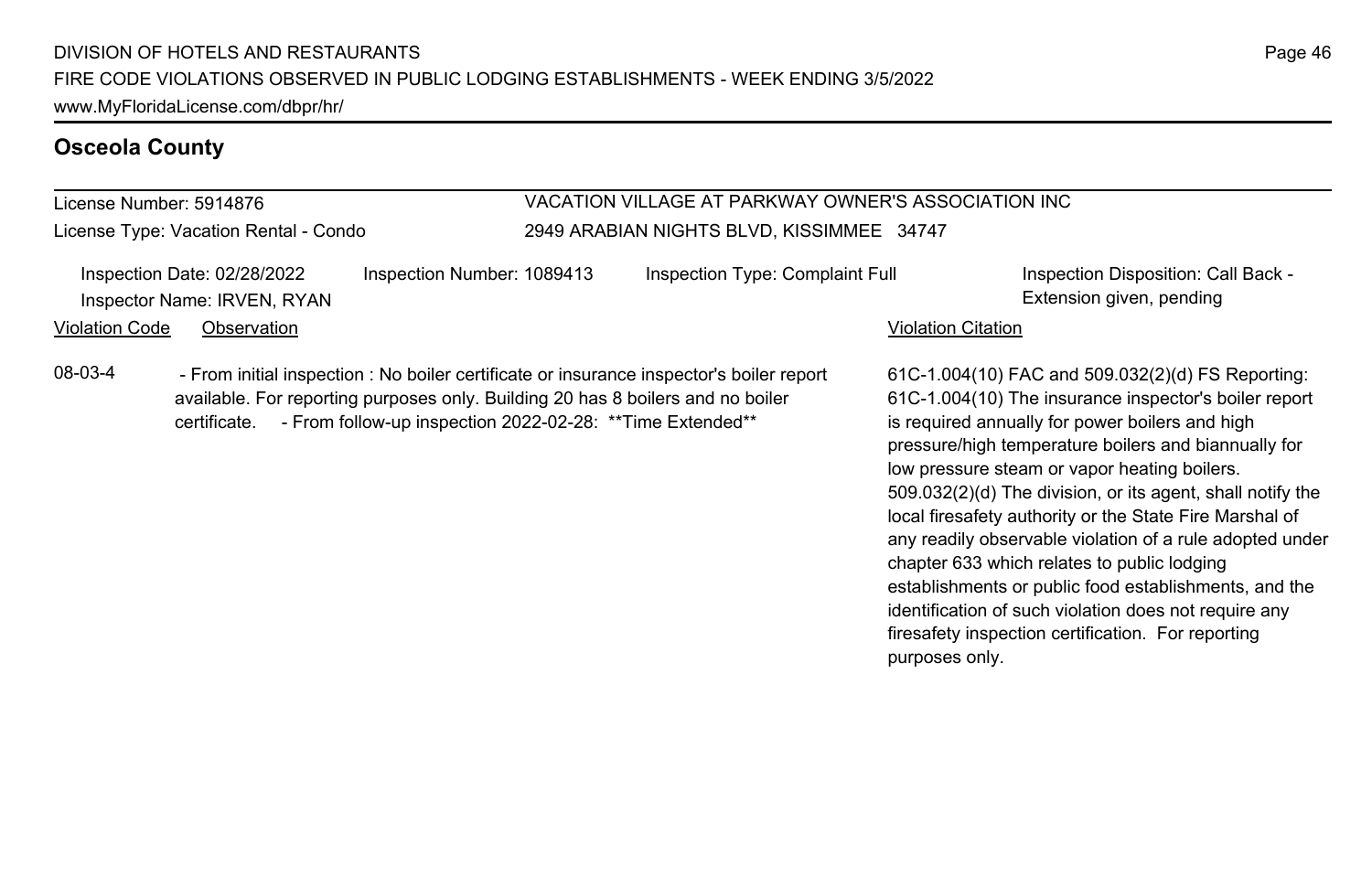# **Palm Beach County**

#### License Number: 6009908 License Type: Motel HOMING INN 2821 S FEDERAL HWY, BOYNTON BEACH 33435-7796 Inspection Date: 02/28/2022 Inspection Number: 1220271 Inspection Type: Routine - Lodging Inspection Disposition: Administrative Inspector Name: PITRE, ASTRID complaint recommended Violation Code Observation **Violation Code** Observation **Violation** Violation Citation Citation **Violation** 509.032(2)(d) FS Reporting: (d) The division, or its agent, shall notify the local firesafety authority or the State Fire Marshal of any readily observable violation of a rule adopted under chapter 633 which relates to public lodging establishments or public food establishments, and the identification of such violation does not require any firesafety inspection certification. 01-02-4 Portable fire extinguisher pressure gauge indicates the extinguisher is in need of recharge. For reporting purposes only. Next to unit 207 and 202 in building C.

For reporting purposes only.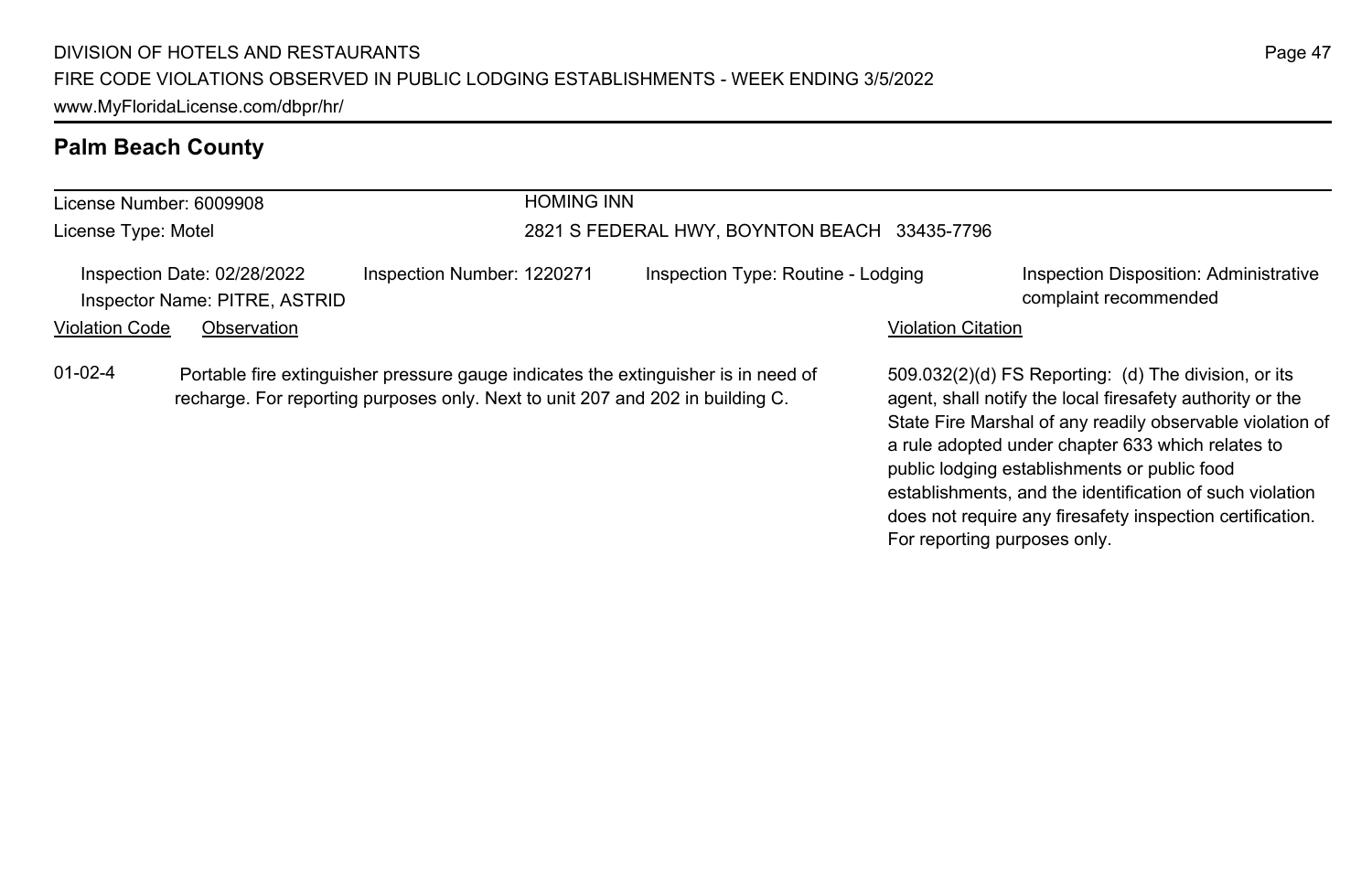# **Pinellas County**

License Number: 6215804 License Type: Hotel

# TREASURE BAY RESORT & MARINA 11125 GULF BLVD, TREASURE ISLAND 33706

Inspection Date: 03/04/2022 Inspection Number: 1164142 Inspection Type: Complaint Full Inspection Disposition: Inspection Inspector Name: HEFFNER, CHRISTOPHER COMPLETED FOR COMPLETED SAME COMPLETED FOR THE COMPLETED FOR THE COMPLETED FOR THE COMPLETED FOR THE COMPLETED FOR COMPLETED FOR COMPLETED FOR COMPLETED FOR COMPLETED FOR COMPLETED FOR

Violation Code Observation **Violation Code** Observation **Violation** Violation Citation Citation **Violation** 

04-01-4 Trouble/alarm light illuminated on the fire alarm control panel. For reporting purposes only. On fire panel in riser room. \*\*Repeat Violation\*\*

509.032(2)(d) FS Reporting: The division, or its agent, shall notify the local firesafety authority or the State Fire Marshal of any readily observable violation of a rule adopted under chapter 633 which relates to public lodging establishments or public food establishments, and the identification of such violation does not require any firesafety inspection certification. For reporting purposes only.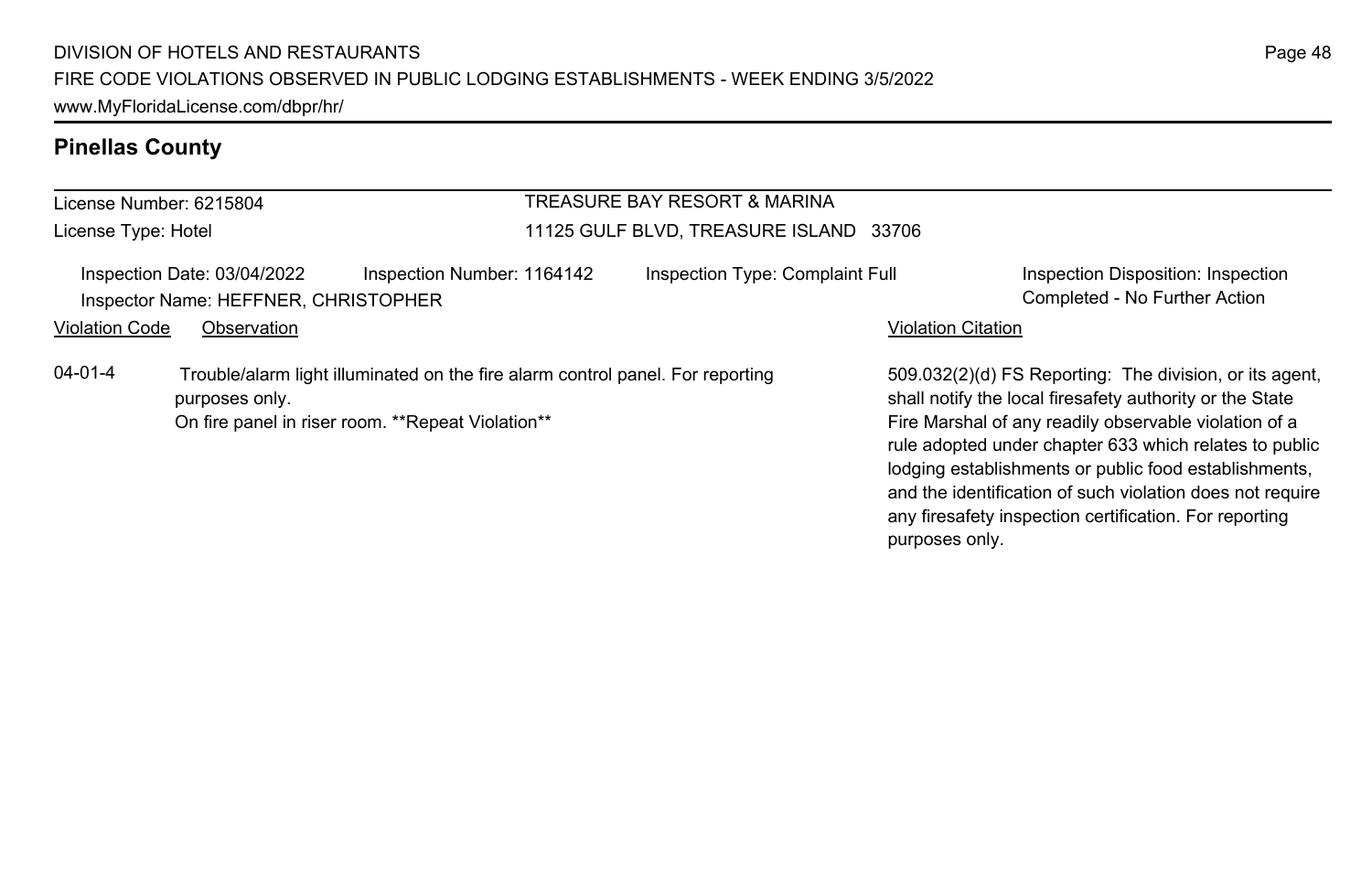# **Pinellas County**

# License Number: 6209447

License Type: Motel

# LA QUINTA INN & SUITES - CLEARWATER 3301 ULMERTON RD, CLEARWATER 33762

|                               | Inspection Date: 03/01/2022      | Inspection Number: 1222393 | Inspection Type: Complaint Full | Inspection Disposition: Call Back - |
|-------------------------------|----------------------------------|----------------------------|---------------------------------|-------------------------------------|
|                               | Inspector Name: MAJEWSKI, JEREMY |                            |                                 | Complied                            |
| Violation Code<br>Observation |                                  | Violation Citation         |                                 |                                     |
|                               |                                  |                            |                                 |                                     |

04-01-4 - From initial inspection : alarm light illuminated on the fire alarm control panel. For reporting purposes only. Behind front desk, red Alarm button blinking. - From follow-up inspection 2022-03-01: Alarm light still blinking \*\*Time Extended\*\*

509.032(2)(d) FS Reporting: The division, or its agent, shall notify the local firesafety authority or the State Fire Marshal of any readily observable violation of a rule adopted under chapter 633 which relates to public lodging establishments or public food establishments, and the identification of such violation does not require any firesafety inspection certification. For reporting purposes only.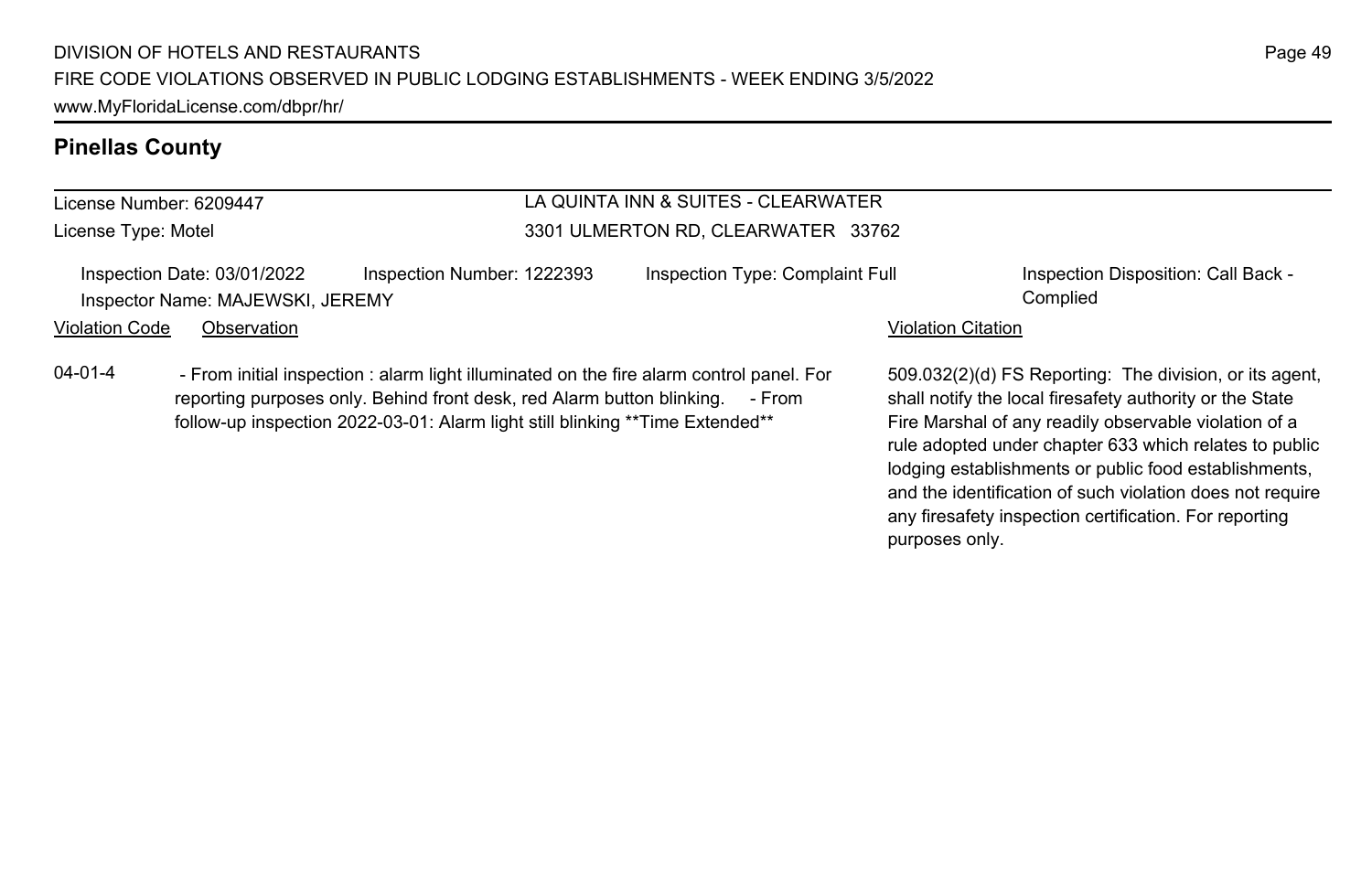# **Pinellas County**

#### License Number: 6215669 License Type: Hotel BAYSIDE INN PINELLAS PARK - CLEARWATER 9359 US HWY 19 N, PINELLAS PARK 33782 Inspection Date: 03/04/2022 Inspection Number: 1164175 Inspection Type: Complaint Full Inspection Disposition: Call Back -Inspector Name: ZHANG, JACKY Complied Violation Code Observation **Violation Code** Observation **Violation** Violation Citation Citation **Violation** 509.032(2)(d) FS Reporting: (d) The division, or its agent, shall notify the local firesafety authority or the State Fire Marshal of any readily observable violation of a rule adopted under chapter 633 which relates to public lodging establishments or public food 01-01-4 - From initial inspection : Portable fire extinguisher pressure gauge indicates the extinguisher is overcharged. For reporting purposes only. By room 261. - From follow-up inspection 2022-02-24: \*\* Time Extended\*\* -From follow-up inspection 2022-03-04: \*\*Time Extended\*\*

Page 50

establishments, and the identification of such violation does not require any firesafety inspection certification.

For reporting purposes only.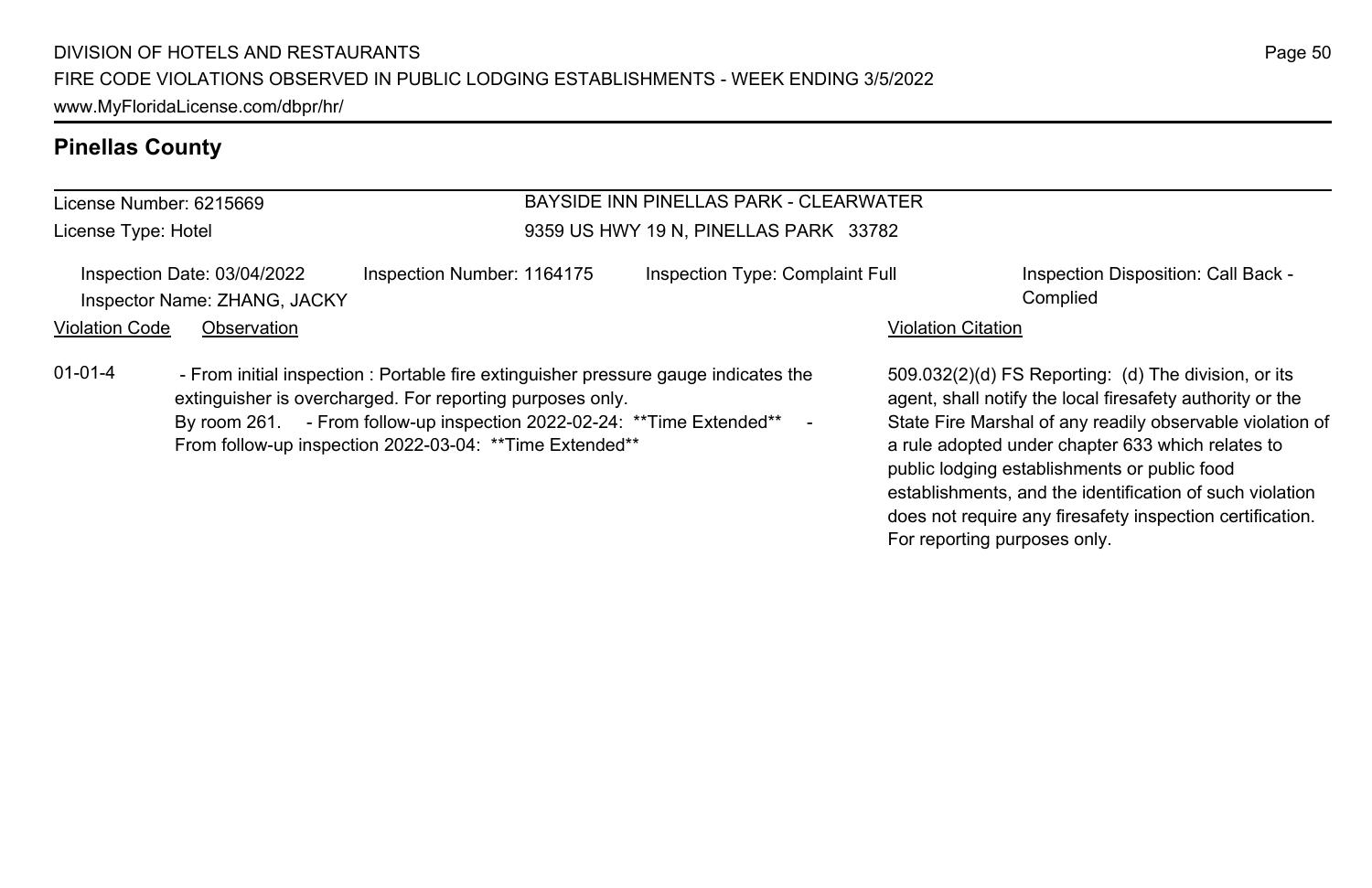# **Sarasota County**

#### License Number: 6804704 License Type: Hotel HOLIDAY INN EXPRESS & SUITES SARASOTA EAST/I-75 5730 GANTT RD, SARASOTA 34233 Inspection Date: 03/02/2022 Inspection Number: 1163291 Inspection Type: Routine - Lodging Inspection Disposition: Administrative Inspector Name: CATTLEY, RAYMOND complaint recommended Violation Code Observation **Violation Code** Observation **Violation** Violation Citation Citation **Violation** 509.032(2)(d) FS Reporting: The division, or its agent, shall notify the local firesafety authority or the State 04-01-4 Trouble/alarm light illuminated on the fire alarm control panel. For reporting purposes only. Observed trouble light on main panel.

Fire Marshal of any readily observable violation of a rule adopted under chapter 633 which relates to public lodging establishments or public food establishments, and the identification of such violation does not require any firesafety inspection certification. For reporting purposes only.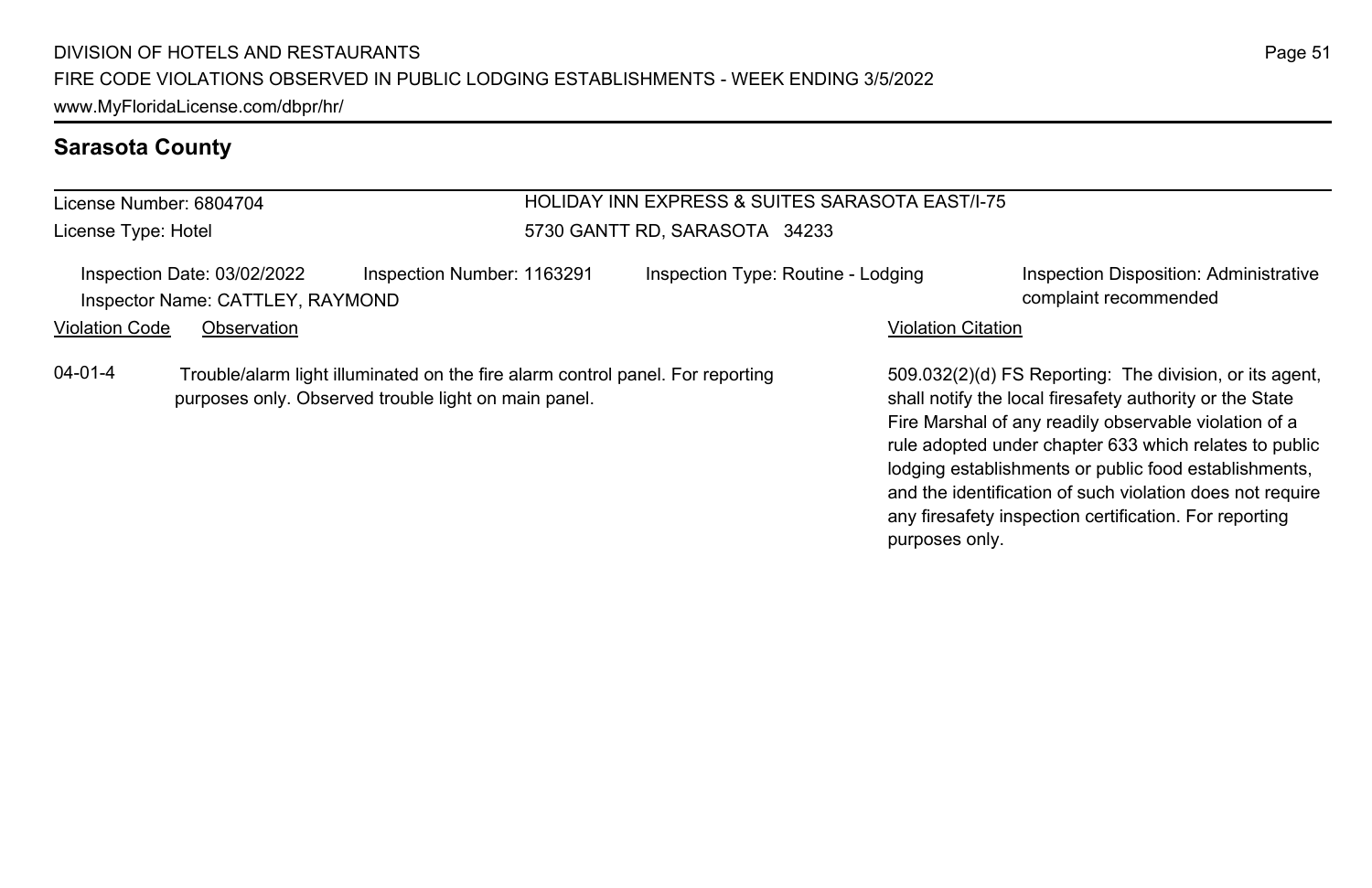# **Suwannee County**

| License Number: 7100241                                         |                                                                                                                                                        | <b>ROYAL INN</b>           |                                 |                              |                                                                                                                                                                                                                                                                                                                                                                                                              |  |
|-----------------------------------------------------------------|--------------------------------------------------------------------------------------------------------------------------------------------------------|----------------------------|---------------------------------|------------------------------|--------------------------------------------------------------------------------------------------------------------------------------------------------------------------------------------------------------------------------------------------------------------------------------------------------------------------------------------------------------------------------------------------------------|--|
| License Type: Motel                                             |                                                                                                                                                        |                            | 966 US 129 N, LIVE OAK 32064    |                              |                                                                                                                                                                                                                                                                                                                                                                                                              |  |
| Inspection Date: 03/03/2022<br>Inspector Name: BAILEY, KIMBERLY |                                                                                                                                                        | Inspection Number: 1222436 | Inspection Type: Complaint Full |                              | Inspection Disposition: Warning<br>Issued                                                                                                                                                                                                                                                                                                                                                                    |  |
| <b>Violation Code</b>                                           | Observation                                                                                                                                            |                            |                                 | <b>Violation Citation</b>    |                                                                                                                                                                                                                                                                                                                                                                                                              |  |
| $01 - 02 - 4$                                                   | Portable fire extinguisher pressure gauge indicates the extinguisher is in need of<br>recharge. For reporting purposes only. Between room 203 and 202. |                            |                                 | For reporting purposes only. | 509.032(2)(d) FS Reporting: (d) The division, or its<br>agent, shall notify the local firesafety authority or the<br>State Fire Marshal of any readily observable violation of<br>a rule adopted under chapter 633 which relates to<br>public lodging establishments or public food<br>establishments, and the identification of such violation<br>does not require any firesafety inspection certification. |  |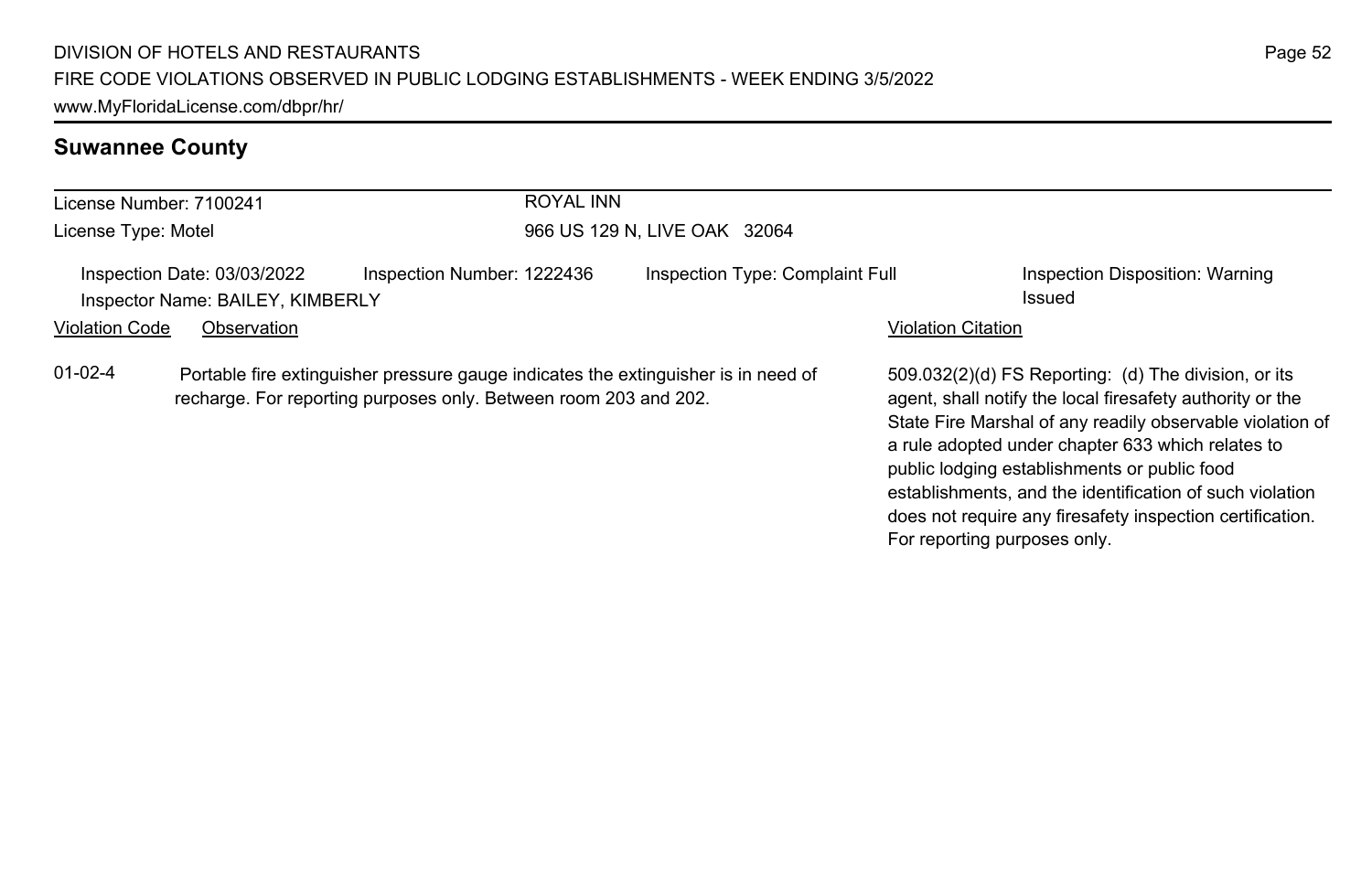# License Number: 7406510

License Type: Hotel

# FAIRFIELD INN & SUITES DAYTONA BEACH SPEEDWAY/AIRPORT 1820 CHECKERED FLAG BLVD, DAYTONA BEACH 32114

|                | Inspection Date: 02/28/2022        | Inspection Number: 1160548 | Inspection Type: Routine - Lodging | Inspection Disposition: Call Back - |
|----------------|------------------------------------|----------------------------|------------------------------------|-------------------------------------|
|                | Inspector Name: BRANNER, LISELOTTE |                            |                                    | Complied                            |
| Violation Code | Observation                        |                            | <b>Violation Citation</b>          |                                     |
| .              |                                    |                            |                                    |                                     |

04-01-4 - From initial inspection : Trouble/alarm light illuminated on the fire alarm control panel. For reporting purposes only. Duct detector shut down relay RTU 1 - From follow-up inspection 2022-02-28: Manager states getting a bid.

509.032(2)(d) FS Reporting: The division, or its agent, shall notify the local firesafety authority or the State Fire Marshal of any readily observable violation of a rule adopted under chapter 633 which relates to public lodging establishments or public food establishments, and the identification of such violation does not require any firesafety inspection certification. For reporting purposes only.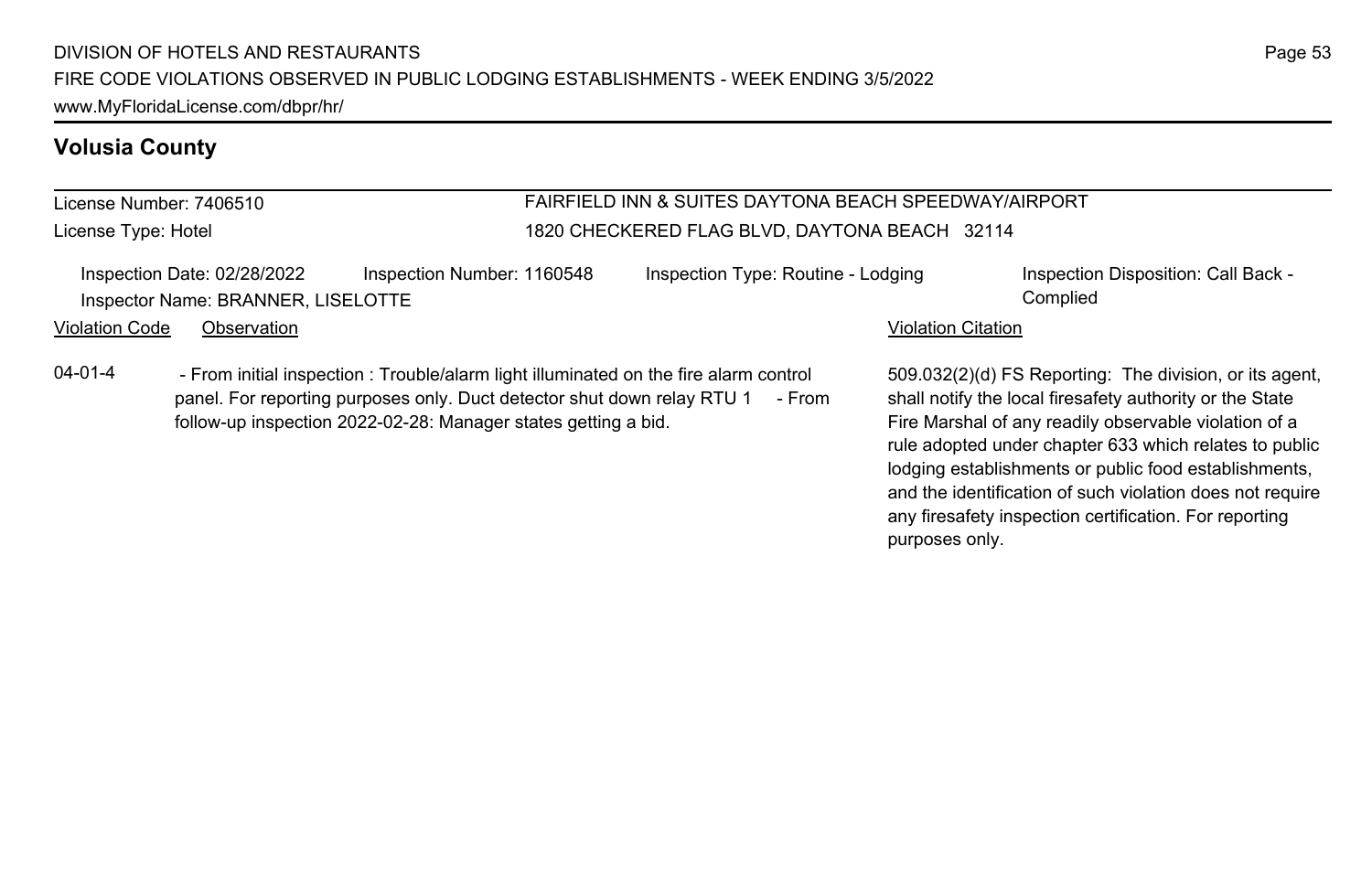| License Number: 7400060                                                                                                                                     |                                                             | <b>SANDALS INN</b>         |                                      |                                                                                                                                                                                                                            |                                                                                                                   |  |  |
|-------------------------------------------------------------------------------------------------------------------------------------------------------------|-------------------------------------------------------------|----------------------------|--------------------------------------|----------------------------------------------------------------------------------------------------------------------------------------------------------------------------------------------------------------------------|-------------------------------------------------------------------------------------------------------------------|--|--|
| License Type: Motel                                                                                                                                         |                                                             |                            | 133 S OCEAN AVE, DAYTONA BEACH 32118 |                                                                                                                                                                                                                            |                                                                                                                   |  |  |
|                                                                                                                                                             | Inspection Date: 03/02/2022<br>Inspector Name: WOOD, JUSTIN | Inspection Number: 1221274 | Inspection Type: Routine - Lodging   |                                                                                                                                                                                                                            | Inspection Disposition: Inspection<br>Completed - No Further Action                                               |  |  |
| <b>Violation Code</b>                                                                                                                                       | Observation                                                 |                            |                                      | <b>Violation Citation</b>                                                                                                                                                                                                  |                                                                                                                   |  |  |
| $02 - 04 - 4$<br>Gas tank stored inside the building. For reporting purposes only.<br>-gas lawnmower inside storage room underneath stairwell near entrance |                                                             |                            |                                      |                                                                                                                                                                                                                            | 509.032(2)(d) FS Reporting: (d) The division, or its<br>agent, shall notify the local firesafety authority or the |  |  |
|                                                                                                                                                             |                                                             |                            |                                      | State Fire Marshal of any readily observable violation of<br>a rule adopted under chapter 633 which relates to<br>public lodging establishments or public food<br>establishments, and the identification of such violation |                                                                                                                   |  |  |

Page 54

does not require any firesafety inspection certification.

For reporting purposes only.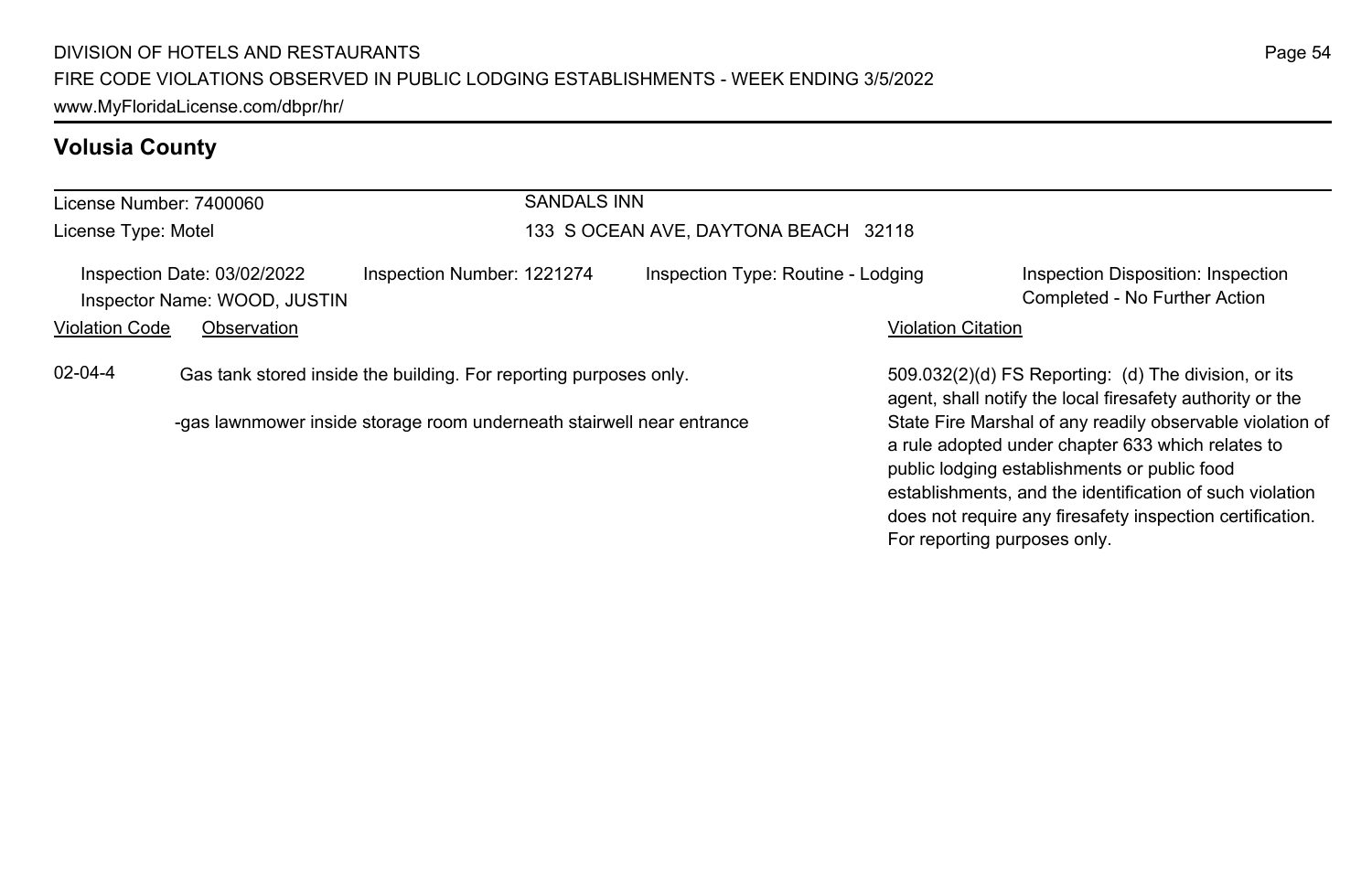| License Number: 7405578 |                                                                                                                                                                                                                                                                                                                      |                            | <b>OSMANY MOTEL</b>                        |                                                                                                                                  |                                           |  |  |
|-------------------------|----------------------------------------------------------------------------------------------------------------------------------------------------------------------------------------------------------------------------------------------------------------------------------------------------------------------|----------------------------|--------------------------------------------|----------------------------------------------------------------------------------------------------------------------------------|-------------------------------------------|--|--|
| License Type: Apartment |                                                                                                                                                                                                                                                                                                                      |                            | 111 S GRANDVIEW APT 8, DAYTONA BEACH 32118 |                                                                                                                                  |                                           |  |  |
| <b>Violation Code</b>   | Inspection Date: 03/03/2022<br>Inspector Name: WOOD, JUSTIN<br>Observation                                                                                                                                                                                                                                           | Inspection Number: 1525526 | Inspection Type: Routine - Lodging         | <b>Violation Citation</b>                                                                                                        | Inspection Disposition: Warning<br>Issued |  |  |
| $12 - 04 - 4$           | High Priority - Balcony/platform in severe disrepair.<br>-Upstairs, platform in front of unit 3 at top of stairway is very loose when weight<br>placed in locations near east end of balcony/platform.<br>-visible wood rot including some small gaps in platform currently covered by piece<br>of wood. **Warning** |                            |                                            | 61C-1.004(5) FAC High Priority: All building structural<br>components, attachments and fixtures shall be kept in<br>good repair. |                                           |  |  |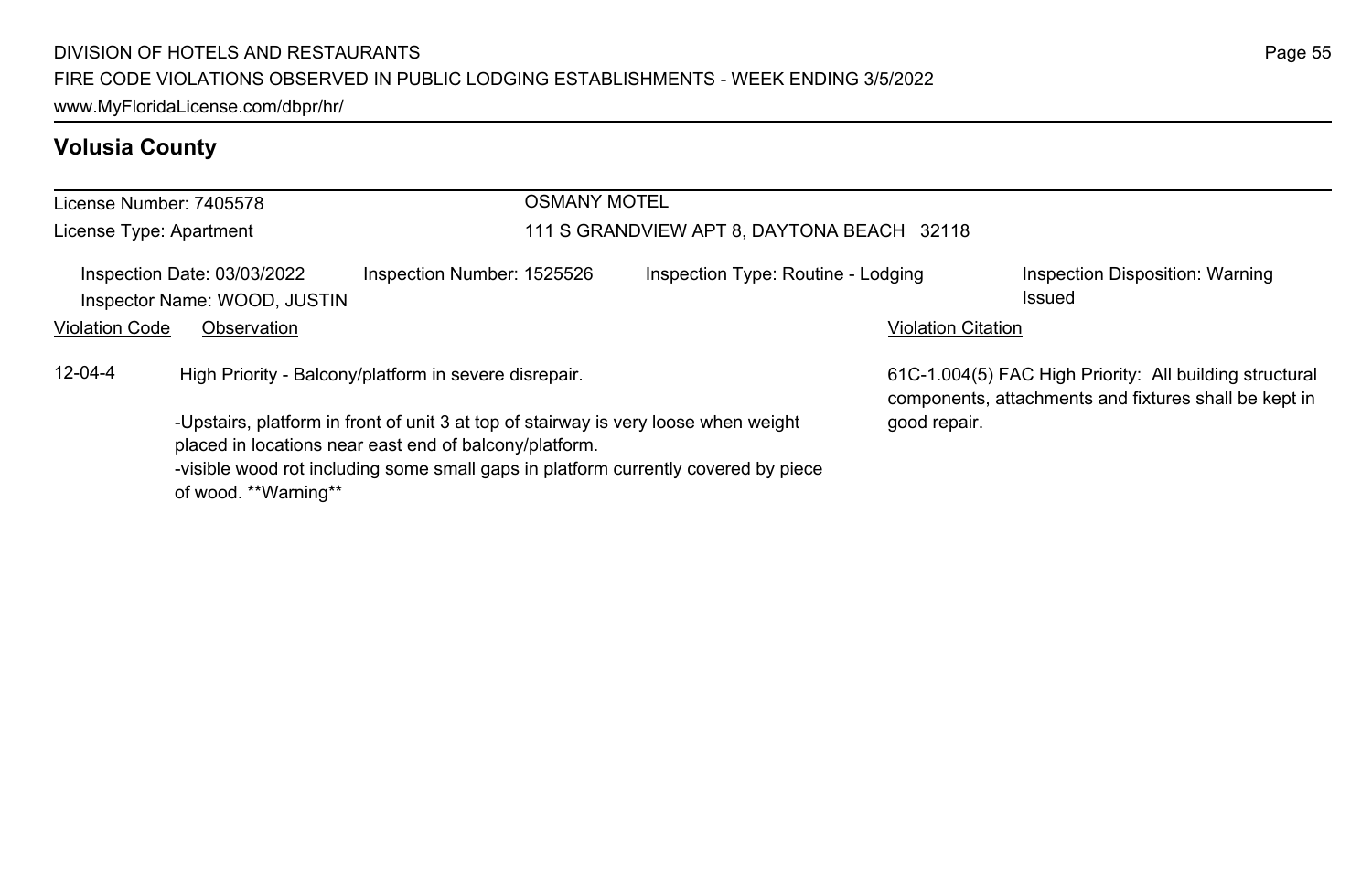| License Number: 7401102                                                                                                                   |                                                             |                            | <b>SAGE N SAND</b>                              |                                    |                                                                                                                   |                              |                                                                                                                                                                                                                                                                                         |
|-------------------------------------------------------------------------------------------------------------------------------------------|-------------------------------------------------------------|----------------------------|-------------------------------------------------|------------------------------------|-------------------------------------------------------------------------------------------------------------------|------------------------------|-----------------------------------------------------------------------------------------------------------------------------------------------------------------------------------------------------------------------------------------------------------------------------------------|
| License Type: Motel                                                                                                                       |                                                             |                            | 3059 S ATLANTIC AVE, DAYTONA BEACH SHORES 32118 |                                    |                                                                                                                   |                              |                                                                                                                                                                                                                                                                                         |
|                                                                                                                                           | Inspection Date: 03/02/2022<br>Inspector Name: WOOD, JUSTIN | Inspection Number: 1221129 |                                                 | Inspection Type: Routine - Lodging |                                                                                                                   |                              | Inspection Disposition: Inspection<br>Completed - No Further Action                                                                                                                                                                                                                     |
| <b>Violation Code</b>                                                                                                                     | Observation                                                 |                            |                                                 |                                    |                                                                                                                   | <b>Violation Citation</b>    |                                                                                                                                                                                                                                                                                         |
| 02-08-4<br>Gas powered scooter stored under a stairwell. For reporting purposes only.<br>-front stairway near lobby **Corrected On-Site** |                                                             |                            |                                                 |                                    | 509.032(2)(d) FS Reporting: (d) The division, or its<br>agent, shall notify the local firesafety authority or the |                              |                                                                                                                                                                                                                                                                                         |
|                                                                                                                                           |                                                             |                            |                                                 |                                    |                                                                                                                   | For reporting purposes only. | State Fire Marshal of any readily observable violation of<br>a rule adopted under chapter 633 which relates to<br>public lodging establishments or public food<br>establishments, and the identification of such violation<br>does not require any firesafety inspection certification. |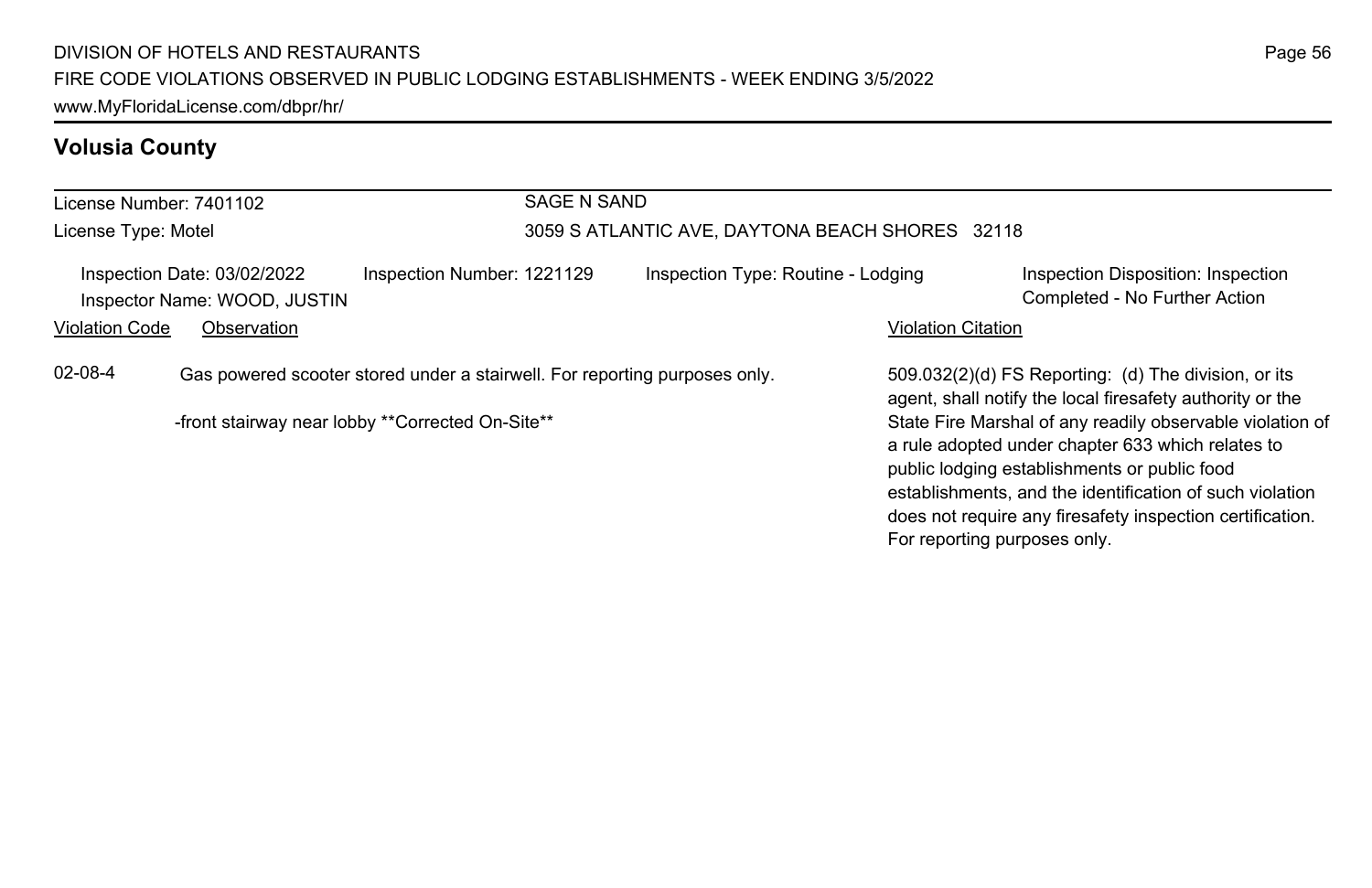|                                                             | License Number: 7406519 | <b>HAWAIIAN INN BEACH RESORT</b>                                               |                                                                                                                                                                              |                                                 |                                                                                                                                                                                                                                                          |  |  |
|-------------------------------------------------------------|-------------------------|--------------------------------------------------------------------------------|------------------------------------------------------------------------------------------------------------------------------------------------------------------------------|-------------------------------------------------|----------------------------------------------------------------------------------------------------------------------------------------------------------------------------------------------------------------------------------------------------------|--|--|
| License Type: Hotel                                         |                         |                                                                                |                                                                                                                                                                              | 2301 S ATLANTIC AVE, DAYTONA BEACH SHORES 32118 |                                                                                                                                                                                                                                                          |  |  |
| Inspection Date: 02/28/2022<br>Inspector Name: WOOD, JUSTIN |                         | Inspection Number: 1163318                                                     | Inspection Type: Routine - Lodging                                                                                                                                           |                                                 | Inspection Disposition: Inspection<br>Completed - No Further Action                                                                                                                                                                                      |  |  |
| <b>Violation Code</b>                                       | Observation             |                                                                                |                                                                                                                                                                              | <b>Violation Citation</b>                       |                                                                                                                                                                                                                                                          |  |  |
| $04 - 01 - 4$                                               | purposes only.          | Trouble/alarm light illuminated on the fire alarm control panel. For reporting | 509.032(2)(d) FS Reporting: The division, or its agent.<br>shall notify the local firesafety authority or the State<br>Fire Marshal of any readily observable violation of a |                                                 |                                                                                                                                                                                                                                                          |  |  |
|                                                             |                         | -operator states work in process with contractor                               |                                                                                                                                                                              |                                                 | rule adopted under chapter 633 which relates to public<br>lodging establishments or public food establishments,<br>and the identification of such violation does not require<br>any firesafety inspection certification. For reporting<br>purposes only. |  |  |